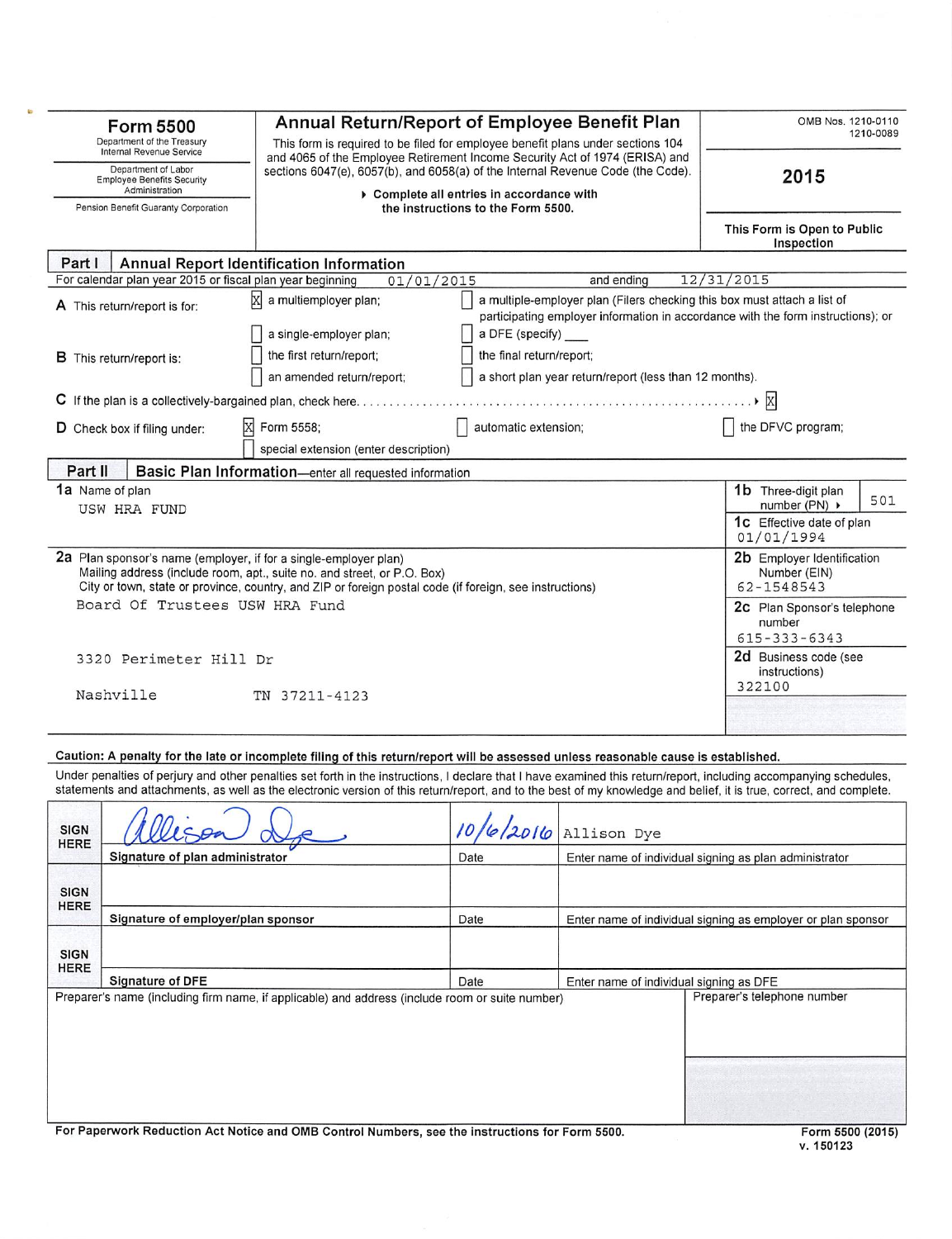|              | 3a Plan administrator's name and address XSame as Plan Sponsor                                                                                                                   | <b>3b</b> Administrator's EIN |                                     |  |
|--------------|----------------------------------------------------------------------------------------------------------------------------------------------------------------------------------|-------------------------------|-------------------------------------|--|
|              |                                                                                                                                                                                  | number                        | <b>3c</b> Administrator's telephone |  |
|              |                                                                                                                                                                                  |                               |                                     |  |
| 4            | If the name and/or EIN of the plan sponsor has changed since the last return/report filed for this plan, enter the name,<br>EIN and the plan number from the last return/report: | 4b EIN                        |                                     |  |
| a            | Sponsor's name                                                                                                                                                                   | 4c PN                         |                                     |  |
| 5            | Total number of participants at the beginning of the plan year                                                                                                                   | 5                             | 1,615                               |  |
| 6            | Number of participants as of the end of the plan year unless otherwise stated (welfare plans complete only lines 6a(1),<br>6a(2), 6b, 6c, and 6d).                               |                               |                                     |  |
|              |                                                                                                                                                                                  | 6a(1)                         | 1,090                               |  |
|              |                                                                                                                                                                                  | 6a(2)                         | 1,100                               |  |
| $\mathbf{p}$ |                                                                                                                                                                                  | 6b                            | 564                                 |  |
| C            |                                                                                                                                                                                  | 6c                            | 0                                   |  |
| a            |                                                                                                                                                                                  | 6d                            | 1,664                               |  |
| е            |                                                                                                                                                                                  | 6e                            |                                     |  |
|              |                                                                                                                                                                                  | 6f                            |                                     |  |
| g            | Number of participants with account balances as of the end of the plan year (only defined contribution plans                                                                     | 6g                            |                                     |  |
|              | h Number of participants that terminated employment during the plan year with accrued benefits that were                                                                         | 6h                            |                                     |  |
| 7            | Enter the total number of employers obligated to contribute to the plan (only multiemployer plans complete this item)                                                            | 7                             | 3                                   |  |

8a If the plan provides pension benefits, enter the applicable pension feature codes from the List of Plan Characteristics Codes in the instructions:

**b** If the plan provides welfare benefits, enter the applicable welfare feature codes from the List of Plan Characteristics Codes in the instructions: 4A 4D 4E

| 9a | Plan funding arrangement (check all that apply)                                                                                                         |  |                                                                 | 9b<br>Plan benefit arrangement (check all that apply) |     |   |                                               |
|----|---------------------------------------------------------------------------------------------------------------------------------------------------------|--|-----------------------------------------------------------------|-------------------------------------------------------|-----|---|-----------------------------------------------|
|    | (1)                                                                                                                                                     |  | Insurance                                                       |                                                       | (1) |   | Insurance                                     |
|    | (2)                                                                                                                                                     |  | Code section 412(e)(3) insurance contracts                      |                                                       | (2) |   | Code section 412(e)(3) insurance contracts    |
|    | (3)                                                                                                                                                     |  | Trust                                                           |                                                       | (3) |   | Trust                                         |
|    | (4)                                                                                                                                                     |  | General assets of the sponsor                                   |                                                       | (4) |   | General assets of the sponsor                 |
| 10 | Check all applicable boxes in 10a and 10b to indicate which schedules are attached, and, where indicated, enter the number attached. (See instructions) |  |                                                                 |                                                       |     |   |                                               |
|    |                                                                                                                                                         |  | <b>a</b> Pension Schedules                                      | b<br><b>General Schedules</b>                         |     |   |                                               |
|    | (1)                                                                                                                                                     |  | R (Retirement Plan Information)                                 |                                                       | (1) | Χ | <b>H</b> (Financial Information)              |
|    | (2)                                                                                                                                                     |  | <b>MB</b> (Multiemployer Defined Benefit Plan and Certain Money |                                                       | (2) |   | (Financial Information - Small Plan)          |
|    |                                                                                                                                                         |  | Purchase Plan Actuarial Information) - signed by the plan       |                                                       | (3) |   | A (Insurance Information)                     |
|    |                                                                                                                                                         |  | actuary                                                         |                                                       | (4) |   | C (Service Provider Information)              |
|    | (3)                                                                                                                                                     |  | <b>SB</b> (Single-Employer Defined Benefit Plan Actuarial       |                                                       | (5) |   | <b>D</b> (DFE/Participating Plan Information) |
|    |                                                                                                                                                         |  | Information) - signed by the plan actuary                       |                                                       | (6) |   | <b>G</b> (Financial Transaction Schedules)    |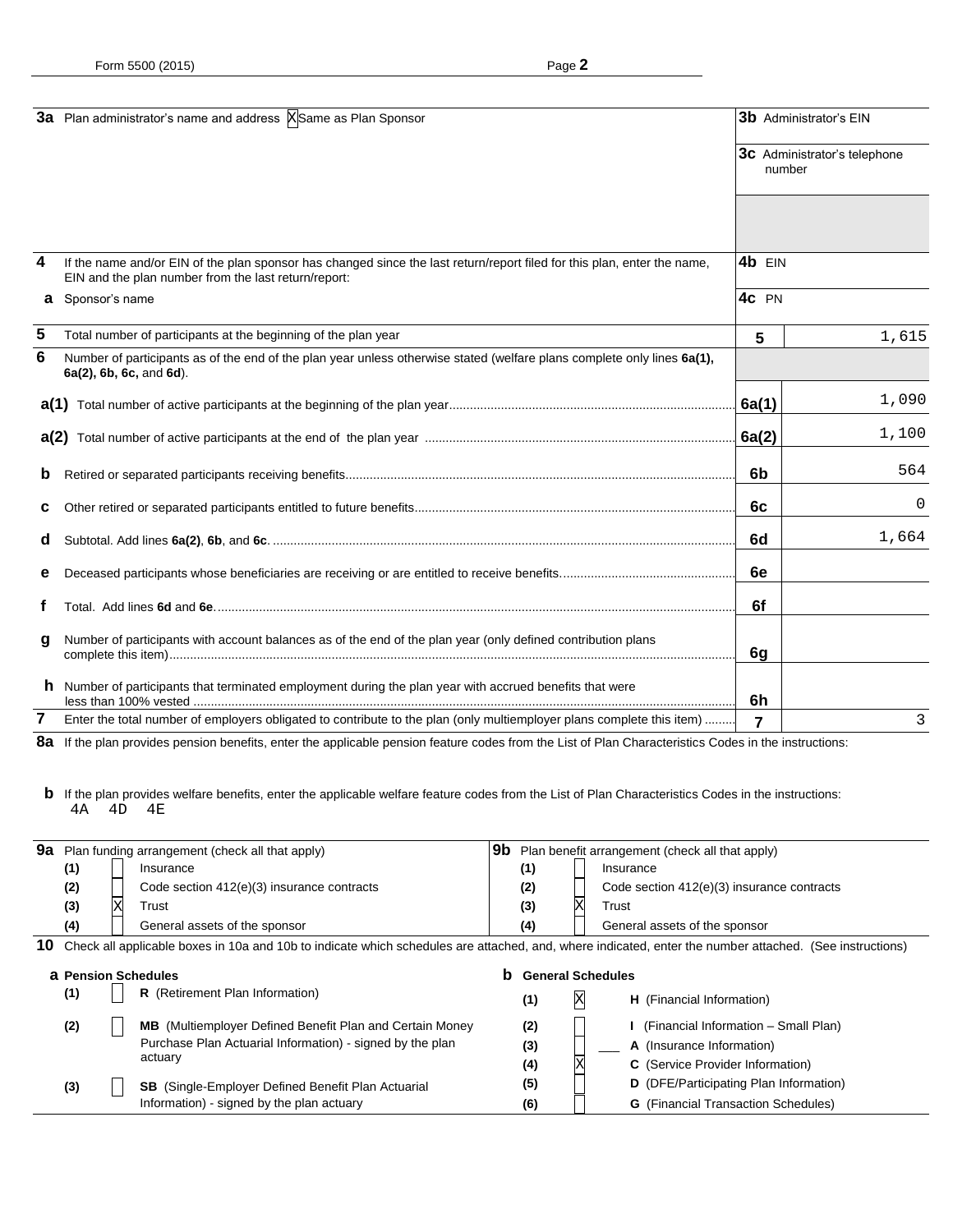| Part III                                                                                                                                                                                                                                                                                                                                                                                                           | Form M-1 Compliance Information (to be completed by welfare benefit plans)                                                                                       |  |  |  |  |
|--------------------------------------------------------------------------------------------------------------------------------------------------------------------------------------------------------------------------------------------------------------------------------------------------------------------------------------------------------------------------------------------------------------------|------------------------------------------------------------------------------------------------------------------------------------------------------------------|--|--|--|--|
|                                                                                                                                                                                                                                                                                                                                                                                                                    | 11a If the plan provides welfare benefits, was the plan subject to the Form M-1 filing requirements during the plan year? (See instructions and 29 CFR<br>$X$ No |  |  |  |  |
| If "Yes" is checked, complete lines 11b and 11c.                                                                                                                                                                                                                                                                                                                                                                   |                                                                                                                                                                  |  |  |  |  |
| 11b Is the plan currently in compliance with the Form M-1 filing requirements? (See instructions and 29 CFR 2520.101-2.)    Yes   No                                                                                                                                                                                                                                                                               |                                                                                                                                                                  |  |  |  |  |
| 11c Enter the Receipt Confirmation Code for the 2015 Form M-1 annual report. If the plan was not required to file the 2015 Form M-1 annual report,<br>enter the Receipt Confirmation Code for the most recent Form M-1 that was required to be filed under the Form M-1 filing requirements. (Failure<br>to enter a valid Receipt Confirmation Code will subject the Form 5500 filing to rejection as incomplete.) |                                                                                                                                                                  |  |  |  |  |
|                                                                                                                                                                                                                                                                                                                                                                                                                    | <b>Receipt Confirmation Code</b>                                                                                                                                 |  |  |  |  |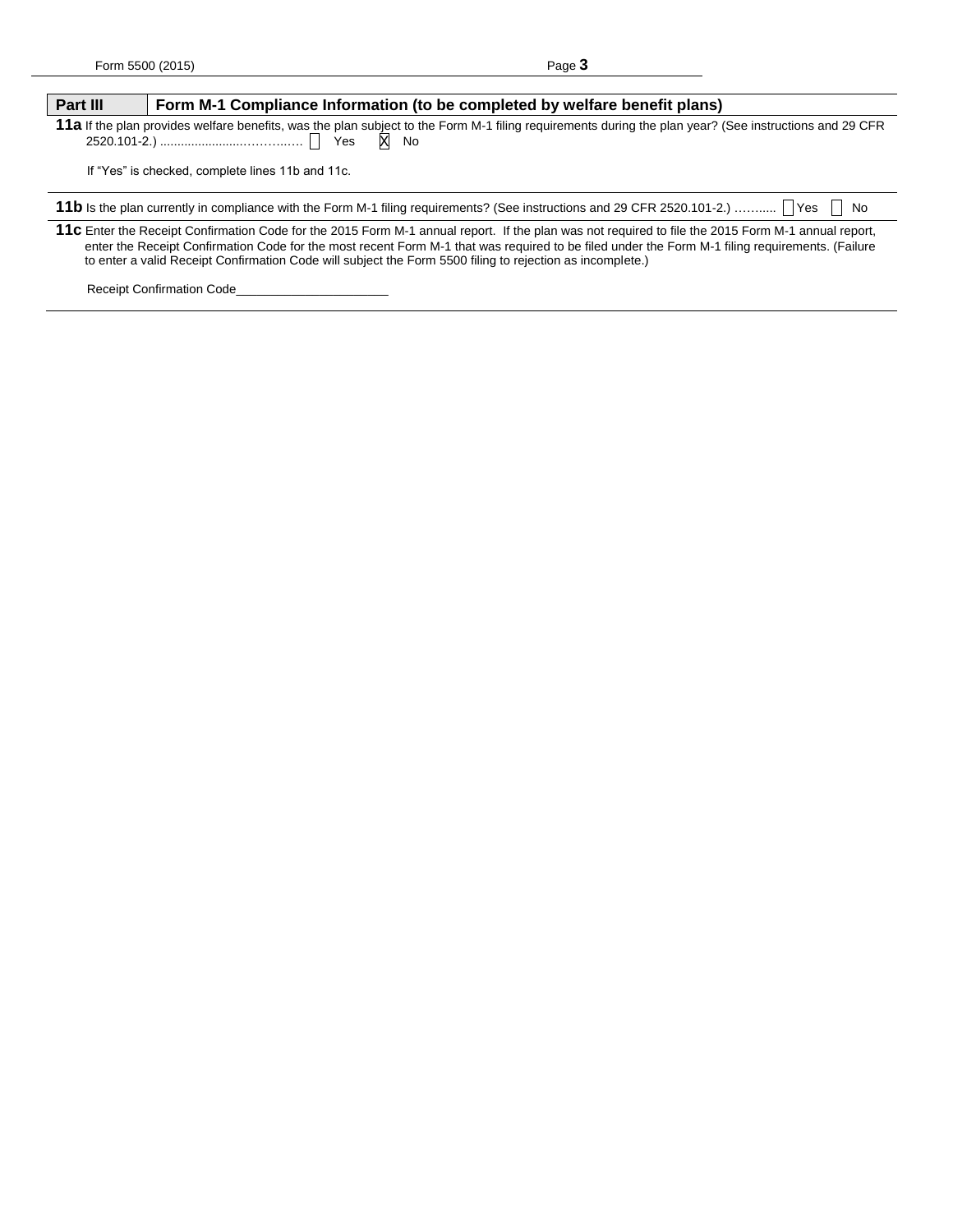| <b>SCHEDULE C</b>                                                       | <b>Service Provider Information</b>                                                                                        |            |            | OMB No. 1210-0110<br>2015                  |  |
|-------------------------------------------------------------------------|----------------------------------------------------------------------------------------------------------------------------|------------|------------|--------------------------------------------|--|
| (Form 5500)                                                             |                                                                                                                            |            |            |                                            |  |
| Department of the Treasury<br>Internal Revenue Service                  | This schedule is required to be filed under section 104 of the Employee<br>Retirement Income Security Act of 1974 (ERISA). |            |            |                                            |  |
| Department of Labor<br><b>Employee Benefits Security Administration</b> | File as an attachment to Form 5500.                                                                                        |            |            | This Form is Open to Public<br>Inspection. |  |
| Pension Benefit Guaranty Corporation                                    |                                                                                                                            |            |            |                                            |  |
| For calendar plan year 2015 or fiscal plan year beginning               | 01/01/2015                                                                                                                 | and ending | 12/31/2015 |                                            |  |
| A Name of plan                                                          | ΙB<br>Three-digit                                                                                                          |            |            |                                            |  |
| USW HRA FUND                                                            | plan number (PN)                                                                                                           |            | 501        |                                            |  |
|                                                                         |                                                                                                                            |            |            |                                            |  |
| C Plan sponsor's name as shown on line 2a of Form 5500                  | ID<br>Employer Identification Number (EIN)                                                                                 |            |            |                                            |  |
| Board Of Trustees USW HRA Fund                                          |                                                                                                                            |            |            |                                            |  |
|                                                                         |                                                                                                                            | 62-1548543 |            |                                            |  |
| Part I                                                                  | <b>Service Provider Information (see instructions)</b>                                                                     |            |            |                                            |  |

You must complete this Part, in accordance with the instructions, to report the information required for each person who received, directly or indirectly, \$5,000 or more in total compensation (i.e., money or anything else of monetary value) in connection with services rendered to the plan or the person's position with the plan during the plan year. If a person received **only** eligible indirect compensation for which the plan received the required disclosures, you are required to answer line 1 but are not required to include that person when completing the remainder of this Part.

#### **1 Information on Persons Receiving Only Eligible Indirect Compensation**

**a** Check "Yes" or "No" to indicate whether you are excluding a person from the remainder of this Part because they received only eligible indirect compensation for which the plan received the required disclosures (see instructions for definitions and conditions).. . . . . . . . . . . . . . . **X** Yes **X** No  $Yes$  X No

**b** If you answered line 1a "Yes," enter the name and EIN or address of each person providing the required disclosures for the service providers who received only eligible indirect compensation. Complete as many entries as needed (see instructions).

**(b)** Enter name and EIN or address of person who provided you disclosures on eligible indirect compensation

**(b)** Enter name and EIN or address of person who provided you disclosure on eligible indirect compensation

**(b)** Enter name and EIN or address of person who provided you disclosures on eligible indirect compensation

**(b)** Enter name and EIN or address of person who provided you disclosures on eligible indirect compensation

**For Paperwork Reduction Act Notice and OMB Control Numbers, see the instructions for Form 5500 Schedule C (Form 5500) 2015**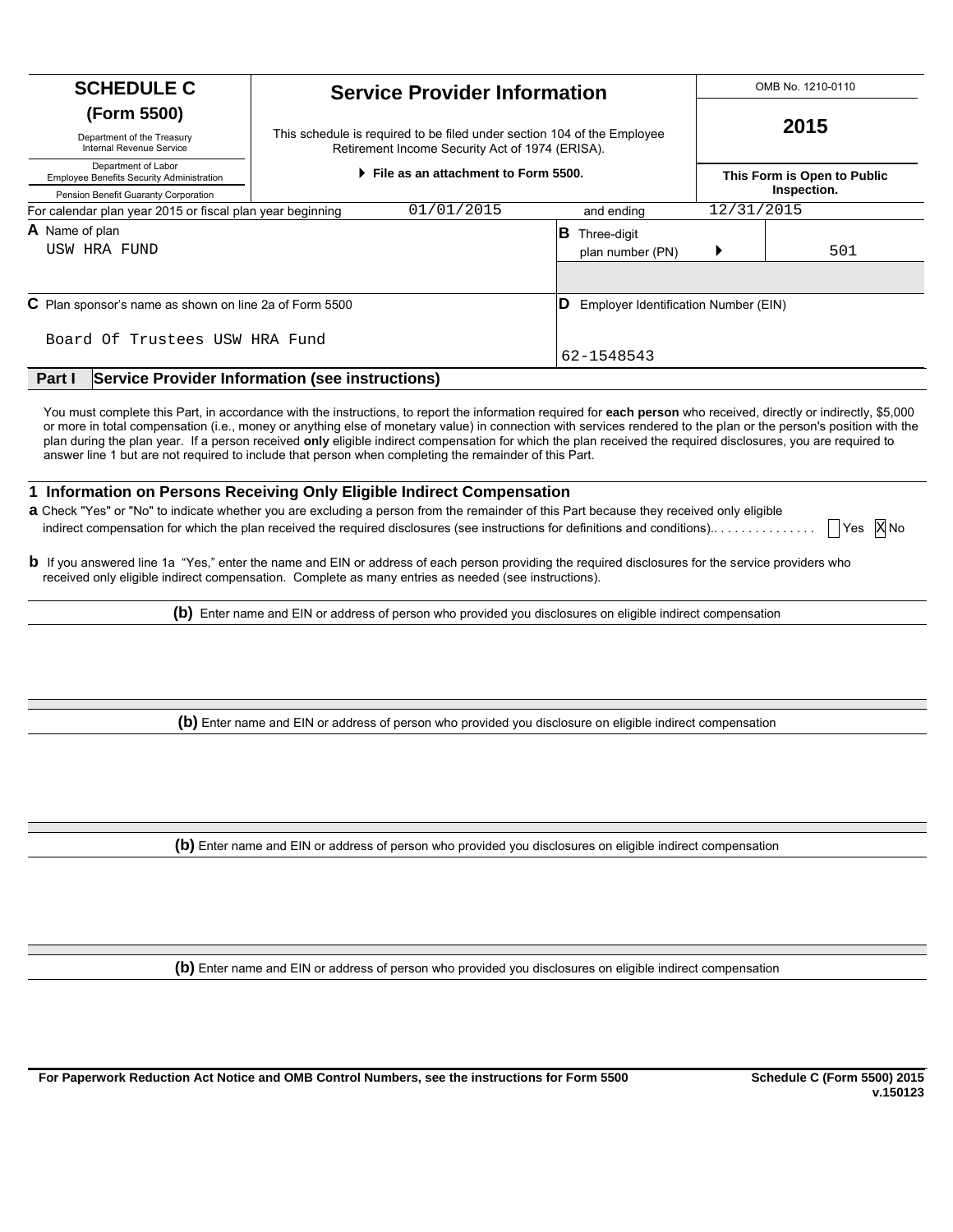**(b)** Enter name and EIN or address of person who provided you disclosures on eligible indirect compensation

**(b)** Enter name and EIN or address of person who provided you disclosures on eligible indirect compensation

**(b)** Enter name and EIN or address of person who provided you disclosures on eligible indirect compensation

**(b)** Enter name and EIN or address of person who provided you disclosures on eligible indirect compensation

**(b)** Enter name and EIN or address of person who provided you disclosures on eligible indirect compensation

**(b)** Enter name and EIN or address of person who provided you disclosures on eligible indirect compensation

**(b)** Enter name and EIN or address of person who provided you disclosures on eligible indirect compensation

**(b)** Enter name and EIN or address of person who provided you disclosures on eligible indirect compensation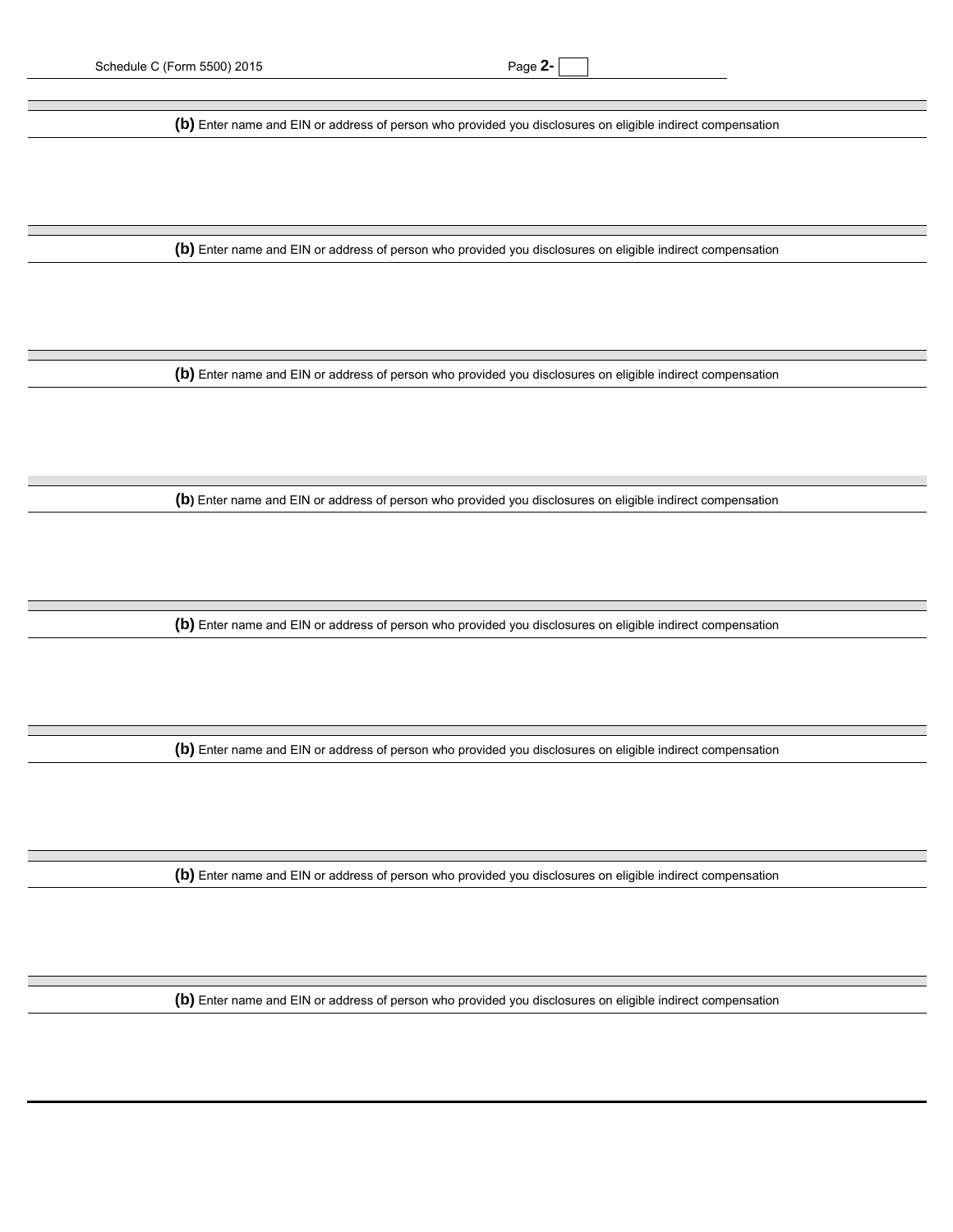|  | Page |  |  |
|--|------|--|--|
|--|------|--|--|

2. Information on Other Service Providers Receiving Direct or Indirect Compensation. Except for those persons for whom you answered "Yes" to line 1a above, complete as many entries as needed to list each person receiving, directly or indirectly, \$5,000 or more in total compensation (i.e., money or anything else of value) in connection with services rendered to the plan or their position with the plan during the plan year. (See instructions).

|                                       |                                                                                                                                   |                                                                                |                                                                                                                  | (a) Enter name and EIN or address (see instructions)                                                                                       |                                                                                                                                                                                                                          |                                                                                                          |
|---------------------------------------|-----------------------------------------------------------------------------------------------------------------------------------|--------------------------------------------------------------------------------|------------------------------------------------------------------------------------------------------------------|--------------------------------------------------------------------------------------------------------------------------------------------|--------------------------------------------------------------------------------------------------------------------------------------------------------------------------------------------------------------------------|----------------------------------------------------------------------------------------------------------|
|                                       | PACE Industry Union-Mgt. Pension Fu                                                                                               |                                                                                |                                                                                                                  | 62-1132799                                                                                                                                 |                                                                                                                                                                                                                          |                                                                                                          |
|                                       | 3320 Perimeter Hill Drive                                                                                                         |                                                                                |                                                                                                                  |                                                                                                                                            |                                                                                                                                                                                                                          |                                                                                                          |
| Nashville                             |                                                                                                                                   | TN                                                                             | 37211                                                                                                            |                                                                                                                                            |                                                                                                                                                                                                                          |                                                                                                          |
| (b)<br>Service<br>Code(s)             | (c)<br>Relationship to<br>employer, employee<br>organization, or<br>person known to be<br>a party-in-interest                     | (d)<br>Enter direct<br>compensation paid<br>by the plan. If none,<br>enter-0-. | (e)<br>Did service provider<br>receive indirect<br>compensation? (sources<br>other than plan or plan<br>sponsor) | (f)<br>Did indirect compensation<br>include eligible indirect<br>compensation, for which the<br>plan received the required<br>disclosures? | (g)<br>Enter total indirect<br>compensation received by<br>service provider excluding<br>eligible indirect<br>compensation for which you<br>answered "Yes" to element                                                    | (h)<br>Did the service<br>provider give you a<br>formula instead of<br>an amount or<br>estimated amount? |
| 10                                    |                                                                                                                                   |                                                                                |                                                                                                                  |                                                                                                                                            | $(f)$ . If none, enter -0-.                                                                                                                                                                                              |                                                                                                          |
| 12<br>15<br>50                        | <b>SERVICE</b><br>PROVIDER                                                                                                        | 179,280                                                                        | Yes $\Box$ No X                                                                                                  | Yes $\Box$ No $\Box$                                                                                                                       |                                                                                                                                                                                                                          | No<br>$Yes$                                                                                              |
|                                       |                                                                                                                                   |                                                                                |                                                                                                                  | (a) Enter name and EIN or address (see instructions)                                                                                       |                                                                                                                                                                                                                          |                                                                                                          |
|                                       |                                                                                                                                   |                                                                                |                                                                                                                  | 62-1217255                                                                                                                                 |                                                                                                                                                                                                                          |                                                                                                          |
|                                       | Weaver Barksdale and Associates<br>One Burton Hills Blvd., Suite 100                                                              |                                                                                |                                                                                                                  |                                                                                                                                            |                                                                                                                                                                                                                          |                                                                                                          |
| Nashville                             |                                                                                                                                   | TN                                                                             | 37215                                                                                                            |                                                                                                                                            |                                                                                                                                                                                                                          |                                                                                                          |
| (b)<br>Service<br>Code(s)<br>27<br>28 | (c)<br>Relationship to<br>employer, employee<br>organization, or<br>person known to be<br>a party-in-interest                     | (d)<br>Enter direct<br>compensation paid<br>by the plan. If none,<br>enter-0-. | (e)<br>Did service provider<br>receive indirect<br>compensation? (sources<br>other than plan or plan<br>sponsor) | (f)<br>Did indirect compensation<br>include eligible indirect<br>compensation, for which the<br>plan received the required<br>disclosures? | (g)<br>Enter total indirect<br>compensation received by<br>service provider excluding<br>eligible indirect<br>compensation for which you estimated amount?<br>answered "Yes" to element<br>$(f)$ . If none, enter -0-.   | (h)<br>Did the service<br>provider give you a<br>formula instead of<br>an amount or                      |
| 50<br>51                              | <b>SERVICE</b><br>PROVIDER                                                                                                        | 98,764                                                                         | Yes $\Box$ No $\overline{X}$                                                                                     | Yes<br>No                                                                                                                                  |                                                                                                                                                                                                                          | No l<br>$Yes$                                                                                            |
|                                       |                                                                                                                                   |                                                                                |                                                                                                                  | (a) Enter name and EIN or address (see instructions)                                                                                       |                                                                                                                                                                                                                          |                                                                                                          |
|                                       | Frasier Dean and Howard PLLC                                                                                                      |                                                                                |                                                                                                                  | 62-1073578                                                                                                                                 |                                                                                                                                                                                                                          |                                                                                                          |
| Suite 550<br>Nashville                | 3310 West End Avenue                                                                                                              | TN                                                                             | 37203                                                                                                            |                                                                                                                                            |                                                                                                                                                                                                                          |                                                                                                          |
| (b)<br>Service<br>Code(s)<br>10<br>50 | (c)<br>Relationship to<br>employer, employee   compensation paid<br>organization, or<br>person known to be<br>a party-in-interest | (d)<br>Enter direct<br>by the plan. If none,<br>enter -0-.                     | (e)<br>Did service provider<br>receive indirect<br>compensation? (sources<br>other than plan or plan<br>sponsor) | (f)<br>Did indirect compensation<br>include eligible indirect<br>compensation, for which the<br>plan received the required<br>disclosures? | (g)<br>Enter total indirect<br>compensation received by<br>service provider excluding<br>eligible indirect<br>compensation for which you estimated amount?<br>answered "Yes" to element<br>$(f)$ . If none, enter $-0$ - | (h)<br>Did the service<br>provider give you a<br>formula instead of<br>an amount or                      |
|                                       | SERVICE<br>PROVIDER                                                                                                               | 16,200                                                                         | Yes<br>$\overline{N}$ o $\overline{X}$                                                                           | Yes<br>No                                                                                                                                  |                                                                                                                                                                                                                          | Yes  <br>No                                                                                              |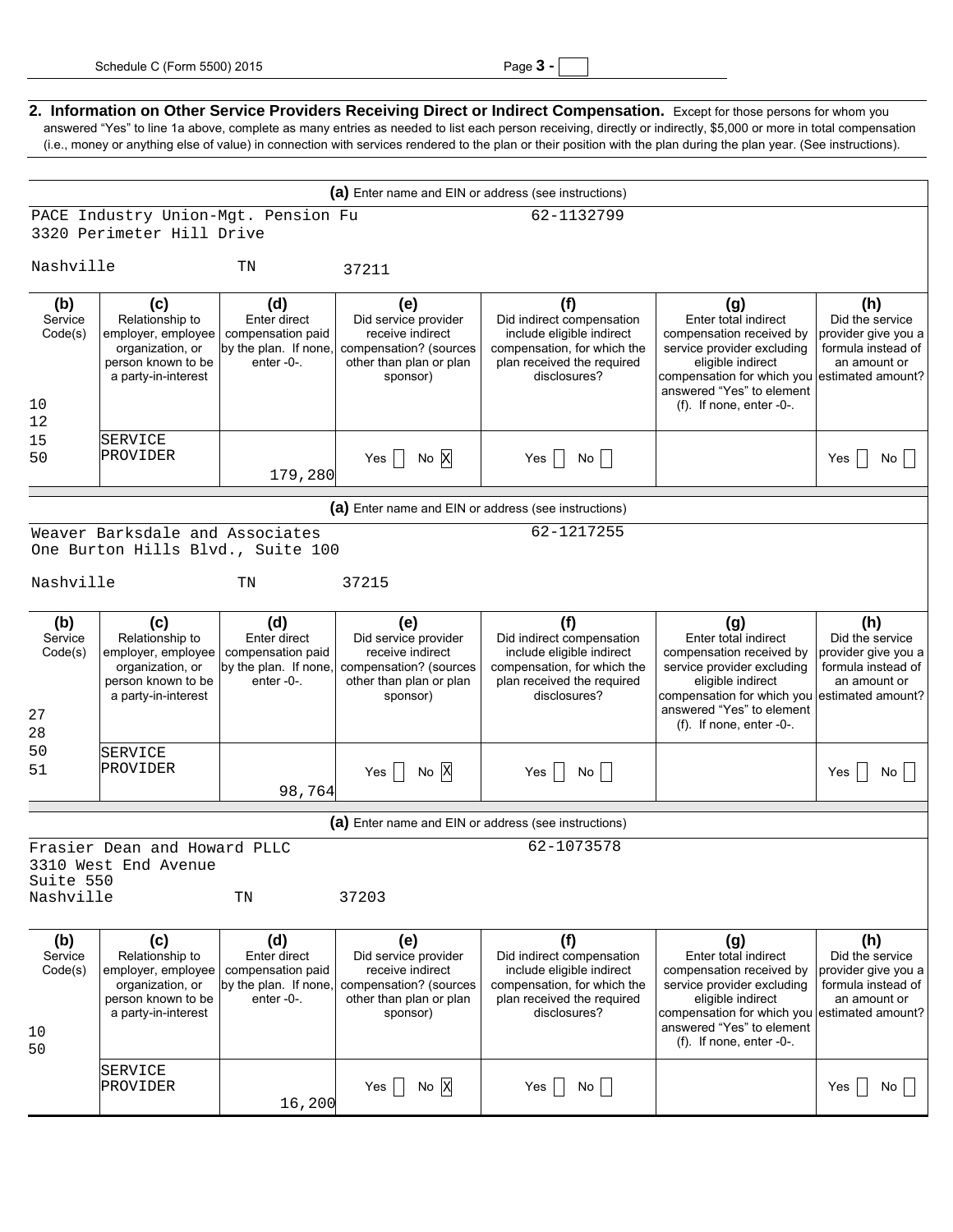2. Information on Other Service Providers Receiving Direct or Indirect Compensation. Except for those persons for whom you answered "Yes" to line 1a above, complete as many entries as needed to list each person receiving, directly or indirectly, \$5,000 or more in total compensation (i.e., money or anything else of value) in connection with services rendered to the plan or their position with the plan during the plan year. (See instructions). **(a)** Enter name and EIN or address (see instructions) First Tennessee Bank NA 62-0201385  $800 \sigma g$ 

|                                       | 800 S Gay Street                                                                                              |                                                                                    |                                                                                                                  |                                                                                                                                            |                                                                                                                                                                                                                       |                                                                                                          |
|---------------------------------------|---------------------------------------------------------------------------------------------------------------|------------------------------------------------------------------------------------|------------------------------------------------------------------------------------------------------------------|--------------------------------------------------------------------------------------------------------------------------------------------|-----------------------------------------------------------------------------------------------------------------------------------------------------------------------------------------------------------------------|----------------------------------------------------------------------------------------------------------|
| Fifth Floor<br>Knoxville              |                                                                                                               | $\rm TN$                                                                           | 37929                                                                                                            |                                                                                                                                            |                                                                                                                                                                                                                       |                                                                                                          |
|                                       |                                                                                                               |                                                                                    |                                                                                                                  |                                                                                                                                            |                                                                                                                                                                                                                       |                                                                                                          |
| (b)<br>Service<br>Code(s)<br>19<br>50 | (c)<br>Relationship to<br>employer, employee<br>organization, or<br>person known to be<br>a party-in-interest | (d)<br>Enter direct<br>compensation paid<br>by the plan. If none,<br>enter $-0$ -. | (e)<br>Did service provider<br>receive indirect<br>compensation? (sources<br>other than plan or plan<br>sponsor) | (f)<br>Did indirect compensation<br>include eligible indirect<br>compensation, for which the<br>plan received the required<br>disclosures? | (g)<br>Enter total indirect<br>compensation received by<br>service provider excluding<br>eligible indirect<br>compensation for which you estimated amount?<br>answered "Yes" to element<br>$(f)$ . If none, enter -0- | (h)<br>Did the service<br>provider give you a<br>formula instead of<br>an amount or                      |
|                                       | SERVICE<br>PROVIDER                                                                                           | 15,761                                                                             | Yes $\Box$ No $\overline{X}$                                                                                     | Yes $\Box$ No $\Box$                                                                                                                       |                                                                                                                                                                                                                       | Yes  <br>No I                                                                                            |
|                                       |                                                                                                               |                                                                                    | (a) Enter name and EIN or address (see instructions)                                                             |                                                                                                                                            |                                                                                                                                                                                                                       |                                                                                                          |
|                                       |                                                                                                               |                                                                                    |                                                                                                                  | 52-0969534                                                                                                                                 |                                                                                                                                                                                                                       |                                                                                                          |
|                                       | Bredhoff & Kaiser, PLLC<br>805 15th Street, NW                                                                |                                                                                    |                                                                                                                  |                                                                                                                                            |                                                                                                                                                                                                                       |                                                                                                          |
| Suite 1000<br>Washington              |                                                                                                               | DC                                                                                 | 20036                                                                                                            |                                                                                                                                            |                                                                                                                                                                                                                       |                                                                                                          |
| (b)<br>Service<br>Code(s)<br>29<br>50 | (c)<br>Relationship to<br>employer, employee<br>organization, or<br>person known to be<br>a party-in-interest | (d)<br>Enter direct<br>compensation paid<br>by the plan. If none,<br>enter-0-.     | (e)<br>Did service provider<br>receive indirect<br>compensation? (sources<br>other than plan or plan<br>sponsor) | (f)<br>Did indirect compensation<br>include eligible indirect<br>compensation, for which the<br>plan received the required<br>disclosures? | (g)<br>Enter total indirect<br>compensation received by<br>service provider excluding<br>eligible indirect<br>compensation for which you<br>answered "Yes" to element<br>$(f)$ . If none, enter -0-                   | (h)<br>Did the service<br>provider give you a<br>formula instead of<br>an amount or<br>estimated amount? |
|                                       | <b>SERVICE</b><br>PROVIDER                                                                                    | 14,362                                                                             | Yes $\Box$ No $\overline{X}$                                                                                     | Yes $\Box$ No $\Box$                                                                                                                       |                                                                                                                                                                                                                       | No<br>Yes                                                                                                |
|                                       |                                                                                                               |                                                                                    | (a) Enter name and EIN or address (see instructions)                                                             |                                                                                                                                            |                                                                                                                                                                                                                       |                                                                                                          |
|                                       | Bond Beebe Accountants and Advisors                                                                           |                                                                                    |                                                                                                                  | 52-1044197                                                                                                                                 |                                                                                                                                                                                                                       |                                                                                                          |
|                                       | 4600 East West Hwy                                                                                            |                                                                                    |                                                                                                                  |                                                                                                                                            |                                                                                                                                                                                                                       |                                                                                                          |
| 20814<br>Bethesda<br>МD               |                                                                                                               |                                                                                    |                                                                                                                  |                                                                                                                                            |                                                                                                                                                                                                                       |                                                                                                          |
| (b)<br>Service<br>Code(s)<br>10<br>50 | (c)<br>Relationship to<br>employer, employee<br>organization, or<br>person known to be<br>a party-in-interest | (d)<br>Enter direct<br>compensation paid<br>by the plan. If none,<br>enter -0-.    | (e)<br>Did service provider<br>receive indirect<br>compensation? (sources<br>other than plan or plan<br>sponsor) | (f)<br>Did indirect compensation<br>include eligible indirect<br>compensation, for which the<br>plan received the required<br>disclosures? | (g)<br>Enter total indirect<br>compensation received by<br>service provider excluding<br>eligible indirect<br>compensation for which you<br>answered "Yes" to element<br>$(f)$ . If none, enter -0-.                  | (h)<br>Did the service<br>provider give you a<br>formula instead of<br>an amount or<br>estimated amount? |
|                                       | Service<br>Provider                                                                                           | 6,980                                                                              | Yes $\bigcap$ No $\bigtimes$                                                                                     | Yes<br>No                                                                                                                                  |                                                                                                                                                                                                                       | No  <br>Yes                                                                                              |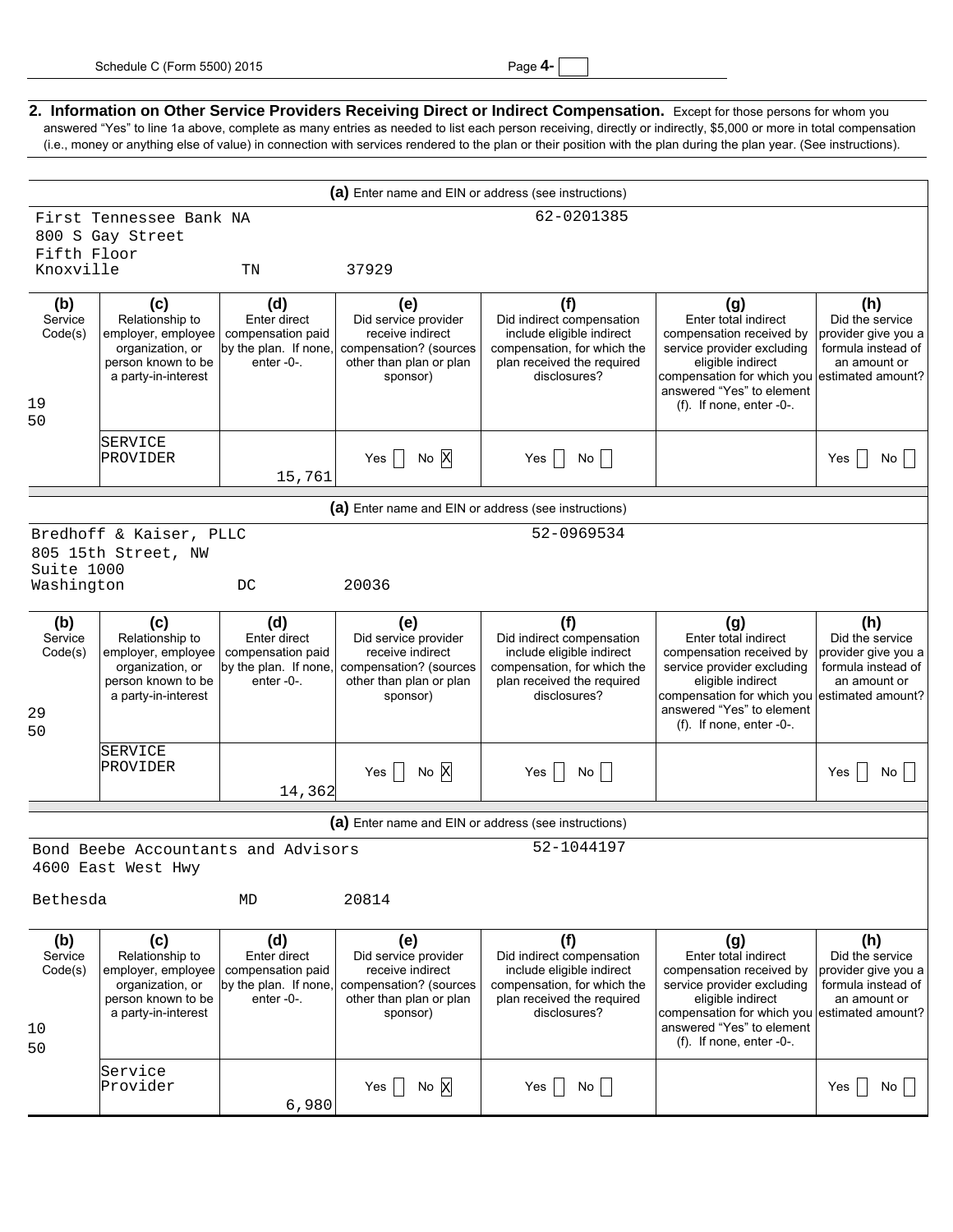| ane |  |  |
|-----|--|--|
|-----|--|--|

#### 2. Information on Other Service Providers Receiving Direct or Indirect Compensation. Except for those persons for whom you answered "Yes" to line 1a above, complete as many entries as needed to list each person receiving, directly or indirectly, \$5,000 or more in total compensation (i.e., money or anything else of value) in connection with services rendered to the plan or their position with the plan during the plan year. (See instructions).

|                                       | (a) Enter name and EIN or address (see instructions)                                                          |                                                                                |                                                                                                                  |                                                                                                                                            |                                                                                                                                                                                                                          |                                                                                                          |  |
|---------------------------------------|---------------------------------------------------------------------------------------------------------------|--------------------------------------------------------------------------------|------------------------------------------------------------------------------------------------------------------|--------------------------------------------------------------------------------------------------------------------------------------------|--------------------------------------------------------------------------------------------------------------------------------------------------------------------------------------------------------------------------|----------------------------------------------------------------------------------------------------------|--|
|                                       | 62-1477701<br>Parris Printing Co., LLC                                                                        |                                                                                |                                                                                                                  |                                                                                                                                            |                                                                                                                                                                                                                          |                                                                                                          |  |
|                                       | 211 Whitsett Rd.                                                                                              |                                                                                |                                                                                                                  |                                                                                                                                            |                                                                                                                                                                                                                          |                                                                                                          |  |
| Nashville                             |                                                                                                               | TN                                                                             | 37210                                                                                                            |                                                                                                                                            |                                                                                                                                                                                                                          |                                                                                                          |  |
| (b)<br>Service<br>Code(s)<br>36<br>49 | (c)<br>Relationship to<br>employer, employee<br>organization, or<br>person known to be<br>a party-in-interest | (d)<br>Enter direct<br>compensation paid<br>by the plan. If none.<br>enter-0-. | (e)<br>Did service provider<br>receive indirect<br>compensation? (sources<br>other than plan or plan<br>sponsor) | (f)<br>Did indirect compensation<br>include eligible indirect<br>compensation, for which the<br>plan received the required<br>disclosures? | (g)<br>Enter total indirect<br>compensation received by<br>service provider excluding<br>eligible indirect<br>compensation for which you estimated amount?<br>answered "Yes" to element<br>$(f)$ . If none, enter $-0$ . | (h)<br>Did the service<br>provider give you a<br>formula instead of<br>an amount or                      |  |
|                                       | Service<br>Provider                                                                                           | 6,684                                                                          | Yes $\Box$ No $\overline{X}$                                                                                     | Yes $\Box$<br>No l                                                                                                                         |                                                                                                                                                                                                                          | Yes I<br>No I                                                                                            |  |
|                                       |                                                                                                               |                                                                                | (a) Enter name and EIN or address (see instructions)                                                             |                                                                                                                                            |                                                                                                                                                                                                                          |                                                                                                          |  |
|                                       |                                                                                                               |                                                                                |                                                                                                                  |                                                                                                                                            |                                                                                                                                                                                                                          |                                                                                                          |  |
| (b)<br>Service<br>Code(s)             | (c)<br>Relationship to<br>employer, employee<br>organization, or<br>person known to be<br>a party-in-interest | (d)<br>Enter direct<br>compensation paid<br>by the plan. If none,<br>enter-0-. | (e)<br>Did service provider<br>receive indirect<br>compensation? (sources<br>other than plan or plan<br>sponsor) | (f)<br>Did indirect compensation<br>include eligible indirect<br>compensation, for which the<br>plan received the required<br>disclosures? | (g)<br>Enter total indirect<br>compensation received by<br>service provider excluding<br>eligible indirect<br>compensation for which you<br>answered "Yes" to element<br>$(f)$ . If none, enter -0-                      | (h)<br>Did the service<br>provider give you a<br>formula instead of<br>an amount or<br>estimated amount? |  |
|                                       |                                                                                                               |                                                                                | Yes $\Box$ No $\Box$                                                                                             | Yes   No                                                                                                                                   |                                                                                                                                                                                                                          | Yes<br>No I                                                                                              |  |
|                                       |                                                                                                               |                                                                                | (a) Enter name and EIN or address (see instructions)                                                             |                                                                                                                                            |                                                                                                                                                                                                                          |                                                                                                          |  |
|                                       |                                                                                                               |                                                                                |                                                                                                                  |                                                                                                                                            |                                                                                                                                                                                                                          |                                                                                                          |  |
| (b)<br>Service<br>Code(s)             | (c)<br>Relationship to<br>employer, employee<br>organization, or<br>person known to be<br>a party-in-interest | (d)<br>Enter direct<br>compensation paid<br>by the plan. If none,<br>enter-0-. | (e)<br>Did service provider<br>receive indirect<br>compensation? (sources<br>other than plan or plan<br>sponsor) | (f)<br>Did indirect compensation<br>include eligible indirect<br>compensation, for which the<br>plan received the required<br>disclosures? | (g)<br>Enter total indirect<br>compensation received by<br>service provider excluding<br>eligible indirect<br>compensation for which you<br>answered "Yes" to element<br>$(f)$ . If none, enter $-0$ -                   | (h)<br>Did the service<br>provider give you a<br>formula instead of<br>an amount or<br>estimated amount? |  |
|                                       |                                                                                                               |                                                                                | Yes    No                                                                                                        | Yes<br>No                                                                                                                                  |                                                                                                                                                                                                                          | Yes  <br>No                                                                                              |  |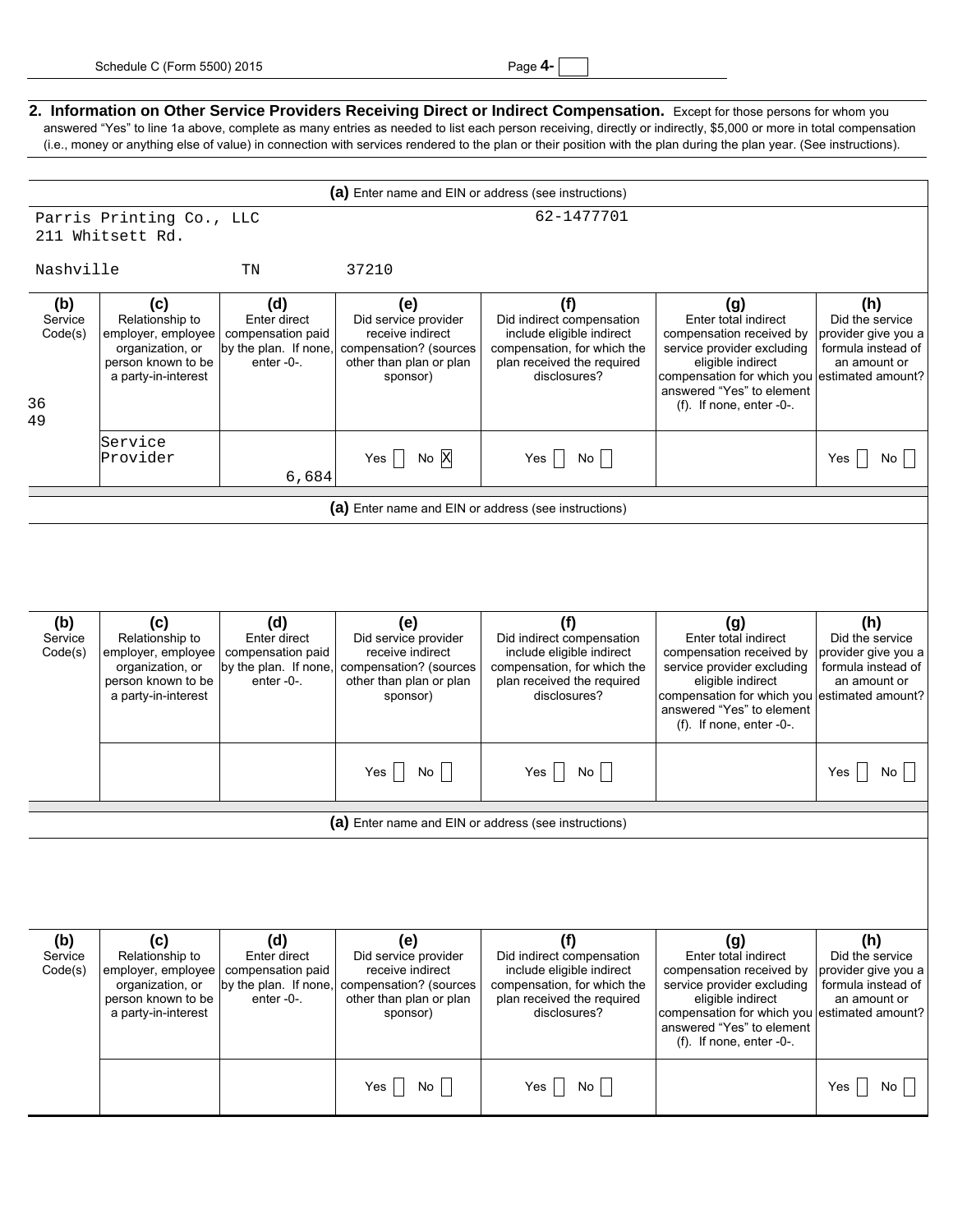### **Part I Service Provider Information (continued)**

3 If you reported on line 2 receipt of indirect compensation, other than eligible indirect compensation, by a service provider, and the service provider is a fiduciary or provides contract administrator, consulting, custodial, investment advisory, investment management, broker, or recordkeeping services, answer the following questions for (a) each source from whom the service provider received \$1,000 or more in indirect compensation and (b) each source for whom the service provider gave you a formula used to determine the indirect compensation instead of an amount or estimated amount of the indirect compensation. Complete as many entries as needed to report the required information for each source.

| (a) Enter service provider name as it appears on line 2             | (b) Service Codes<br>(see instructions) | (c) Enter amount of indirect<br>compensation                                                                          |
|---------------------------------------------------------------------|-----------------------------------------|-----------------------------------------------------------------------------------------------------------------------|
|                                                                     |                                         |                                                                                                                       |
|                                                                     |                                         |                                                                                                                       |
|                                                                     |                                         |                                                                                                                       |
| (d) Enter name and EIN (address) of source of indirect compensation |                                         | (e) Describe the indirect compensation, including any                                                                 |
|                                                                     |                                         | formula used to determine the service provider's eligibility<br>for or the amount of the indirect compensation.       |
|                                                                     |                                         |                                                                                                                       |
|                                                                     |                                         |                                                                                                                       |
|                                                                     |                                         |                                                                                                                       |
| (a) Enter service provider name as it appears on line 2             | (b) Service Codes                       | (c) Enter amount of indirect                                                                                          |
|                                                                     | (see instructions)                      | compensation                                                                                                          |
|                                                                     |                                         |                                                                                                                       |
|                                                                     |                                         |                                                                                                                       |
|                                                                     |                                         |                                                                                                                       |
| (d) Enter name and EIN (address) of source of indirect compensation |                                         | (e) Describe the indirect compensation, including any<br>formula used to determine the service provider's eligibility |
|                                                                     |                                         | for or the amount of the indirect compensation.                                                                       |
|                                                                     |                                         |                                                                                                                       |
|                                                                     |                                         |                                                                                                                       |
|                                                                     |                                         |                                                                                                                       |
| (a) Enter service provider name as it appears on line 2             | (b) Service Codes                       | (c) Enter amount of indirect                                                                                          |
|                                                                     | (see instructions)                      | compensation                                                                                                          |
|                                                                     |                                         |                                                                                                                       |
|                                                                     |                                         |                                                                                                                       |
|                                                                     |                                         |                                                                                                                       |
| (d) Enter name and EIN (address) of source of indirect compensation |                                         | (e) Describe the indirect compensation, including any<br>formula used to determine the service provider's eligibility |
|                                                                     |                                         | for or the amount of the indirect compensation.                                                                       |
|                                                                     |                                         |                                                                                                                       |
|                                                                     |                                         |                                                                                                                       |
|                                                                     |                                         |                                                                                                                       |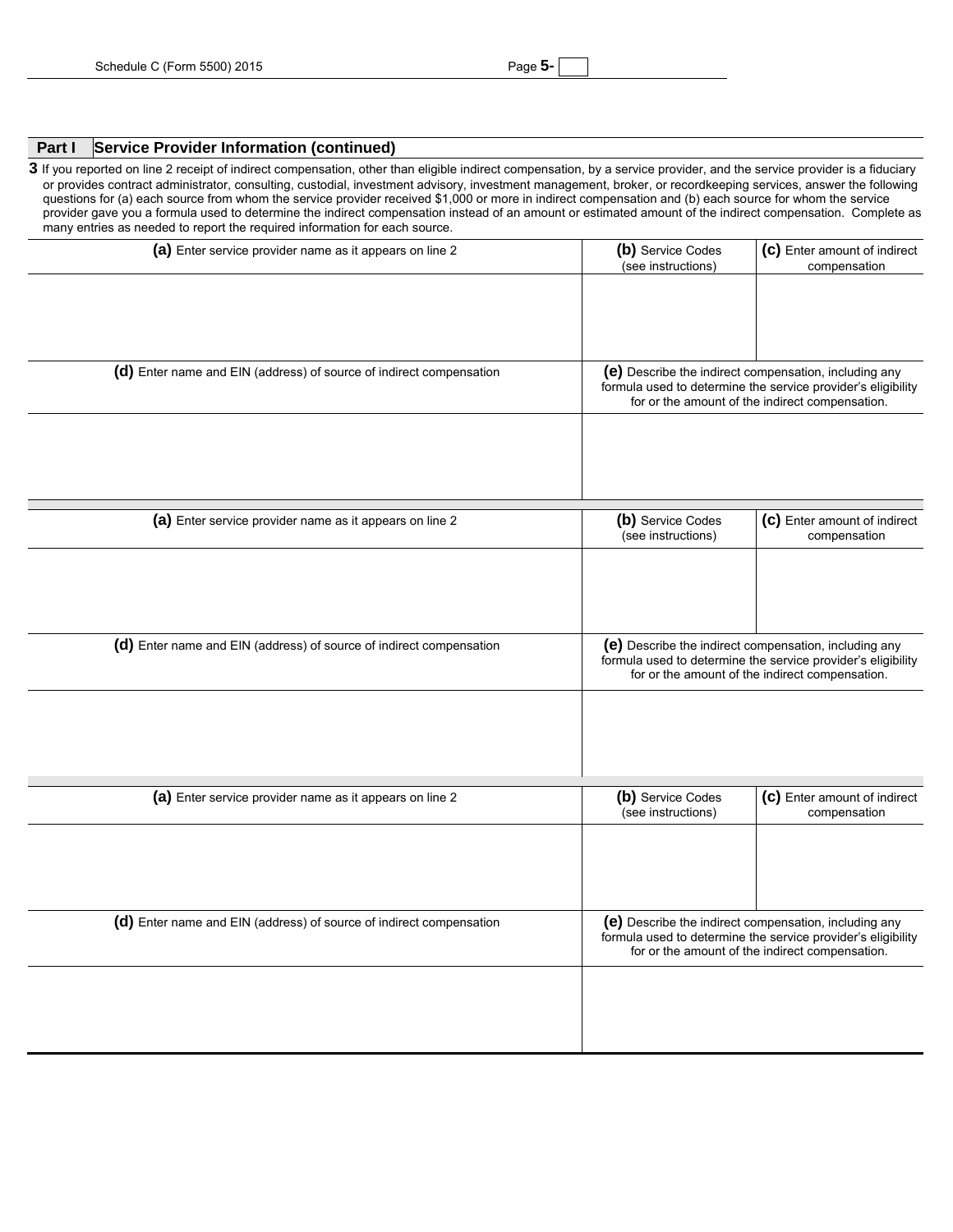|   | Service Providers Who Fail or Refuse to Provide Information<br>Part II      |                                     |                                                                                                                                                             |  |  |  |
|---|-----------------------------------------------------------------------------|-------------------------------------|-------------------------------------------------------------------------------------------------------------------------------------------------------------|--|--|--|
| 4 | this Schedule.                                                              |                                     | Provide, to the extent possible, the following information for each service provider who failed or refused to provide the information necessary to complete |  |  |  |
|   | (a) Enter name and EIN or address of service provider (see<br>instructions) | (b) Nature of<br>Service<br>Code(s) | (c) Describe the information that the service provider failed or refused to<br>provide                                                                      |  |  |  |
|   |                                                                             |                                     |                                                                                                                                                             |  |  |  |
|   | (a) Enter name and EIN or address of service provider (see<br>instructions) | (b) Nature of<br>Service<br>Code(s) | (c) Describe the information that the service provider failed or refused to<br>provide                                                                      |  |  |  |
|   | (a) Enter name and EIN or address of service provider (see                  | (b) Nature of                       | (c) Describe the information that the service provider failed or refused to                                                                                 |  |  |  |
|   | instructions)                                                               | Service<br>Code(s)                  | provide                                                                                                                                                     |  |  |  |
|   |                                                                             |                                     |                                                                                                                                                             |  |  |  |
|   | (a) Enter name and EIN or address of service provider (see<br>instructions) | (b) Nature of<br>Service<br>Code(s) | (c) Describe the information that the service provider failed or refused to<br>provide                                                                      |  |  |  |
|   |                                                                             |                                     |                                                                                                                                                             |  |  |  |
|   | (a) Enter name and EIN or address of service provider (see<br>instructions) | (b) Nature of<br>Service<br>Code(s) | (c) Describe the information that the service provider failed or refused to<br>provide                                                                      |  |  |  |
|   |                                                                             |                                     |                                                                                                                                                             |  |  |  |
|   | (a) Enter name and EIN or address of service provider (see<br>instructions) | (b) Nature of<br>Service<br>Code(s) | (c) Describe the information that the service provider failed or refused to<br>provide                                                                      |  |  |  |
|   |                                                                             |                                     |                                                                                                                                                             |  |  |  |
|   |                                                                             |                                     |                                                                                                                                                             |  |  |  |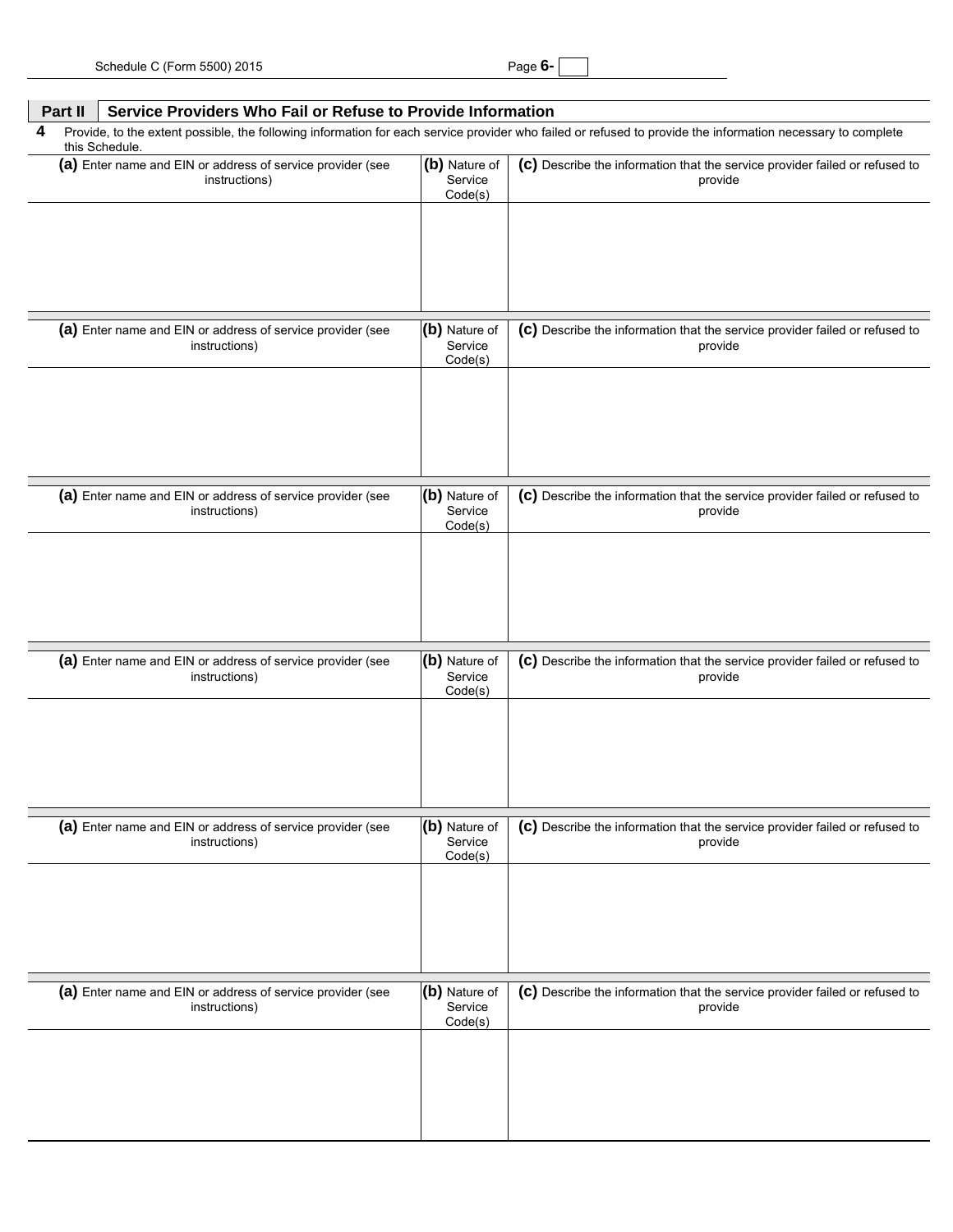| Part III     |           | <b>Termination Information on Accountants and Enrolled Actuaries (see instructions)</b><br>(complete as many entries as needed) |                     |  |  |
|--------------|-----------|---------------------------------------------------------------------------------------------------------------------------------|---------------------|--|--|
| a            | Name:     |                                                                                                                                 | $b$ EIN:            |  |  |
| C.           | Position: |                                                                                                                                 |                     |  |  |
| d            | Address:  |                                                                                                                                 | <b>e</b> Telephone: |  |  |
|              |           |                                                                                                                                 |                     |  |  |
|              |           |                                                                                                                                 |                     |  |  |
|              |           |                                                                                                                                 |                     |  |  |
| Explanation: |           |                                                                                                                                 |                     |  |  |
|              |           |                                                                                                                                 |                     |  |  |

| а            | Name:        | <b>b</b> EIN: |
|--------------|--------------|---------------|
| $\mathbf{c}$ | Position:    |               |
|              | d Address:   | e Telephone:  |
|              |              |               |
|              |              |               |
|              |              |               |
|              | Explanation: |               |

| а | Name:        | <b>b</b> EIN:       |  |  |  |  |  |
|---|--------------|---------------------|--|--|--|--|--|
| C | Position:    |                     |  |  |  |  |  |
| d | Address:     | <b>e</b> Telephone: |  |  |  |  |  |
|   |              |                     |  |  |  |  |  |
|   |              |                     |  |  |  |  |  |
|   |              |                     |  |  |  |  |  |
|   | Explanation: |                     |  |  |  |  |  |

| а | Name:        | $b$ EIN:     |
|---|--------------|--------------|
| C | Position:    |              |
| d | Address:     | e Telephone: |
|   |              |              |
|   |              |              |
|   |              |              |
|   | Explanation: |              |

| а           | Name:        | <b>b</b> EIN: |
|-------------|--------------|---------------|
| C           | Position:    |               |
| $\mathbf d$ | Address:     | e Telephone:  |
|             |              |               |
|             |              |               |
|             |              |               |
|             | Explanation: |               |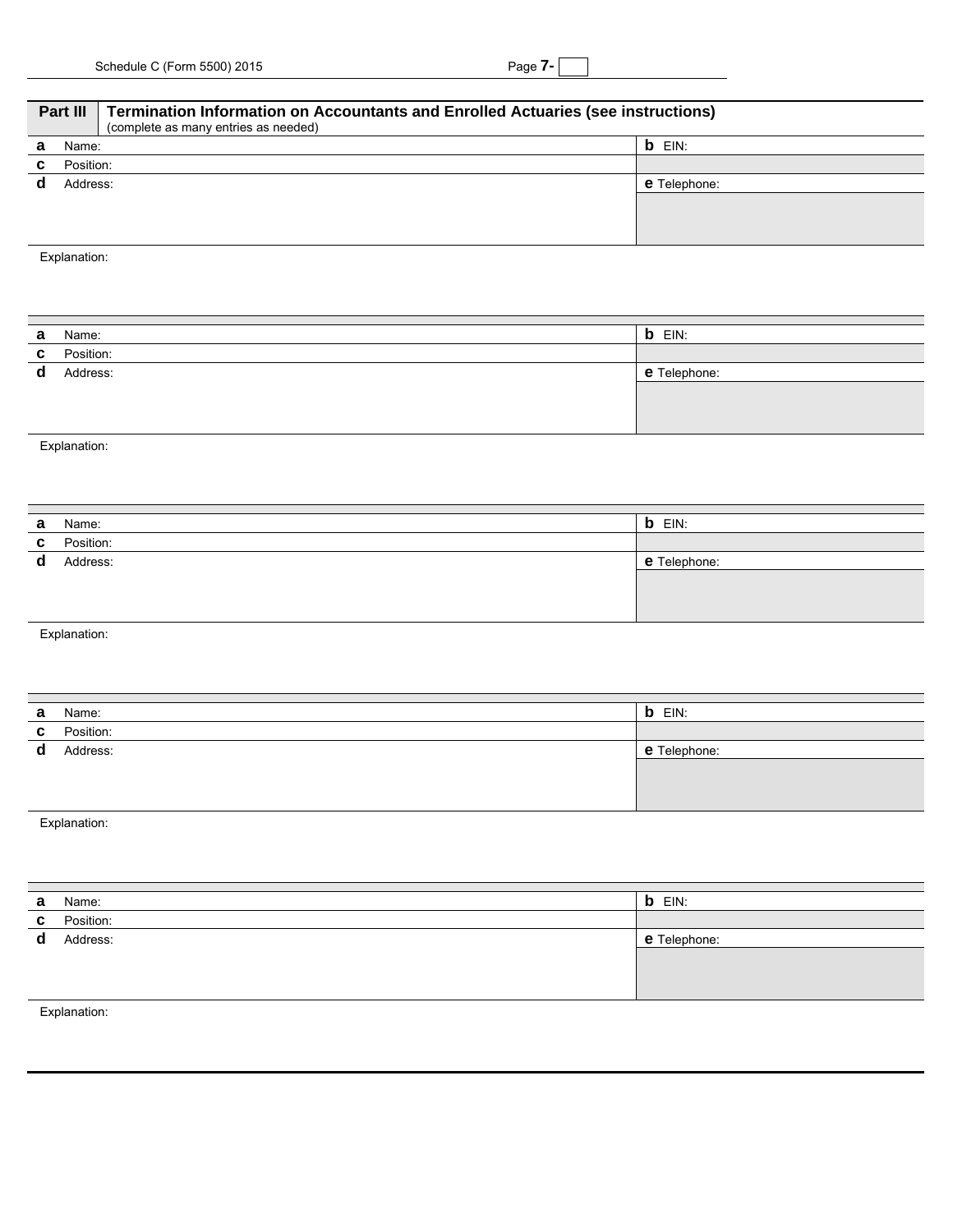| <b>SCHEDULE H</b>                                                                                                                                                                                                                                                                          | <b>Financial Information</b>                                                                                                                                                                                                                                                                                                                                                                                                                                                                                                                                                                                                                                                                                                                          |                    |  |            |                                      |            | OMB No. 1210-0110 |                             |
|--------------------------------------------------------------------------------------------------------------------------------------------------------------------------------------------------------------------------------------------------------------------------------------------|-------------------------------------------------------------------------------------------------------------------------------------------------------------------------------------------------------------------------------------------------------------------------------------------------------------------------------------------------------------------------------------------------------------------------------------------------------------------------------------------------------------------------------------------------------------------------------------------------------------------------------------------------------------------------------------------------------------------------------------------------------|--------------------|--|------------|--------------------------------------|------------|-------------------|-----------------------------|
| (Form 5500)<br>This schedule is required to be filed under section 104 of the Employee<br>Department of the Treasury<br>Retirement Income Security Act of 1974 (ERISA), and section 6058(a) of the<br>Internal Revenue Service<br>Internal Revenue Code (the Code).<br>Department of Labor |                                                                                                                                                                                                                                                                                                                                                                                                                                                                                                                                                                                                                                                                                                                                                       |                    |  |            |                                      | 2015       |                   |                             |
| Employee Benefits Security Administration<br>Pension Benefit Guaranty Corporation                                                                                                                                                                                                          | File as an attachment to Form 5500.                                                                                                                                                                                                                                                                                                                                                                                                                                                                                                                                                                                                                                                                                                                   |                    |  |            |                                      |            | Inspection        | This Form is Open to Public |
| For calendar plan year 2015 or fiscal plan year beginning                                                                                                                                                                                                                                  | 01/01/2015                                                                                                                                                                                                                                                                                                                                                                                                                                                                                                                                                                                                                                                                                                                                            |                    |  | and ending |                                      | 12/31/2015 |                   |                             |
| A Name of plan                                                                                                                                                                                                                                                                             |                                                                                                                                                                                                                                                                                                                                                                                                                                                                                                                                                                                                                                                                                                                                                       |                    |  | B          | Three-digit                          |            |                   |                             |
| USW HRA FUND                                                                                                                                                                                                                                                                               |                                                                                                                                                                                                                                                                                                                                                                                                                                                                                                                                                                                                                                                                                                                                                       |                    |  |            | plan number (PN)                     |            |                   | 501                         |
| C Plan sponsor's name as shown on line 2a of Form 5500                                                                                                                                                                                                                                     |                                                                                                                                                                                                                                                                                                                                                                                                                                                                                                                                                                                                                                                                                                                                                       |                    |  | D          | Employer Identification Number (EIN) |            |                   |                             |
| Board Of Trustees USW HRA Fund                                                                                                                                                                                                                                                             |                                                                                                                                                                                                                                                                                                                                                                                                                                                                                                                                                                                                                                                                                                                                                       |                    |  |            | 62-1548543                           |            |                   |                             |
| Part I<br><b>Asset and Liability Statement</b>                                                                                                                                                                                                                                             |                                                                                                                                                                                                                                                                                                                                                                                                                                                                                                                                                                                                                                                                                                                                                       |                    |  |            |                                      |            |                   |                             |
| 1                                                                                                                                                                                                                                                                                          | Current value of plan assets and liabilities at the beginning and end of the plan year. Combine the value of plan assets held in more than one trust. Report<br>the value of the plan's interest in a commingled fund containing the assets of more than one plan on a line-by-line basis unless the value is reportable on<br>lines 1c(9) through 1c(14). Do not enter the value of that portion of an insurance contract which guarantees, during this plan year, to pay a specific dollar<br>benefit at a future date. Round off amounts to the nearest dollar. MTIAs, CCTs, PSAs, and 103-12 IEs do not complete lines 1b(1), 1b(2), 1c(8), 1g, 1h,<br>and 1i. CCTs, PSAs, and 103-12 IEs also do not complete lines 1d and 1e. See instructions. |                    |  |            |                                      |            |                   |                             |
|                                                                                                                                                                                                                                                                                            | <b>Assets</b>                                                                                                                                                                                                                                                                                                                                                                                                                                                                                                                                                                                                                                                                                                                                         |                    |  |            | (a) Beginning of Year                |            |                   | (b) End of Year             |
|                                                                                                                                                                                                                                                                                            |                                                                                                                                                                                                                                                                                                                                                                                                                                                                                                                                                                                                                                                                                                                                                       | 1a                 |  |            |                                      | 34,832     |                   | 50,523                      |
| <b>b</b> Receivables (less allowance for doubtful accounts):                                                                                                                                                                                                                               |                                                                                                                                                                                                                                                                                                                                                                                                                                                                                                                                                                                                                                                                                                                                                       |                    |  |            |                                      |            |                   |                             |
|                                                                                                                                                                                                                                                                                            |                                                                                                                                                                                                                                                                                                                                                                                                                                                                                                                                                                                                                                                                                                                                                       | 1b(1)              |  |            | 558,356                              |            |                   | 600,469                     |
|                                                                                                                                                                                                                                                                                            |                                                                                                                                                                                                                                                                                                                                                                                                                                                                                                                                                                                                                                                                                                                                                       | 1b(2)              |  |            |                                      |            |                   |                             |
|                                                                                                                                                                                                                                                                                            |                                                                                                                                                                                                                                                                                                                                                                                                                                                                                                                                                                                                                                                                                                                                                       | 1 <sub>b</sub> (3) |  |            | 150,341                              |            |                   | 148,226                     |
| <b>C</b> General investments:                                                                                                                                                                                                                                                              |                                                                                                                                                                                                                                                                                                                                                                                                                                                                                                                                                                                                                                                                                                                                                       |                    |  |            |                                      |            |                   |                             |
|                                                                                                                                                                                                                                                                                            | (1) Interest-bearing cash (include money market accounts & certificates                                                                                                                                                                                                                                                                                                                                                                                                                                                                                                                                                                                                                                                                               | 1c(1)              |  |            | 363,621                              |            |                   | 2,774,151                   |
|                                                                                                                                                                                                                                                                                            |                                                                                                                                                                                                                                                                                                                                                                                                                                                                                                                                                                                                                                                                                                                                                       | 1c(2)              |  |            | 17,705,267                           |            |                   | 16,994,804                  |
| (3) Corporate debt instruments (other than employer securities):                                                                                                                                                                                                                           |                                                                                                                                                                                                                                                                                                                                                                                                                                                                                                                                                                                                                                                                                                                                                       |                    |  |            |                                      |            |                   |                             |
|                                                                                                                                                                                                                                                                                            |                                                                                                                                                                                                                                                                                                                                                                                                                                                                                                                                                                                                                                                                                                                                                       | 1c(3)(A)           |  |            |                                      |            |                   |                             |
|                                                                                                                                                                                                                                                                                            |                                                                                                                                                                                                                                                                                                                                                                                                                                                                                                                                                                                                                                                                                                                                                       | 1c(3)(B)           |  |            | 9,155,458                            |            |                   | 9,056,893                   |
| (4) Corporate stocks (other than employer securities):                                                                                                                                                                                                                                     |                                                                                                                                                                                                                                                                                                                                                                                                                                                                                                                                                                                                                                                                                                                                                       |                    |  |            |                                      |            |                   |                             |
|                                                                                                                                                                                                                                                                                            |                                                                                                                                                                                                                                                                                                                                                                                                                                                                                                                                                                                                                                                                                                                                                       | 1c(4)(A)           |  |            |                                      |            |                   |                             |
|                                                                                                                                                                                                                                                                                            |                                                                                                                                                                                                                                                                                                                                                                                                                                                                                                                                                                                                                                                                                                                                                       | 1c(4)(B)           |  |            | 11, 277, 476                         |            |                   | 10, 355, 497                |
|                                                                                                                                                                                                                                                                                            |                                                                                                                                                                                                                                                                                                                                                                                                                                                                                                                                                                                                                                                                                                                                                       | 1c(5)              |  |            |                                      |            |                   |                             |
|                                                                                                                                                                                                                                                                                            |                                                                                                                                                                                                                                                                                                                                                                                                                                                                                                                                                                                                                                                                                                                                                       | 1c(6)              |  |            |                                      |            |                   |                             |
|                                                                                                                                                                                                                                                                                            |                                                                                                                                                                                                                                                                                                                                                                                                                                                                                                                                                                                                                                                                                                                                                       | 1c(7)              |  |            |                                      |            |                   |                             |
|                                                                                                                                                                                                                                                                                            |                                                                                                                                                                                                                                                                                                                                                                                                                                                                                                                                                                                                                                                                                                                                                       | 1c(8)              |  |            |                                      |            |                   |                             |
|                                                                                                                                                                                                                                                                                            |                                                                                                                                                                                                                                                                                                                                                                                                                                                                                                                                                                                                                                                                                                                                                       | 1c(9)              |  |            |                                      |            |                   |                             |
|                                                                                                                                                                                                                                                                                            |                                                                                                                                                                                                                                                                                                                                                                                                                                                                                                                                                                                                                                                                                                                                                       | 1c(10)             |  |            |                                      |            |                   |                             |
|                                                                                                                                                                                                                                                                                            | (11) Value of interest in master trust investment accounts                                                                                                                                                                                                                                                                                                                                                                                                                                                                                                                                                                                                                                                                                            | 1c(11)             |  |            |                                      |            |                   |                             |
|                                                                                                                                                                                                                                                                                            |                                                                                                                                                                                                                                                                                                                                                                                                                                                                                                                                                                                                                                                                                                                                                       | 1c(12)             |  |            |                                      |            |                   |                             |
|                                                                                                                                                                                                                                                                                            | (13) Value of interest in registered investment companies (e.g., mutual                                                                                                                                                                                                                                                                                                                                                                                                                                                                                                                                                                                                                                                                               | 1c(13)             |  |            |                                      |            |                   |                             |
|                                                                                                                                                                                                                                                                                            | (14) Value of funds held in insurance company general account (unallocated                                                                                                                                                                                                                                                                                                                                                                                                                                                                                                                                                                                                                                                                            | 1c(14)             |  |            |                                      |            |                   |                             |
|                                                                                                                                                                                                                                                                                            |                                                                                                                                                                                                                                                                                                                                                                                                                                                                                                                                                                                                                                                                                                                                                       | 1c(15)             |  |            | 500,000                              |            |                   |                             |

For Paperwork Reduction Act Notice and OMB Control Numbers, see the instructions for Form 5500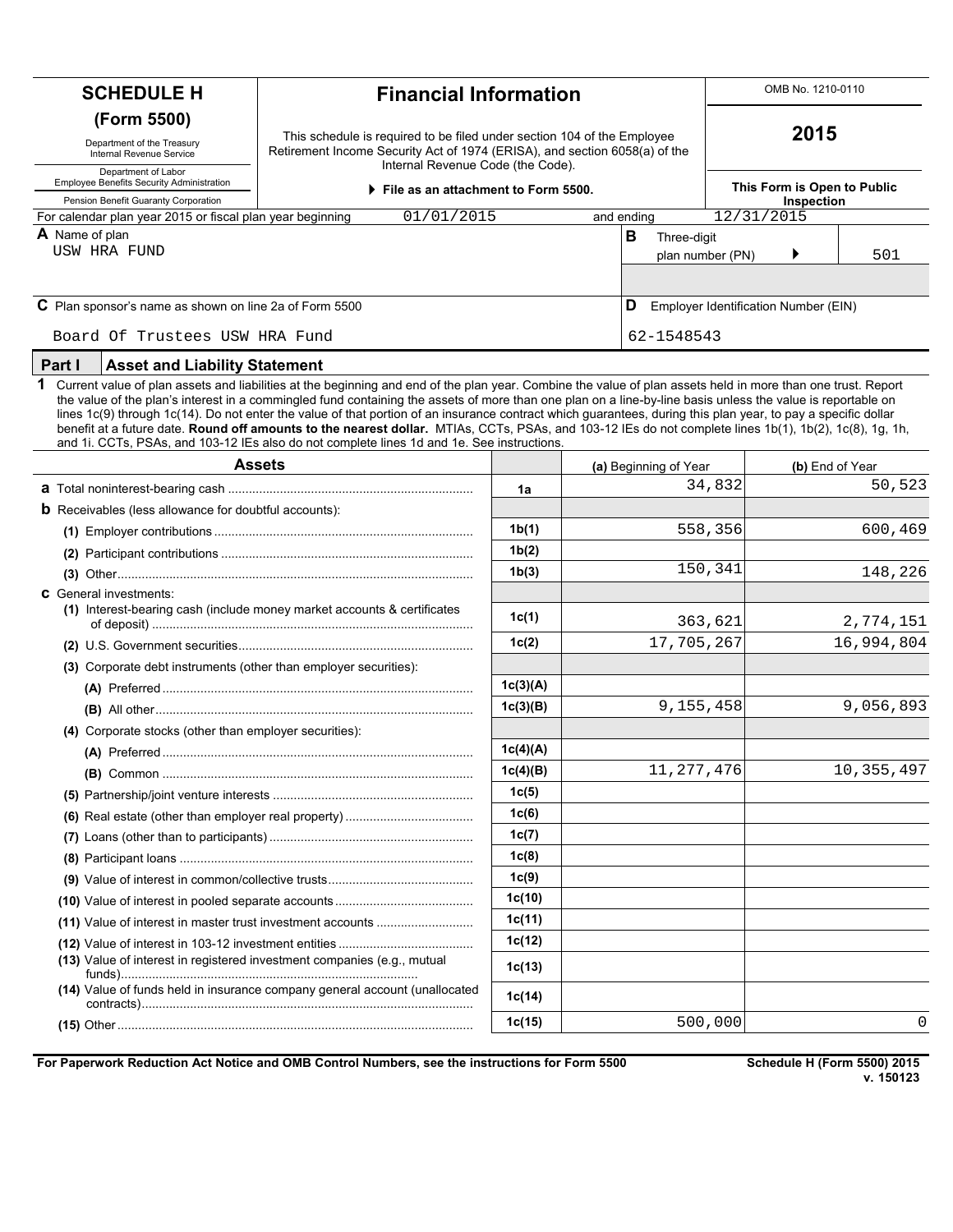| Schedule H (Form 5500) 2015 | Page 2 |
|-----------------------------|--------|
|-----------------------------|--------|

| <b>1d</b> Employer-related investments:               |       | (a) Beginning of Year | (b) End of Year |
|-------------------------------------------------------|-------|-----------------------|-----------------|
|                                                       | 1d(1) |                       |                 |
|                                                       | 1d(2) |                       |                 |
|                                                       | 1e    | 504                   | 504             |
|                                                       | 1f    | 39,745,855            | 39,981,067      |
| <b>Liabilities</b>                                    |       |                       |                 |
|                                                       | 1g    |                       |                 |
|                                                       | 1h    | 550,487               | 510,397         |
|                                                       | 1i    |                       |                 |
|                                                       | 1j    |                       |                 |
|                                                       | 1k    | 550,487               | 510,397         |
| <b>Net Assets</b>                                     |       |                       |                 |
|                                                       | 11    | 39, 195, 368          | 39,470,670      |
| <b>Income and Expense Statement</b><br><b>Part II</b> |       |                       |                 |

|   |                 |                                                                                                                                                                                                                                                                                                                                                                   | 11       | 39,195,368   | 39,470,670   |
|---|-----------------|-------------------------------------------------------------------------------------------------------------------------------------------------------------------------------------------------------------------------------------------------------------------------------------------------------------------------------------------------------------------|----------|--------------|--------------|
|   | Part II         | <b>Income and Expense Statement</b>                                                                                                                                                                                                                                                                                                                               |          |              |              |
|   |                 | Plan income, expenses, and changes in net assets for the year. Include all income and expenses of the plan, including any trust(s) or separately maintained<br>fund(s) and any payments/receipts to/from insurance carriers. Round off amounts to the nearest dollar. MTIAs, CCTs, PSAs, and 103-12 IEs do not complete<br>lines 2a, $2b(1)(E)$ , 2e, 2f, and 2g. |          |              |              |
|   |                 | <b>Income</b>                                                                                                                                                                                                                                                                                                                                                     |          | (a) Amount   | (b) Total    |
| а |                 | <b>Contributions:</b>                                                                                                                                                                                                                                                                                                                                             |          |              |              |
|   |                 |                                                                                                                                                                                                                                                                                                                                                                   | 2a(1)(A) | 3, 168, 293  |              |
|   |                 |                                                                                                                                                                                                                                                                                                                                                                   | 2a(1)(B) |              |              |
|   |                 |                                                                                                                                                                                                                                                                                                                                                                   | 2a(1)(C) |              |              |
|   |                 |                                                                                                                                                                                                                                                                                                                                                                   | 2a(2)    |              |              |
|   |                 | (3) Total contributions. Add lines $2a(1)(A)$ , $(B)$ , $(C)$ , and line $2a(2)$                                                                                                                                                                                                                                                                                  | 2a(3)    |              | 3,168,293    |
| b |                 | <b>Earnings on investments:</b>                                                                                                                                                                                                                                                                                                                                   |          |              |              |
|   | $(1)$ Interest: |                                                                                                                                                                                                                                                                                                                                                                   |          |              |              |
|   |                 | (A) Interest-bearing cash (including money market accounts and                                                                                                                                                                                                                                                                                                    | 2b(1)(A) | 193          |              |
|   | (B)             |                                                                                                                                                                                                                                                                                                                                                                   | 2b(1)(B) | 253,022      |              |
|   | (C)             |                                                                                                                                                                                                                                                                                                                                                                   | 2b(1)(C) | 312,224      |              |
|   | (D)             |                                                                                                                                                                                                                                                                                                                                                                   | 2b(1)(D) |              |              |
|   | (E)             |                                                                                                                                                                                                                                                                                                                                                                   | 2b(1)(E) |              |              |
|   | (F)             |                                                                                                                                                                                                                                                                                                                                                                   | 2b(1)(F) |              |              |
|   |                 |                                                                                                                                                                                                                                                                                                                                                                   | 2b(1)(G) |              | 565,439      |
|   |                 |                                                                                                                                                                                                                                                                                                                                                                   | 2b(2)(A) |              |              |
|   |                 |                                                                                                                                                                                                                                                                                                                                                                   | 2b(2)(B) | 264,602      |              |
|   | (C)             | Registered investment company shares (e.g. mutual funds)                                                                                                                                                                                                                                                                                                          | 2b(2)(C) |              |              |
|   | (D)             | Total dividends. Add lines $2b(2)(A)$ , $(B)$ , and $(C)$                                                                                                                                                                                                                                                                                                         | 2b(2)(D) |              | 264,602      |
|   |                 |                                                                                                                                                                                                                                                                                                                                                                   | 2b(3)    |              |              |
|   |                 |                                                                                                                                                                                                                                                                                                                                                                   | 2b(4)(A) | 33, 485, 029 |              |
|   |                 |                                                                                                                                                                                                                                                                                                                                                                   | 2b(4)(B) | 33,548,220   |              |
|   |                 | (C) Subtract line $2b(4)(B)$ from line $2b(4)(A)$ and enter result                                                                                                                                                                                                                                                                                                | 2b(4)(C) |              | $-63,191$    |
|   |                 | (5) Unrealized appreciation (depreciation) of assets: (A) Real estate                                                                                                                                                                                                                                                                                             | 2b(5)(A) |              |              |
|   | (B)             |                                                                                                                                                                                                                                                                                                                                                                   | 2b(5)(B) | $-1,046,083$ |              |
|   |                 | (C) Total unrealized appreciation of assets.                                                                                                                                                                                                                                                                                                                      | 2b(5)(C) |              | $-1,046,083$ |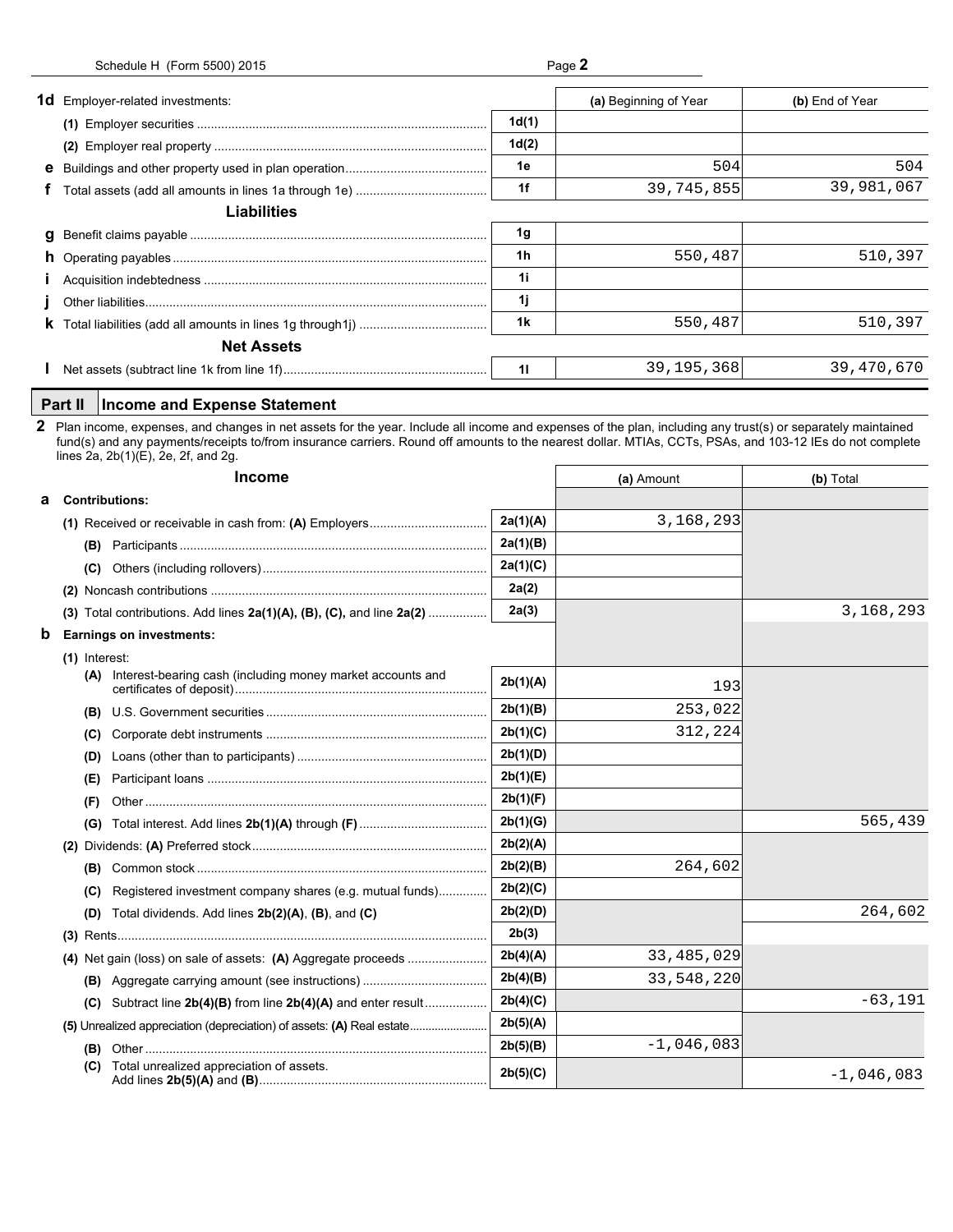|   |                                                                                                                                                                                                                                |                |    | (a) Amount              |    |             |     | (b) Total         |
|---|--------------------------------------------------------------------------------------------------------------------------------------------------------------------------------------------------------------------------------|----------------|----|-------------------------|----|-------------|-----|-------------------|
|   |                                                                                                                                                                                                                                | 2b(6)          |    |                         |    |             |     |                   |
|   | (7) Net investment gain (loss) from pooled separate accounts                                                                                                                                                                   | 2b(7)          |    |                         |    |             |     |                   |
|   | (8) Net investment gain (loss) from master trust investment accounts                                                                                                                                                           | 2b(8)          |    |                         |    |             |     |                   |
|   |                                                                                                                                                                                                                                | 2b(9)          |    |                         |    |             |     |                   |
|   | (10) Net investment gain (loss) from registered investment                                                                                                                                                                     | 2b(10)         |    |                         |    |             |     |                   |
|   |                                                                                                                                                                                                                                | 2c             |    |                         |    |             |     | 1,323             |
|   | d Total income. Add all income amounts in column (b) and enter total                                                                                                                                                           | 2d             |    |                         |    |             |     | 2,890,383         |
|   | <b>Expenses</b>                                                                                                                                                                                                                |                |    |                         |    |             |     |                   |
|   | <b>e</b> Benefit payment and payments to provide benefits:                                                                                                                                                                     |                |    |                         |    |             |     |                   |
|   | (1) Directly to participants or beneficiaries, including direct rollovers                                                                                                                                                      | 2e(1)          |    |                         |    | 2, 252, 502 |     |                   |
|   |                                                                                                                                                                                                                                | 2e(2)          |    |                         |    |             |     |                   |
|   |                                                                                                                                                                                                                                | 2e(3)          |    |                         |    |             |     |                   |
|   |                                                                                                                                                                                                                                | 2e(4)          |    |                         |    |             |     | 2, 252, 502       |
| Ť |                                                                                                                                                                                                                                | 2f             |    |                         |    |             |     |                   |
| g | Certain deemed distributions of participant loans (see instructions)                                                                                                                                                           | 2g             |    |                         |    |             |     |                   |
|   |                                                                                                                                                                                                                                | 2 <sub>h</sub> |    |                         |    |             |     |                   |
|   |                                                                                                                                                                                                                                | 2i(1)          |    |                         |    | 37,542      |     |                   |
|   |                                                                                                                                                                                                                                | 2i(2)          |    |                         |    |             |     |                   |
|   |                                                                                                                                                                                                                                | 2i(3)          |    |                         |    | 114,525     |     |                   |
|   |                                                                                                                                                                                                                                | 2i(4)          |    |                         |    | 210,512     |     |                   |
|   | (5) Total administrative expenses. Add lines 2i(1) through (4)                                                                                                                                                                 | 2i(5)          |    |                         |    |             |     | 362,579           |
|   | Total expenses. Add all expense amounts in column (b) and enter total                                                                                                                                                          | 2j             |    |                         |    |             |     | 2,615,081         |
|   | <b>Net Income and Reconciliation</b>                                                                                                                                                                                           |                |    |                         |    |             |     |                   |
|   |                                                                                                                                                                                                                                | 2k             |    |                         |    |             |     | 275,302           |
|   | Transfers of assets:                                                                                                                                                                                                           |                |    |                         |    |             |     |                   |
|   |                                                                                                                                                                                                                                | 2I(1)          |    |                         |    |             |     |                   |
|   |                                                                                                                                                                                                                                | 2I(2)          |    |                         |    |             |     |                   |
|   |                                                                                                                                                                                                                                |                |    |                         |    |             |     |                   |
|   | <b>Part III</b><br><b>Accountant's Opinion</b><br>3 Complete lines 3a through 3c if the opinion of an independent qualified public accountant is attached to this Form 5500. Complete line 3d if an opinion is not             |                |    |                         |    |             |     |                   |
|   | aπacneα.                                                                                                                                                                                                                       |                |    |                         |    |             |     |                   |
|   | <b>a</b> The attached opinion of an independent qualified public accountant for this plan is (see instructions):                                                                                                               |                |    |                         |    |             |     |                   |
|   | $(1)$ $X$<br>Unqualified<br>Qualified<br>Disclaimer<br>(2)<br>(3)<br>(4)                                                                                                                                                       | Adverse        |    |                         |    |             |     |                   |
|   | <b>b</b> Did the accountant perform a limited scope audit pursuant to 29 CFR 2520.103-8 and/or 103-12(d)?                                                                                                                      |                |    |                         |    |             | Yes | $\mathbf x$<br>No |
|   | <b>C</b> Enter the name and EIN of the accountant (or accounting firm) below:                                                                                                                                                  |                |    |                         |    |             |     |                   |
|   | FRASIER, DEAN & HOWARD, PLLC<br>(1) Name:                                                                                                                                                                                      |                |    | (2) EIN: $62 - 1073578$ |    |             |     |                   |
|   | d The opinion of an independent qualified public accountant is not attached because:<br>This form is filed for a CCT, PSA, or MTIA.<br>It will be attached to the next Form 5500 pursuant to 29 CFR 2520.104-50.<br>(2)<br>(1) |                |    |                         |    |             |     |                   |
|   | Part IV<br><b>Compliance Questions</b>                                                                                                                                                                                         |                |    |                         |    |             |     |                   |
| 4 | CCTs and PSAs do not complete Part IV. MTIAs, 103-12 IEs, and GIAs do not complete lines 4a, 4e, 4f, 4g, 4h, 4k, 4m, 4n, or 5.<br>103-12 IEs also do not complete lines 4j and 4l. MTIAs also do not complete line 4l.         |                |    |                         |    |             |     |                   |
|   | During the plan year:                                                                                                                                                                                                          |                |    | Yes                     | No | N/A         |     | Amount            |
| а | Was there a failure to transmit to the plan any participant contributions within the time                                                                                                                                      |                |    |                         |    |             |     |                   |
|   | period described in 29 CFR 2510.3-102? Continue to answer "Yes" for any prior year failures<br>until fully corrected. (See instructions and DOL's Voluntary Fiduciary Correction Program.)                                     |                | 4a |                         | Χ  |             |     |                   |
| b | Were any loans by the plan or fixed income obligations due the plan in default as of the                                                                                                                                       |                |    |                         |    |             |     |                   |
|   | close of the plan year or classified during the year as uncollectible? Disregard participant<br>loans secured by participant's account balance. (Attach Schedule G (Form 5500) Part I if                                       |                | 4b |                         | Χ  |             |     |                   |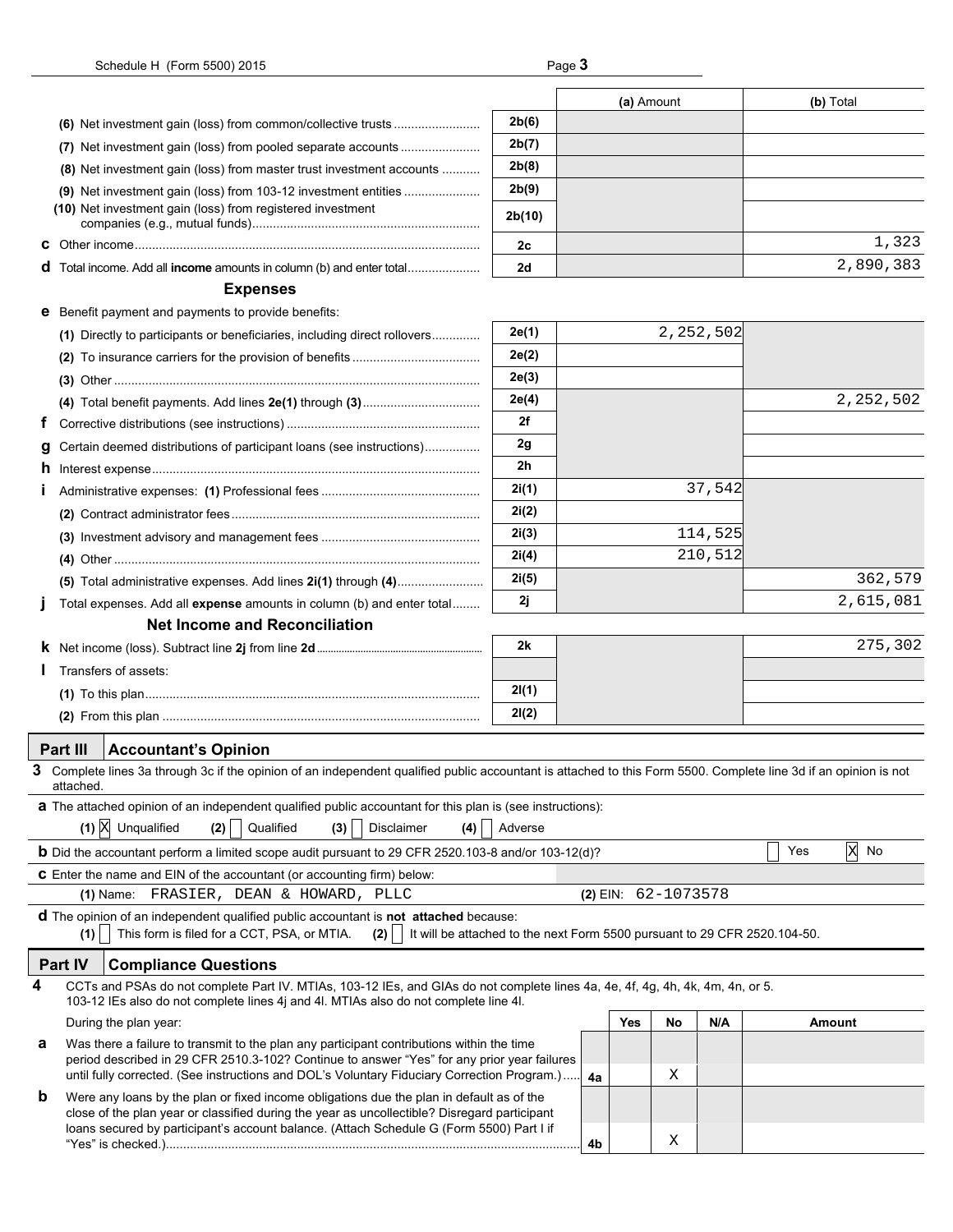| Schedule H (Form 5500) 2015 | Page $4-$ |  |
|-----------------------------|-----------|--|
|-----------------------------|-----------|--|

| ≏וי |  |
|-----|--|
|-----|--|

|        |                                                                                                                                                                                                       |    | <b>Yes</b> | No | N/A            |                                              | Amount         |
|--------|-------------------------------------------------------------------------------------------------------------------------------------------------------------------------------------------------------|----|------------|----|----------------|----------------------------------------------|----------------|
| c      | Were any leases to which the plan was a party in default or classified during the year as<br>uncollectible? (Attach Schedule G (Form 5500) Part II if "Yes" is checked.)                              | 4c |            | Χ  |                |                                              |                |
| d      | Were there any nonexempt transactions with any party-in-interest? (Do not include<br>transactions reported on line 4a. Attach Schedule G (Form 5500) Part III if "Yes" is                             |    |            |    |                |                                              |                |
|        |                                                                                                                                                                                                       | 4d |            | Χ  |                |                                              |                |
| е      |                                                                                                                                                                                                       | 4е | Χ          |    |                |                                              | 500,000        |
| f      | Did the plan have a loss, whether or not reimbursed by the plan's fidelity bond, that was                                                                                                             | 4f |            | Χ  |                |                                              |                |
| g      | Did the plan hold any assets whose current value was neither readily determinable on an                                                                                                               | 4g |            | Χ  |                |                                              |                |
| h      | Did the plan receive any noncash contributions whose value was neither readily<br>determinable on an established market nor set by an independent third party appraiser?                              | 4h |            | Χ  |                |                                              |                |
| j.     | Did the plan have assets held for investment? (Attach schedule(s) of assets if "Yes" is                                                                                                               | 4i | Χ          |    |                |                                              |                |
| j      | Were any plan transactions or series of transactions in excess of 5% of the current<br>value of plan assets? (Attach schedule of transactions if "Yes" is checked, and                                |    | Χ          |    |                |                                              |                |
|        |                                                                                                                                                                                                       | 4i |            |    |                |                                              |                |
| k      | Were all the plan assets either distributed to participants or beneficiaries, transferred to                                                                                                          | 4k |            | Χ  |                |                                              |                |
| L      |                                                                                                                                                                                                       | 41 |            | Χ  |                |                                              |                |
| m      | If this is an individual account plan, was there a blackout period? (See instructions and 29                                                                                                          | 4m |            | Χ  |                |                                              |                |
| n      | If 4m was answered "Yes," check the "Yes" box if you either provided the required notice or<br>one of the exceptions to providing the notice applied under 29 CFR 2520.101-3.                         | 4n |            |    |                |                                              |                |
| O      |                                                                                                                                                                                                       | 4о |            |    |                |                                              |                |
| p      |                                                                                                                                                                                                       | 4p |            |    |                |                                              |                |
|        | 5a Has a resolution to terminate the plan been adopted during the plan year or any prior plan year?                                                                                                   |    |            |    |                |                                              |                |
|        |                                                                                                                                                                                                       |    |            |    | Amount:        |                                              |                |
| 5b     | If, during this plan year, any assets or liabilities were transferred from this plan to another plan(s), identify the plan(s) to which assets or liabilities were<br>transferred. (See instructions.) |    |            |    |                |                                              |                |
|        | 5b(1) Name of plan(s)                                                                                                                                                                                 |    |            |    | $5b(2)$ EIN(s) |                                              | $5b(3)$ PN(s)  |
|        |                                                                                                                                                                                                       |    |            |    |                |                                              |                |
|        |                                                                                                                                                                                                       |    |            |    |                |                                              |                |
|        |                                                                                                                                                                                                       |    |            |    |                |                                              |                |
|        |                                                                                                                                                                                                       |    |            |    |                |                                              |                |
|        |                                                                                                                                                                                                       |    |            |    |                |                                              |                |
|        |                                                                                                                                                                                                       |    |            |    |                |                                              |                |
|        |                                                                                                                                                                                                       |    |            |    |                |                                              |                |
|        |                                                                                                                                                                                                       |    |            |    |                |                                              |                |
|        |                                                                                                                                                                                                       |    |            |    |                |                                              |                |
|        |                                                                                                                                                                                                       |    |            |    |                |                                              |                |
|        | 5c If the plan is a defined benefit plan, is it covered under the PBGC insurance program (see ERISA section 4021)?                                                                                    |    |            |    | Yes            | No                                           | Not determined |
| Part V | <b>Trust Information</b>                                                                                                                                                                              |    |            |    |                |                                              |                |
|        | 6a Name of trust                                                                                                                                                                                      |    |            |    |                | <b>6b</b> Trust's EIN                        |                |
|        |                                                                                                                                                                                                       |    |            |    |                |                                              |                |
|        |                                                                                                                                                                                                       |    |            |    |                |                                              |                |
|        | <b>6C</b> Name of trustee or custodian                                                                                                                                                                |    |            |    |                | 6d Trustee's or custodian's telephone number |                |
|        |                                                                                                                                                                                                       |    |            |    |                |                                              |                |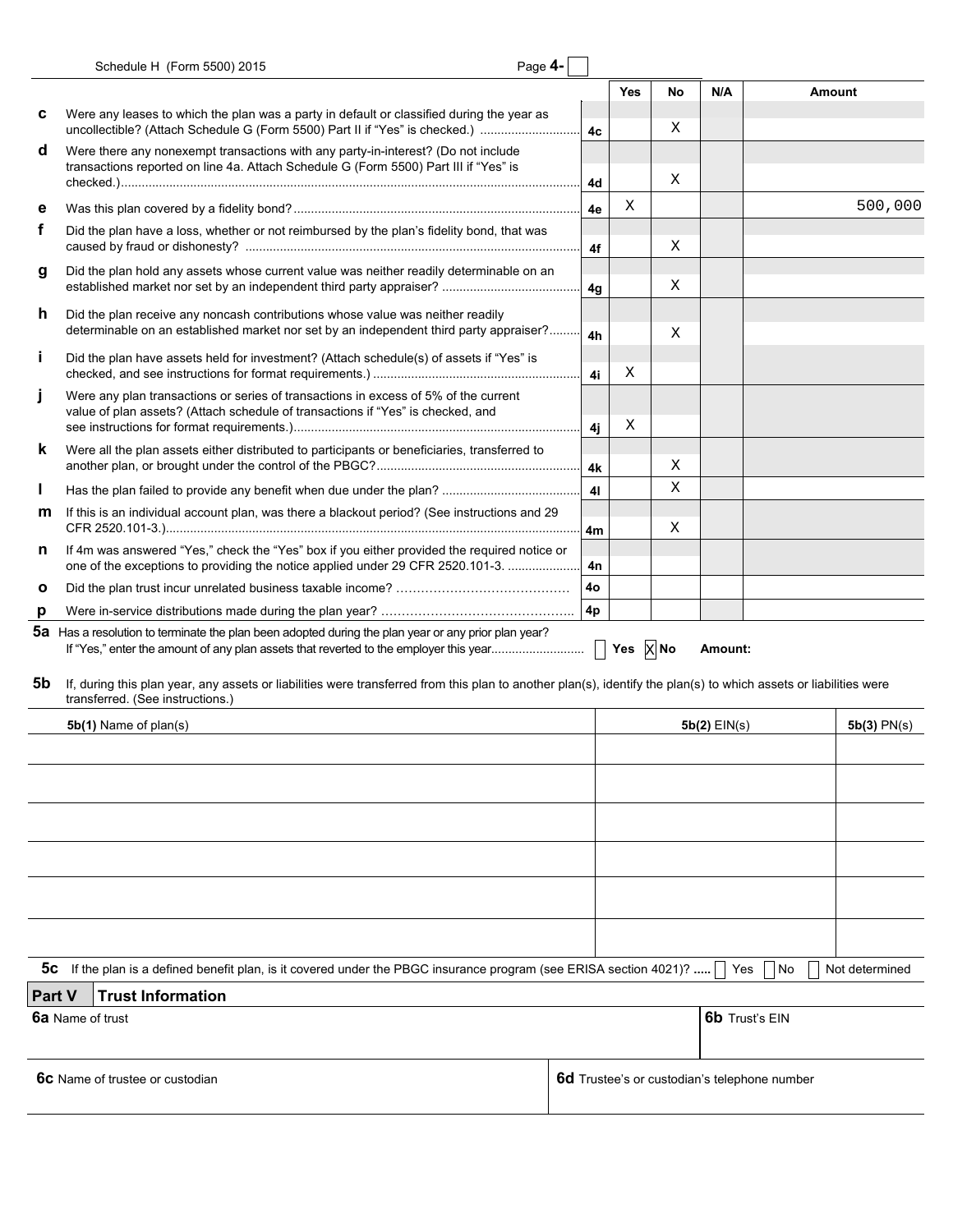**Financial Statements and Supplemental Schedules** 

**December 31, 2015 and 2014**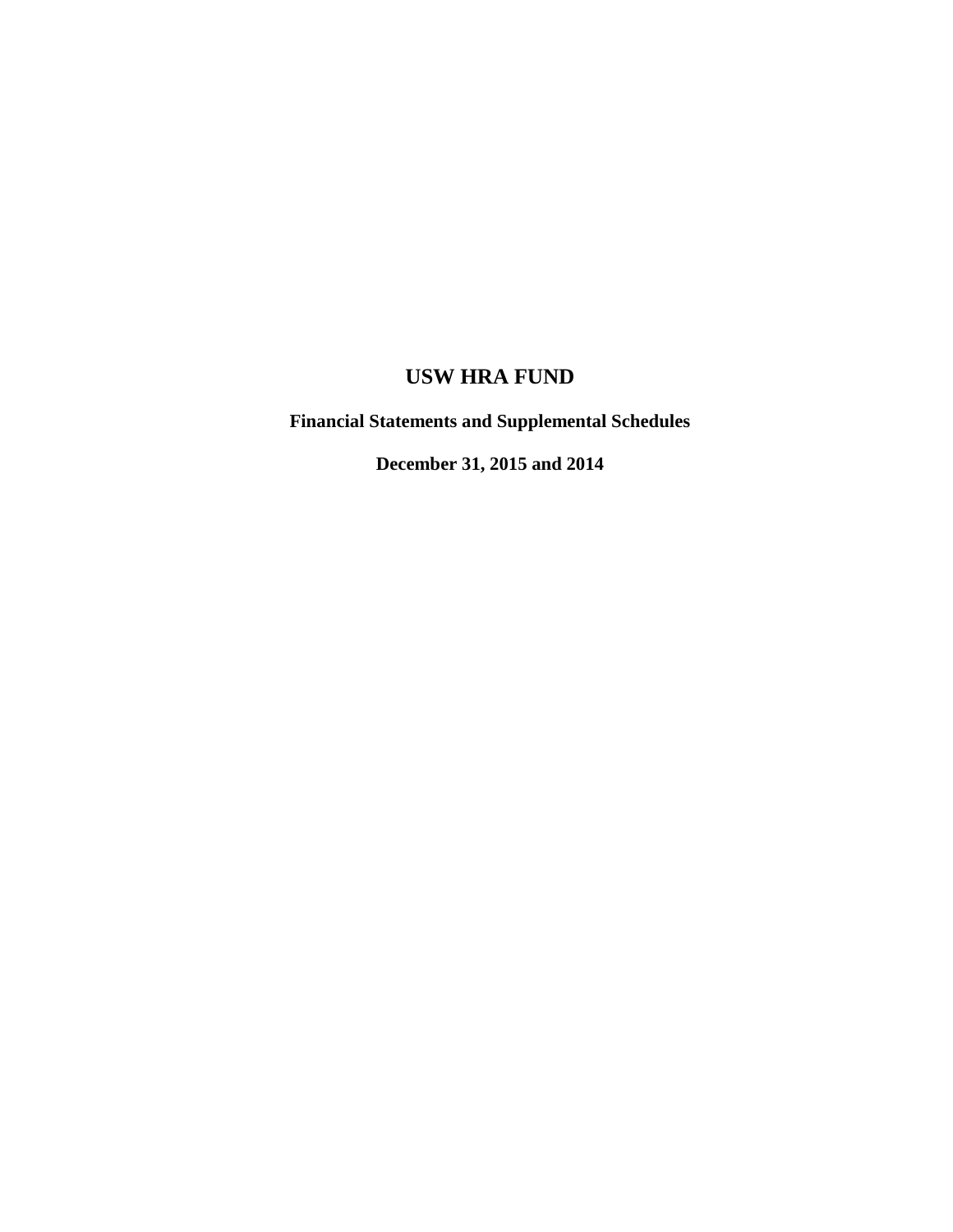### **Table of Contents**

|                                                                   | Page      |
|-------------------------------------------------------------------|-----------|
| <b>Independent Auditor's Report</b>                               | $1 - 2$   |
| <b>Financial Statements:</b>                                      |           |
| <b>Statements of Net Assets Available for Benefits</b>            | 3         |
| <b>Statements of Changes in Net Assets Available for Benefits</b> | 4         |
| <b>Notes to the Financial Statements</b>                          | $5 - 11$  |
| <b>Supplemental Schedules:</b>                                    |           |
| Schedule H, line 4i - Schedule of Assets (Held at End of Year)    | $12 - 23$ |
| Schedule H, line 4j - Schedule of Reportable Transactions         | 24        |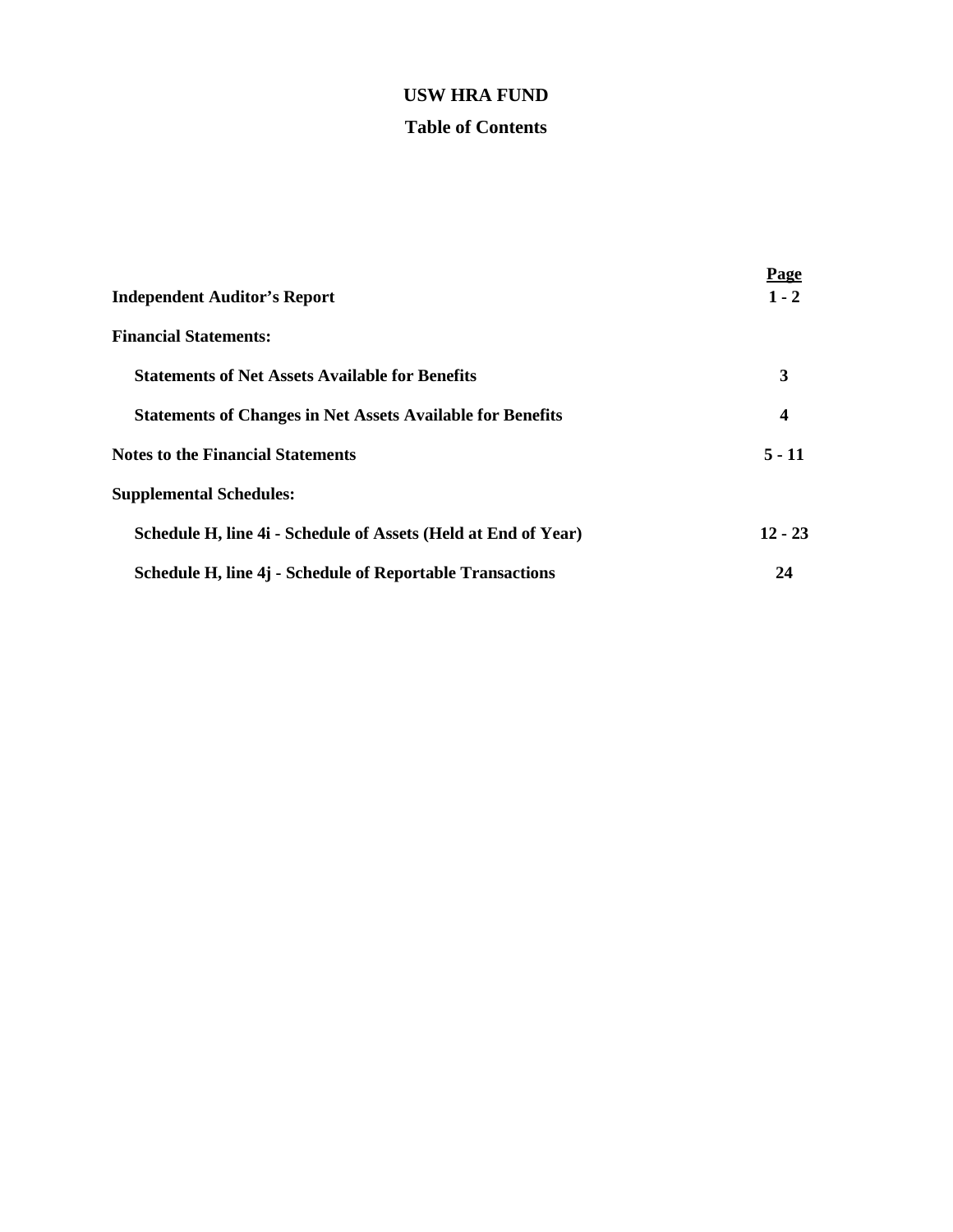

### **Independent Auditor's Report**

**The Board of Trustees USW HRA Fund Nashville, Tennessee** 

#### **Report on the Financial Statements**

We have audited the accompanying financial statements of USW HRA Fund (the "Fund"), **which comprise the statements of net assets available for benefits as of December 31, 2015 and 2014, and the related statements of changes in net assets available for benefits for the years then ended, and the related notes to the financial statements.** 

#### **Management's Responsibility for the Financial Statements**

**Management is responsible for the preparation and fair presentation of these financial statements in accordance with accounting principles generally accepted in the United States of America; this includes the design, implementation, and maintenance of internal control relevant to the preparation and fair presentation of financial statements that are free from material misstatement, whether due to fraud or error.** 

#### **Auditor's Responsibility**

**Our responsibility is to express an opinion on these financial statements based on our audits. We conducted our audits in accordance with auditing standards generally accepted in the United States of America. Those standards require that we plan and perform the audit to obtain reasonable assurance about whether the financial statements are free from material misstatement.** 

**An audit involves performing procedures to obtain audit evidence about the amounts and disclosures in the financial statements. The procedures selected depend on the auditor's judgment, including the assessment of the risks of material misstatement of the financial statements, whether due to fraud or error. In making those risk assessments, the auditor considers internal control relevant to the Fund's preparation and fair presentation of the financial statements in order to design audit procedures that are appropriate in the circumstances, but not for the purpose of expressing an opinion on the effectiveness of the Fund's internal control. Accordingly, we express no such opinion. An audit also includes evaluating the appropriateness of accounting policies used and the reasonableness of significant accounting estimates made by management, as well as evaluating the overall presentation of the financial statements.** 

**We believe that the audit evidence we have obtained is sufficient and appropriate to provide a basis for our audit opinion.** 

#### **Opinion**

**In our opinion, the financial statements referred to above present fairly, in all material respects, the net assets available for benefits of USW HRA Fund as of December 31, 2015 and 2014, and the changes in its net assets available for benefits for the years then ended in accordance with accounting principles generally accepted in the United States of America.**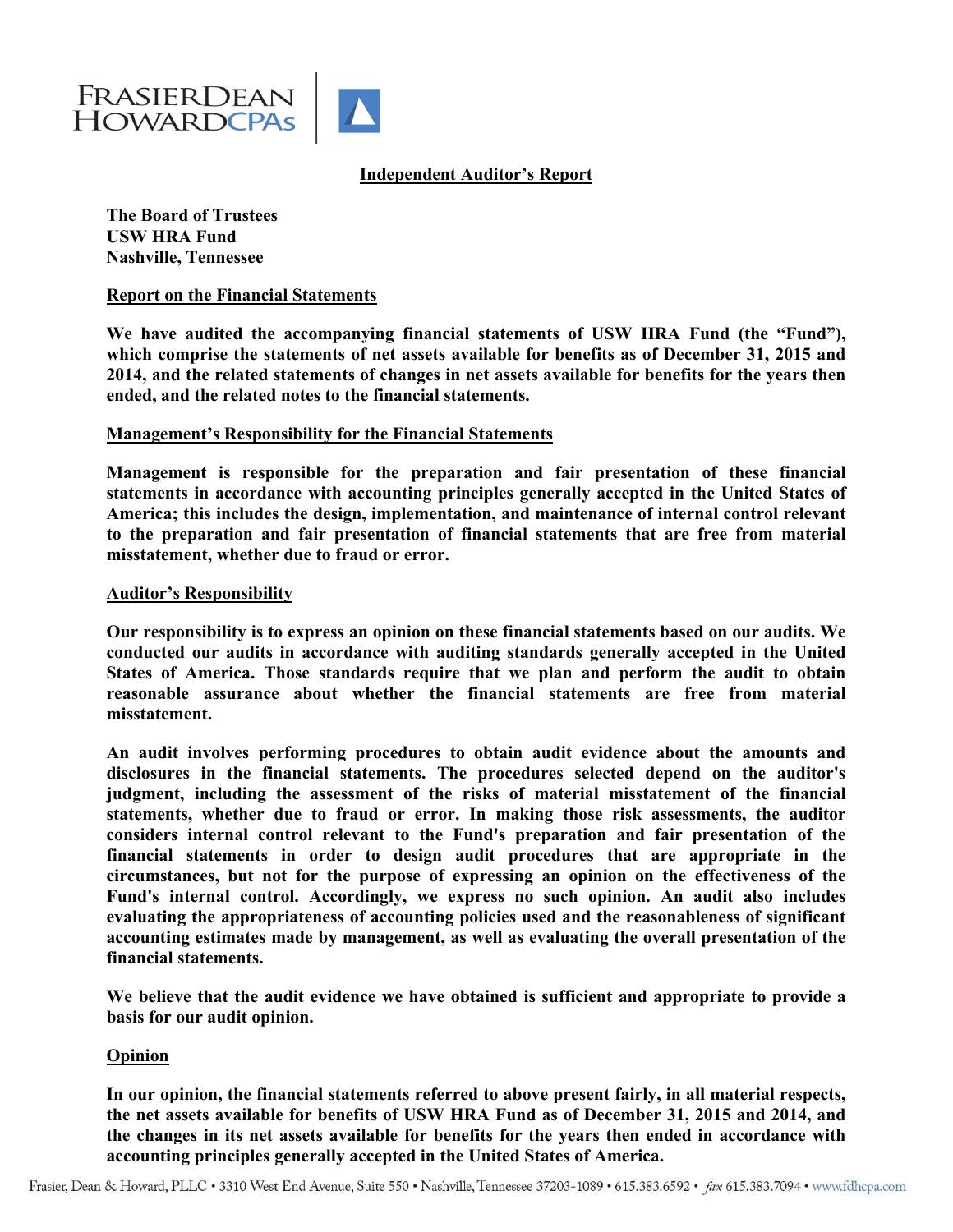#### **Report on Supplemental Information**

**Our audits were conducted for the purpose of forming an opinion on the financial statements as a whole. The supplemental schedules of Schedule H, line 4i – Schedule of Assets (Held at End of Year), and Schedule H, line 4j – Schedule of Reportable Transactions, together referred to as "supplemental information," are presented for the purpose of additional analysis and are not a required part of the financial statements but are supplemental information required by the Department of Labor's Rules and Regulations for Reporting and Disclosure under the Employee Retirement Income Security Act of 1974. Such information is the responsibility of the Fund's management and was derived from and relates directly to the underlying accounting and other records used to prepare the financial statements. The information has been subjected to the auditing procedures applied in the audits of the financial statements and certain additional procedures, including comparing and reconciling such information directly to the underlying accounting and other records used to prepare the financial statements or to the financial statements themselves, and other additional procedures in accordance with auditing standards generally accepted in the United States of America. In our opinion, the information is fairly stated in all material respects in relation to the financial statements as a whole.** 

Frasın, Dean & Henry PLLL

**Nashville, Tennessee October 5, 2016**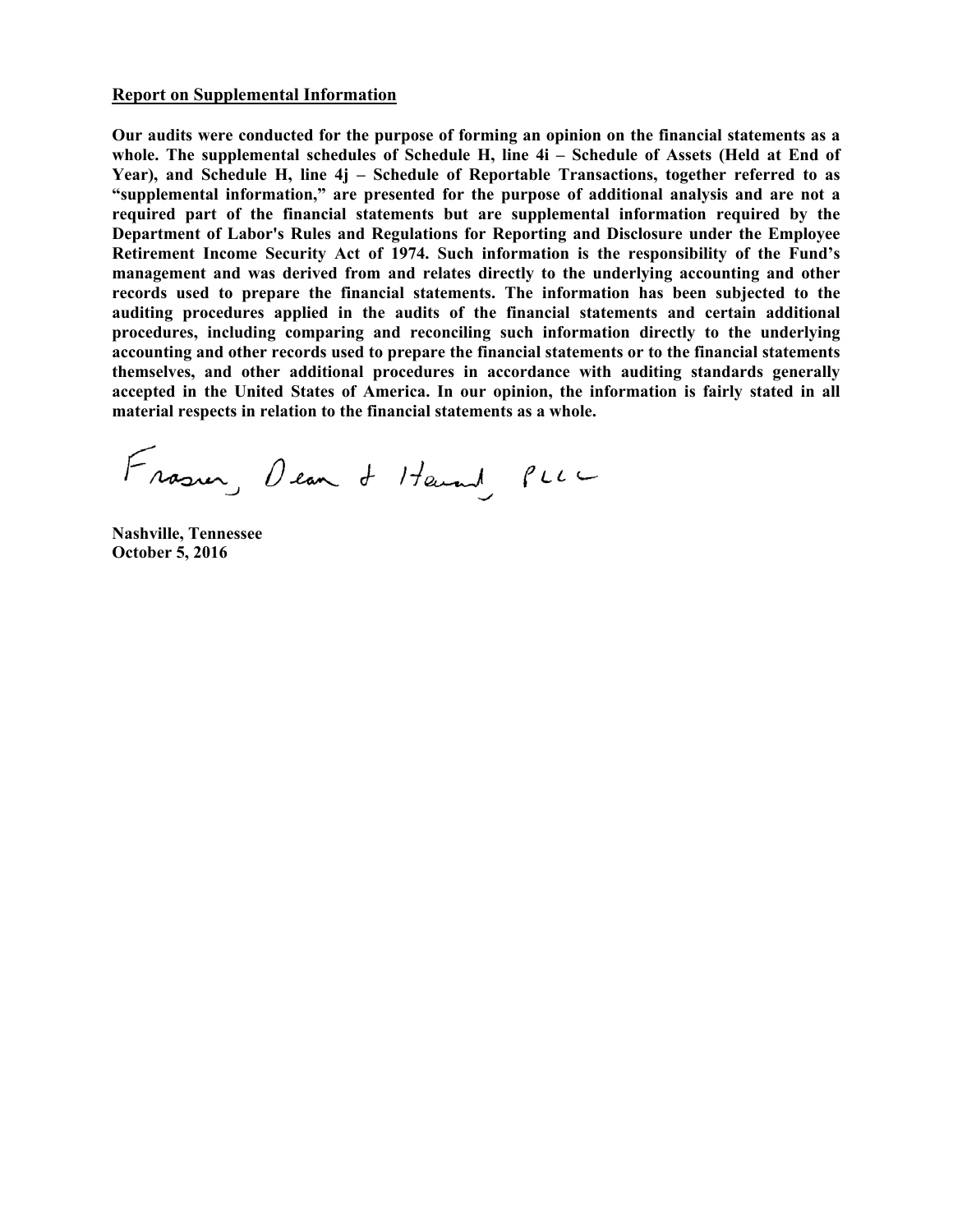### **Statements of Net Assets Available for Benefits**

### **December 31, 2015 and 2014**

|                                                 | <u>2015</u>      | <u>2014</u>      |
|-------------------------------------------------|------------------|------------------|
| Assets:                                         |                  |                  |
| Investments, at fair value:                     |                  |                  |
| <b>Money market fund</b>                        | \$<br>2,774,151  | \$<br>363,621    |
| <b>U.S. government securities</b>               | 16,994,804       | 17,705,267       |
| <b>Corporate debt instruments</b>               | 9,056,893        | 9,155,458        |
| <b>Corporate stocks</b>                         | 10,355,497       | 11,277,476       |
| <b>Municipal debt instrument</b>                |                  | 500,000          |
| Total investments, at fair value                | 39, 181, 345     | 39,001,822       |
| <b>Receivables:</b>                             |                  |                  |
| <b>Participating employers</b>                  | 600,469          | 558,356          |
| <b>Accrued investment income</b>                | 148,226          | 150,341          |
| <b>Total receivables</b>                        | 748,695          | 708,697          |
| <b>Other assets</b>                             | 504              | 504              |
| Cash                                            | 50,523           | 34,832           |
| <b>Total assets</b>                             | 39,981,067       | 39,745,855       |
| <b>Liabilities:</b>                             |                  |                  |
| <b>Accounts payable and accrued liabilities</b> | 27,732           | 31,842           |
| <b>Payable to PACE Industry Union -</b>         |                  |                  |
| <b>Management Pension Fund</b>                  | 482,665          | 518,645          |
| <b>Total liabilities</b>                        | 510,397          | 550,487          |
| Net assets available for benefits               | \$<br>39,470,670 | \$<br>39,195,368 |

**See accompanying notes to the financial statements.**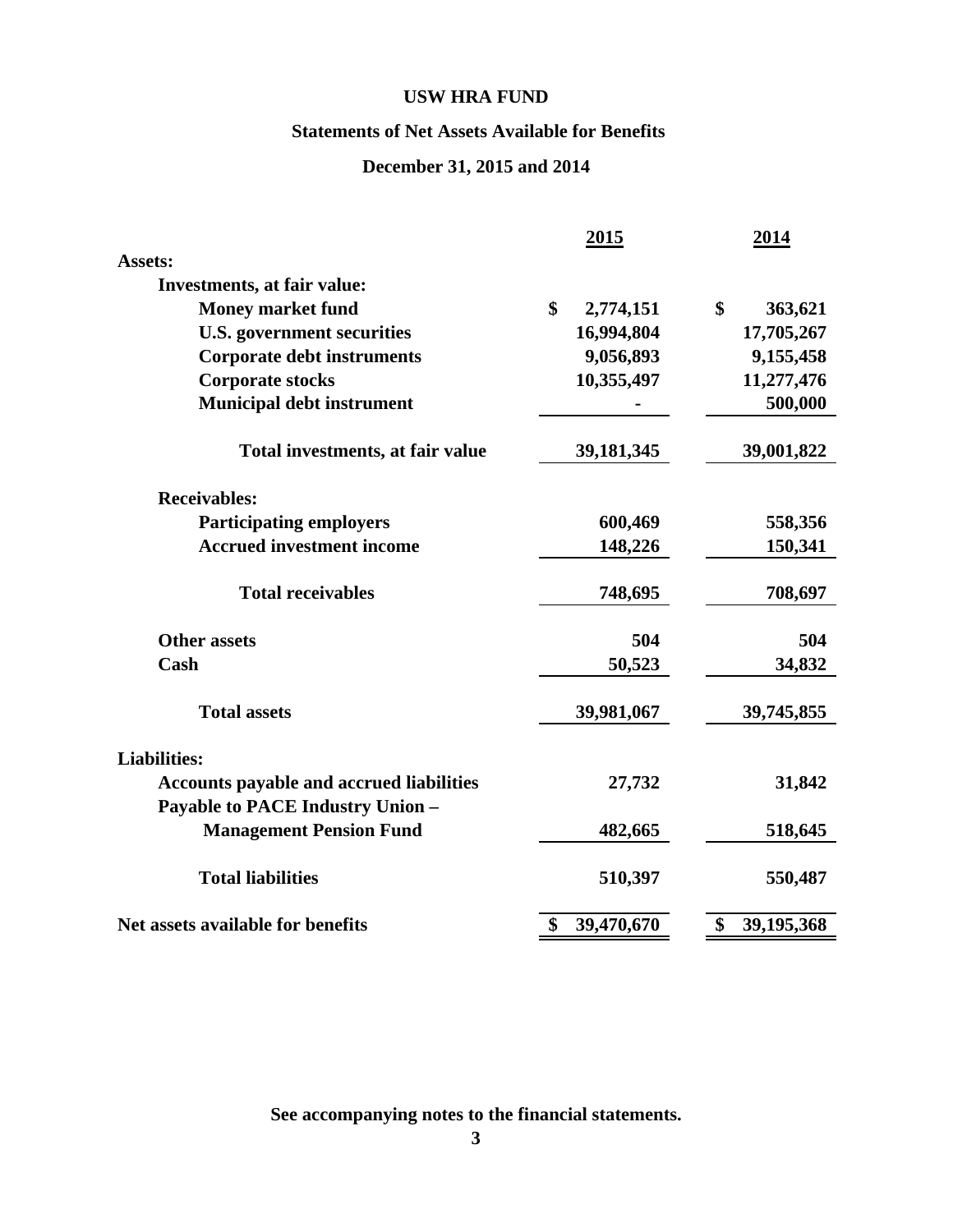### **Statements of Changes in Net Assets Available for Benefits**

### **Years ended December 31, 2015 and 2014**

|                                                        | 2015              | 2014               |
|--------------------------------------------------------|-------------------|--------------------|
| Additions to net assets attributed to:                 |                   |                    |
| Net change resulting from investment activity:         |                   |                    |
| Net (depreciation) appreciation in fair                |                   |                    |
| value of investments                                   | \$<br>(1,109,274) | \$<br>1,218,017    |
| <b>Interest and dividend income</b>                    | 831,364           | 829,013            |
| <b>Total investment (loss) income</b>                  | (277,910)         | 2,047,030          |
| <b>Contributions from participating employers</b>      | 3,168,293         | 3,149,164          |
| <b>Total additions</b>                                 | 2,890,383         | 5,196,194          |
| Deductions from net assets attributed to:              |                   |                    |
| <b>Benefits paid</b>                                   | 2,252,502         | 2,275,578          |
| <b>Administrative expenses</b>                         | 362,579           | 481,632            |
| <b>Total deductions</b>                                | 2,615,081         | 2,757,210          |
| <b>Net increase</b>                                    | 275,302           | 2,438,984          |
| Net assets available for benefits at beginning of year | 39,195,368        | 36,756,384         |
| Net assets available for benefits at end of year       | 39,470,670        | 39, 195, 368<br>\$ |

**See accompanying notes to the financial statements.**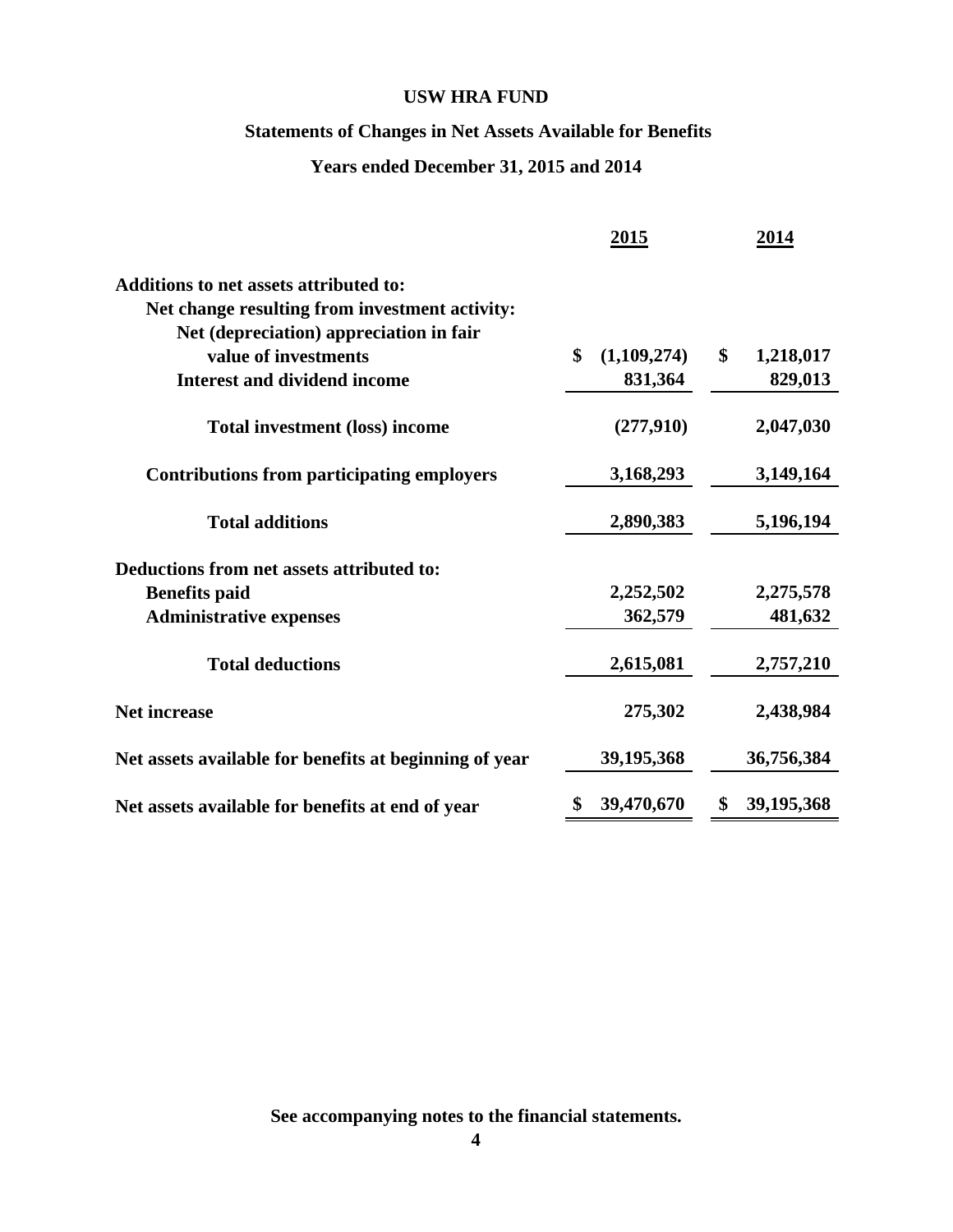#### **Notes to the Financial Statements**

#### **December 31, 2015 and 2014**

#### **(1) Description of plan**

**The following description of the USW HRA Fund (the "Fund") provides only general information. Participants should refer to the Fund's plan of benefits (the "Plan") for a more complete description of the Plan's provisions.** 

#### **(a) General description of Fund**

**The Fund is a voluntary employee beneficiary association ("VEBA") as defined under Section 501(c)(9) of the Internal Revenue Code ("Code") and is funded solely by contributions made by participating employers ("Employer"). The Fund, which is also subject to the provisions of the Employee Retirement Income Security Act of 1974 ("ERISA"), is administered by a joint Board of Trustees, consisting of one union representative and one employer representative (collectively, the "Trustees"). The assets of the Fund are administered under the terms of a custodial agreement between the Fund and First Tennessee Bank National Association.** 

**The Fund's Plan provides benefits through a health reimbursement arrangement ("HRA"). Under the HRA, the Fund receives contributions from Employers that are credited to the individual accounts established in the name of each participant or retiree (collectively, "Participants"). These individual accounts are used to reimburse Participants and their dependents for eligible out of pocket medical expenses as defined in the Summary Plan Description ("SPD").** 

**Participants are eligible for participation on the first day of active employment for which an Employer is required to make a contribution on behalf of the Participant, provided the Participant is enrolled in a group health plan that provides minimum value as described under the Patient Protection and Affordable Care Act ("ACA").** 

 **(b) Contributions**

**Employers pay contributions based on the terms and rates outlined in their respective collective bargaining agreement and standard form of participation agreement.** 

**Participants and their dependents can elect to make monthly after-tax contributions to their account upon the occurrence of a qualifying event as outlined in the Consolidated Omnibus Budget Reconciliation Act ("COBRA").** 

#### **(c) Participant accounts**

**Each Participant's account is credited with allocations of Employer contributions, plan earnings and losses, and administrative expenses. Allocations are based on hours worked by participants, participant account balances, participants being employed on certain days, or appropriate group health plan coverage, as defined in the Plan and employer participation agreements. Participant account balances remaining at the end of each calendar year are available for use in subsequent years for participants.**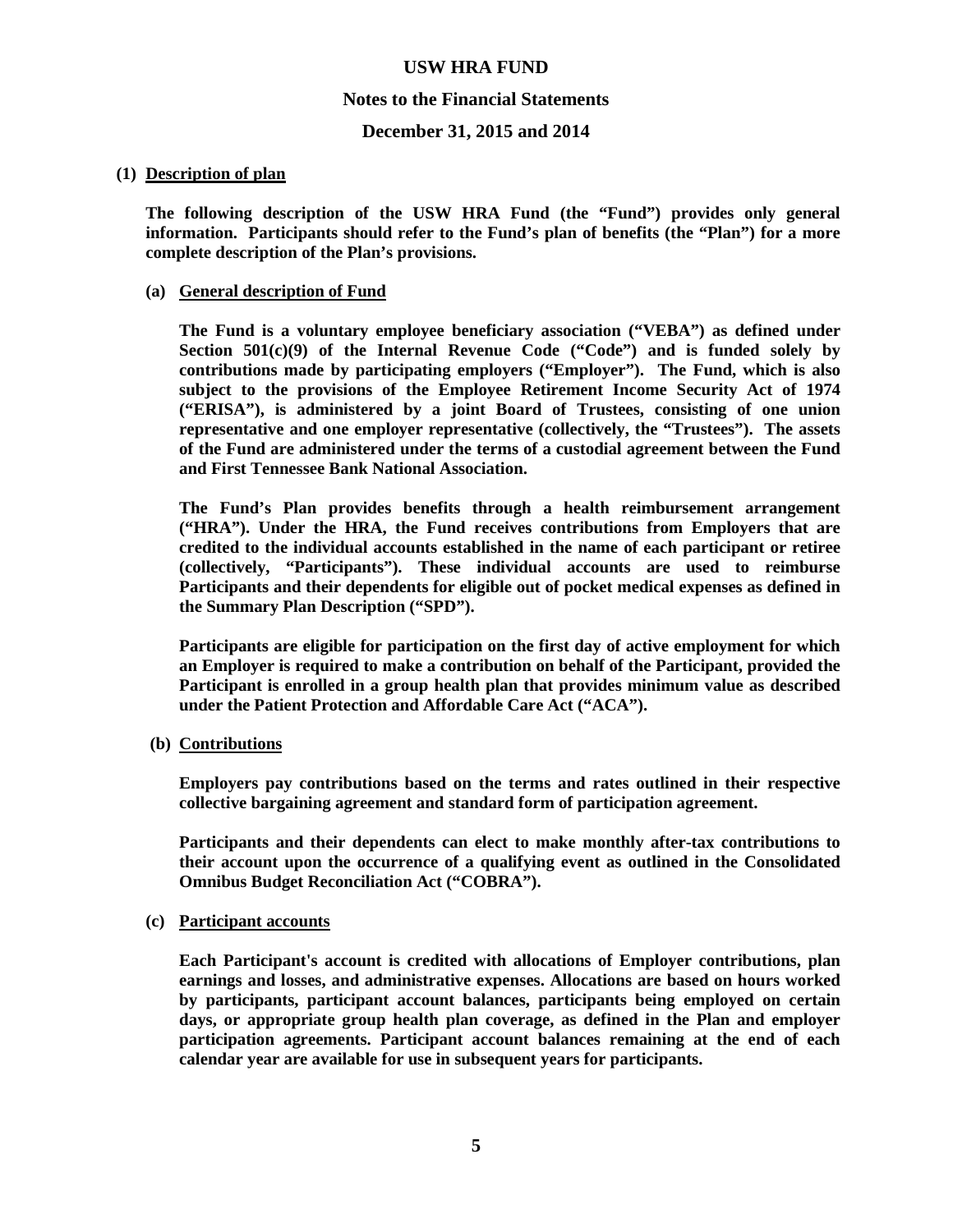#### **Notes to the Financial Statements**

#### **December 31, 2015 and 2014**

#### **(1) Description of plan (continued)**

#### **(d) Access to benefits**

**The Plan is composed of three programs. Each Employer participates in the program based on the terms in their respective collective bargaining agreement and standard form of participation agreement.** 

**Program A (Full Access Program): A participant, a retiree and a dependent of a deceased participant or a retiree may access up to 100% of their account balance at any time.** 

**Program B (Partial Access Program): A participant or a dependent of a participant may access up to 50% of the amount of the participant's account as determined on January 1 of each year. A deceased participant's dependents, a retiree and a retiree's dependents may access up to 100% of their account balance at any time.** 

**Program C (Retiree Access Program): A participant has no access to his or her account balance until they reach age 65 or retire, as defined by the Plan. A participant, who is age 65 or older or retired, as defined by the Plan, may access up to 100% of their account balance at any time. A deceased participant's dependents may access up to 100% of their account balance at any time.** 

**Once a participant's account is reduced to zero, neither the participant nor his or her dependent is eligible for benefits from the Fund unless his or her participating employer makes additional contributions on behalf of the participant, or the participant or dependent makes after-tax payments to the Fund to maintain COBRA coverage. If a participant dies or retires with a remaining account balance, the account is maintained and is available to reimburse the participant's spouse or other dependents for eligible medical expenses until the account is reduced to zero. COBRA coverage may also be elected.** 

**Subject to certain exceptions described in the Plan, the Plan reimburses participants or their dependents for eligible medical expenses that are tax deductible under Code Section 213. No participant or dependent can elect to receive cash or other taxable or non-taxable benefits under the Fund, other than the reimbursement of eligible medical expenses.** 

#### **(e) Forfeited accounts**

**Amounts remaining in a participant's account following death, or under other circumstances described in the Plan, may only be used by the participant's spouse or other dependents to pay for eligible medical expenses. Except as otherwise provided by the Plan, no other distribution from the deceased participant's account may be made. If there are no dependents upon the participant's death, any remaining amount in the account will be forfeited. Any amount remaining in an account is forfeited upon termination of COBRA continuation coverage.**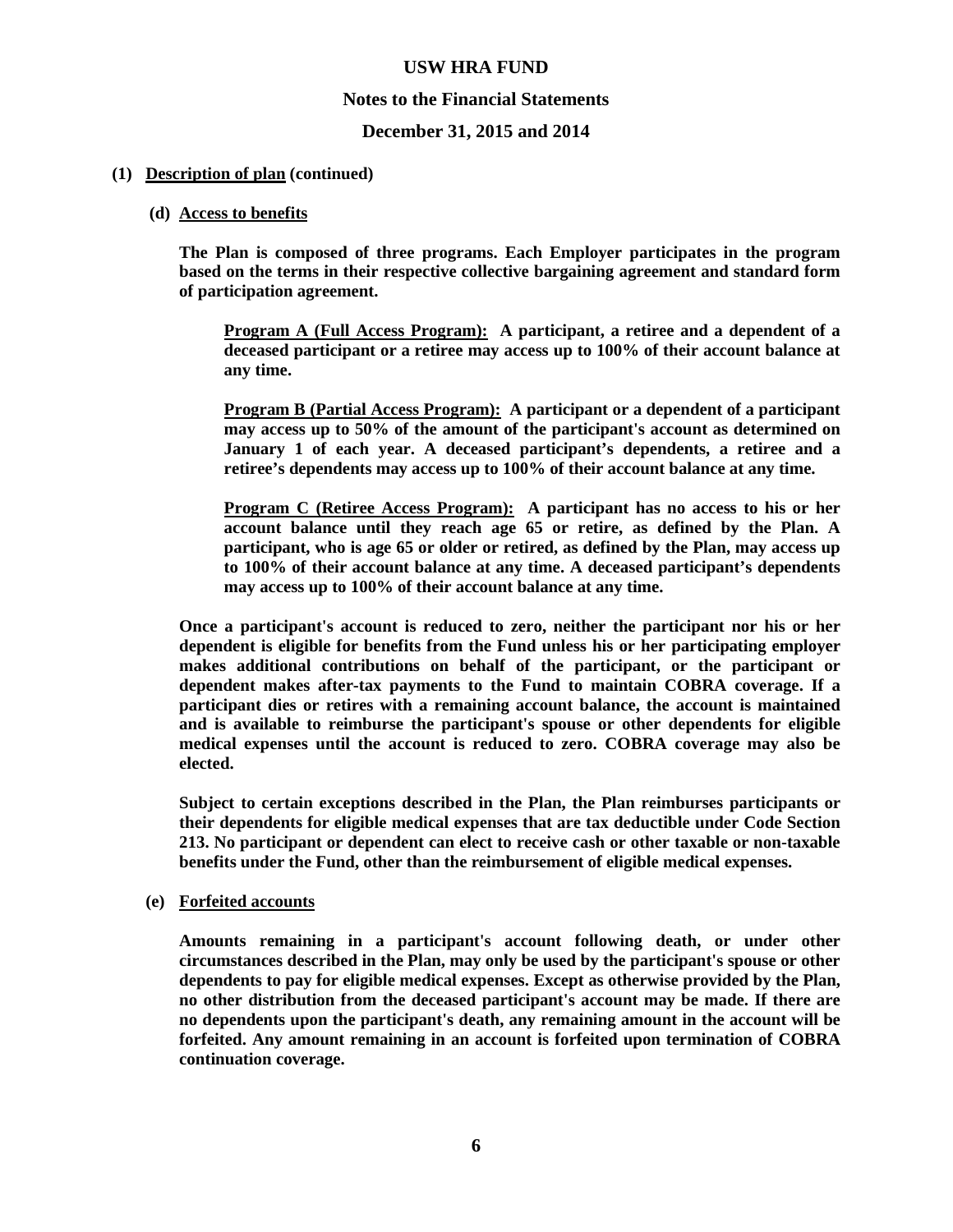#### **Notes to the Financial Statements**

#### **December 31, 2015 and 2014**

#### **(1) Description of plan (continued)**

#### **(e) Forfeited accounts (continued)**

**Any contributions received for Participants not enrolled in a group health plan that provides minimum value as described under the ACA will not be credited with contributions or earnings during periods of lapsed coverage.** 

**All forfeited accounts are available to pay administrative expenses of the Fund. During 2015 and 2014, forfeitures of \$49,140 and \$19,035, respectively, were applied to the Fund's administrative expenses.** 

#### **(f) Administrative expenses**

**Reasonable administrative expenses of the Fund are paid from the investment income on the Fund's assets and from forfeited participant accounts. To the extent that investment income and forfeitures are not sufficient to pay administrative expenses, then such expenses will be deducted from each participant's account on a pro-rata basis in proportion to the amount in each participant's account.** 

#### **(g) Amendments**

**Certain provisions of the Plan have been amended by the Trustees. Participants should refer to the SPD and Summaries of Material Modifications ("SMM") for the details of such amendments and their impact on the benefits provided under the Plan.** 

#### **(h) Plan termination**

**Although they have not expressed any intent to do so, the Trustees have the right under the Fund to discontinue the Plan at any time and to terminate the Fund subject to the provisions of ERISA. In the event of termination, the Fund will pay benefits that participants are entitled to receive under the terms of the Plan. Any assets remaining after all benefits have been paid will be used to pay administrative expenses associated with the Fund.** 

#### **(2) Summary of significant accounting policies**

#### **(a) Basis of accounting**

**The accompanying financial statements are prepared on the accrual basis of accounting in conformity with accounting principles generally accepted in the United States of America.** 

#### **(b) Investment valuation and income recognition**

**Investments are stated at fair value as reported by the custodian. Fair value is the price that would be received to sell an asset or paid to transfer a liability in an orderly transaction between market participants at the measurement date. See Note 3 for a discussion of fair value measurements.**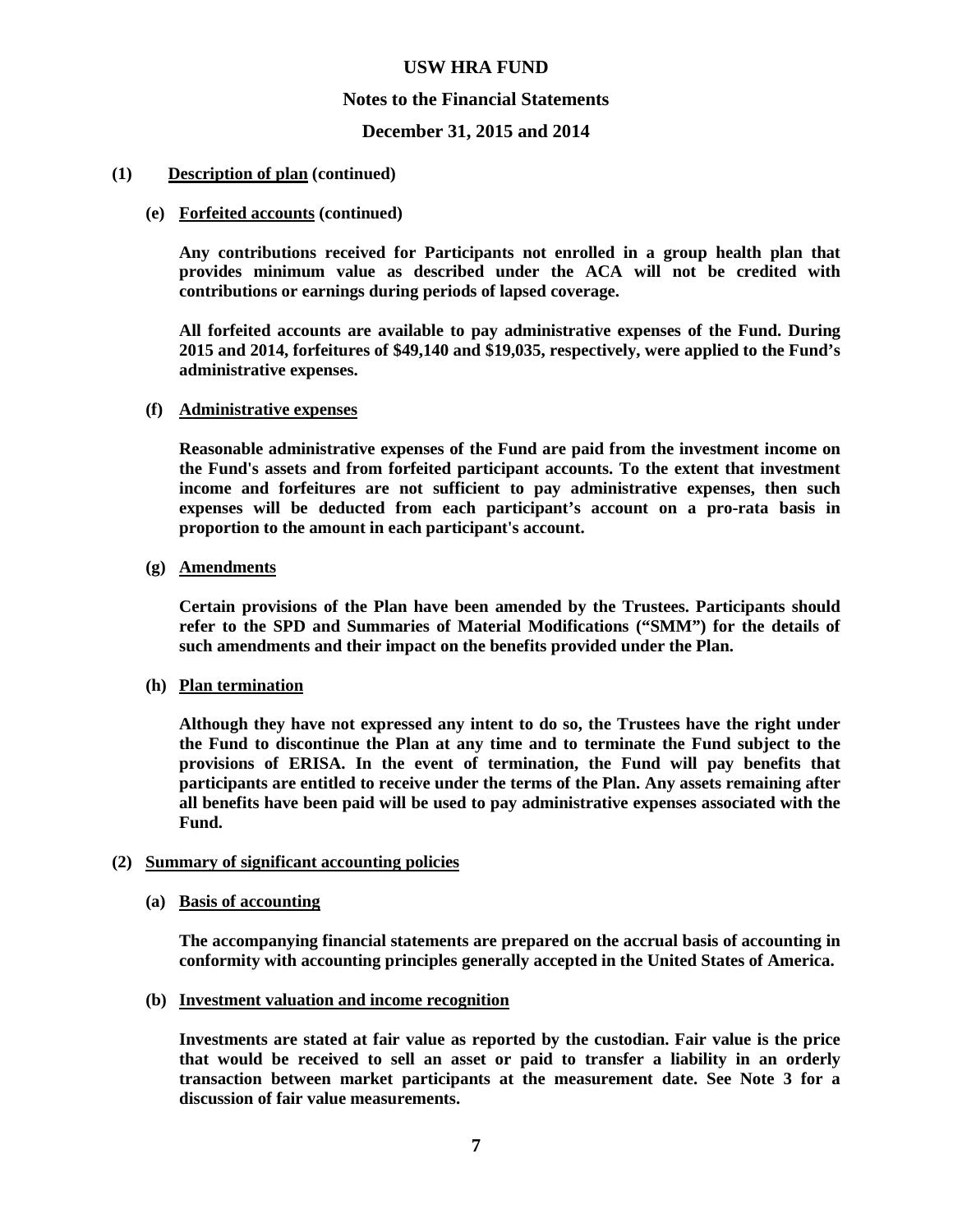#### **Notes to the Financial Statements**

### **December 31, 2015 and 2014**

#### **(2) Summary of significant accounting policies (continued)**

#### **(b) Investment valuation and income recognition (continued)**

**Purchases and sales of securities are recorded on a trade-date basis. Interest income is recorded on the accrual basis. Dividend income is recorded on the ex-dividend date. Net appreciation includes the Fund's gains and losses on investments bought and sold as well as held during the year.** 

#### **(c) Payment of benefits**

**Benefits are paid when a valid claim form is submitted by an eligible participant and approved for payment in accordance with the requirements of the Plan.** 

#### **(d) Allocation of operating and administrative expenses**

**The Fund has entered into an agreement to share the cost of administrative services for the operations of the Fund with those of the PACE Industry Union Management Pension Fund ("PIUMPF"). The costs allocated to the Fund are determined via specific identification of direct expenses of the Fund and the appropriate allocation of PIUMPF's salaries, benefits and other common expenses. The Fund records such allocated costs in administrative expenses in the accompanying financial statements. The expenses allocated by PIUMPF to the Fund for the years ended December 31, 2015 and 2014 were \$179,280 and \$294,546, respectively.** 

#### **(e) Use of estimates**

**The preparation of the financial statements in conformity with accounting principles generally accepted in the United States of America requires management to make estimates and assumptions that affect the reported amounts of assets, liabilities, and changes therein, and disclosure of contingent assets and liabilities. Actual results could differ from those estimates.** 

#### **(f) Accounting Changes**

**The Fund has elected to early adopt Part II of ASU 2015-12, Plan Accounting: Defined Benefit Health and Welfare Benefit Plans (Topic 965): (Part II) Plan Investment Disclosures. Part II eliminates the requirements to disclosure individual investments that represent 5 percent or more of net assets available for benefits and the net appreciation or depreciation in fair value of investments by general type. Part II also simplifies the level of disaggregation of investments that are measured using fair value. Plans will continue to disaggregate investments that are measured using fair value by general type; however, plans are no longer required to also disaggregate investments by nature, characteristics and risks. Further, the disclosure of information about fair value measurements shall be provided by general type of plan asset. Parts I and III are not applicable to the Fund.**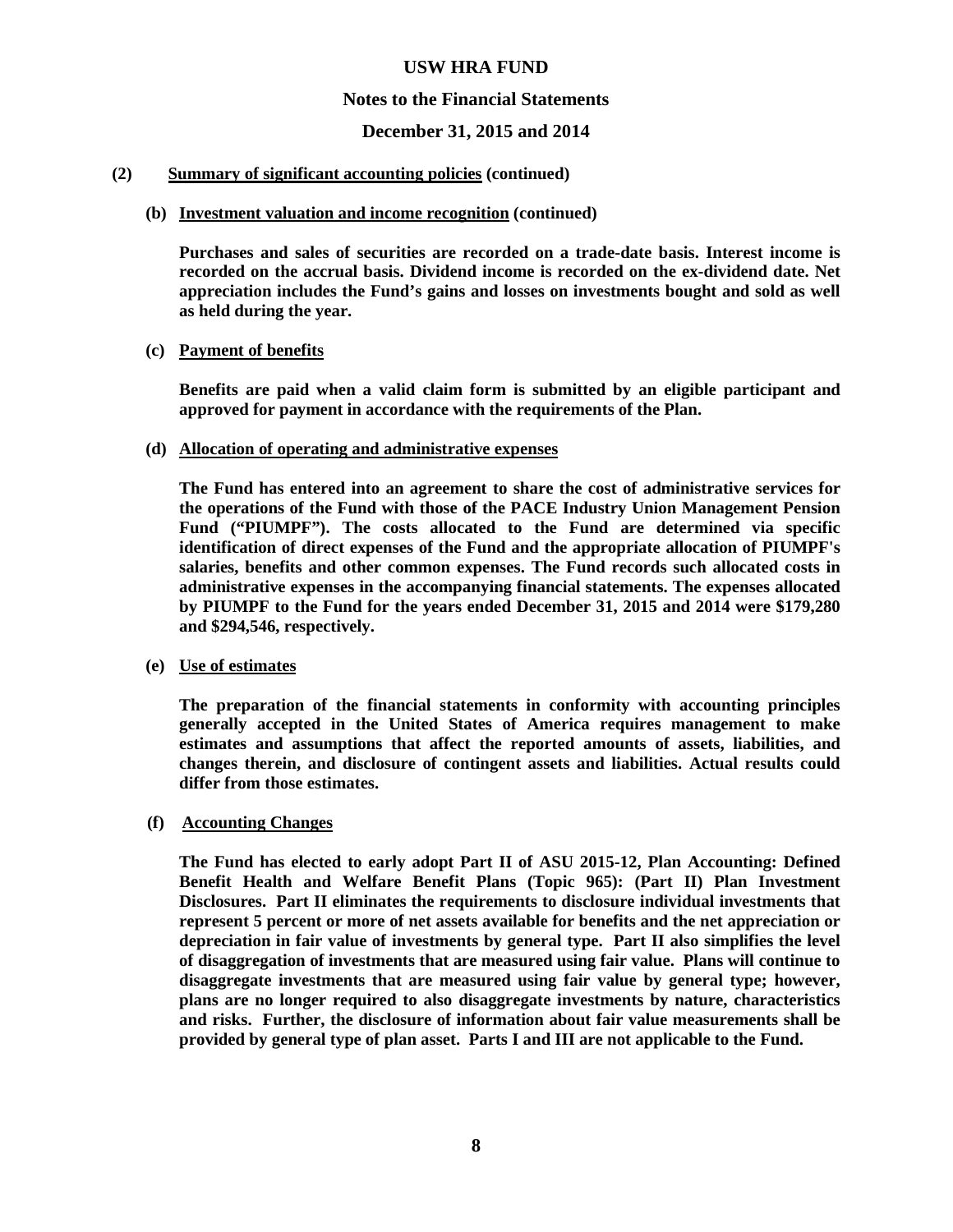#### **Notes to the Financial Statements**

#### **December 31, 2015 and 2014**

#### **(2) Summary of significant accounting policies (continued)**

#### **(g) Date of management's review**

**Subsequent events were evaluated through October 5, 2016, which was the date the financial statements were available to be issued. Subsequent events did not have any material impact on the Fund's financial statements.** 

#### **(3) Fair value measurements**

**The framework for measuring fair value provides a fair value hierarchy that prioritizes the inputs to valuation techniques used to measure fair value. The hierarchy gives the highest priority to unadjusted quoted prices in active markets for identical assets or liabilities (level 1) and the lowest priority to unobservable inputs (level 3). The three levels of the fair value hierarchy are described as follows:** 

**Level 1 Inputs to the valuation methodology are unadjusted quoted prices for identical assets or liabilities in active markets that the Fund has the ability to access.** 

**Level 2 Inputs to the valuation methodology include the following:** 

- **quoted prices for similar assets or liabilities in active markets;**
- **quoted prices for identical or similar assets or liabilities in inactive markets;**
- **inputs other than quoted prices that are observable for the asset or liability;**
- **inputs that are derived principally from or corroborated by observable market data by correlation or other means.**

**If the asset or liability has a specified (contractual) term, the level 2 input must be observable for substantially the full term of the asset or liability.** 

**Level 3 Inputs to the valuation methodology are unobservable and significant to the fair value measurement.** 

**The asset's or liability's fair value measurement level within the fair value hierarchy is based on the lowest level of any input that is significant to the fair value measurement. Valuation techniques used need to maximize the use of observable inputs and minimize the use of unobservable inputs.** 

**Following is a description of the valuation methodologies used for assets measured at fair value. There have been no changes in the methodologies used at December 31, 2015 and 2014.** 

*Money market fund:* **Valued at the net asset value of shares held by the Fund at year end.**

*U.S. government securities, corporate debt instruments and the municipal debt instrument:* **Valued, whenever possible, at the closing price reported in the active market in which the security is traded. Securities, for which no sale was reported on the last business day of the year, are valued by evaluated pricing models using available information, as applicable, through processes such as benchmark curves, benchmarking of like securities, sector groupings and matrix pricing.**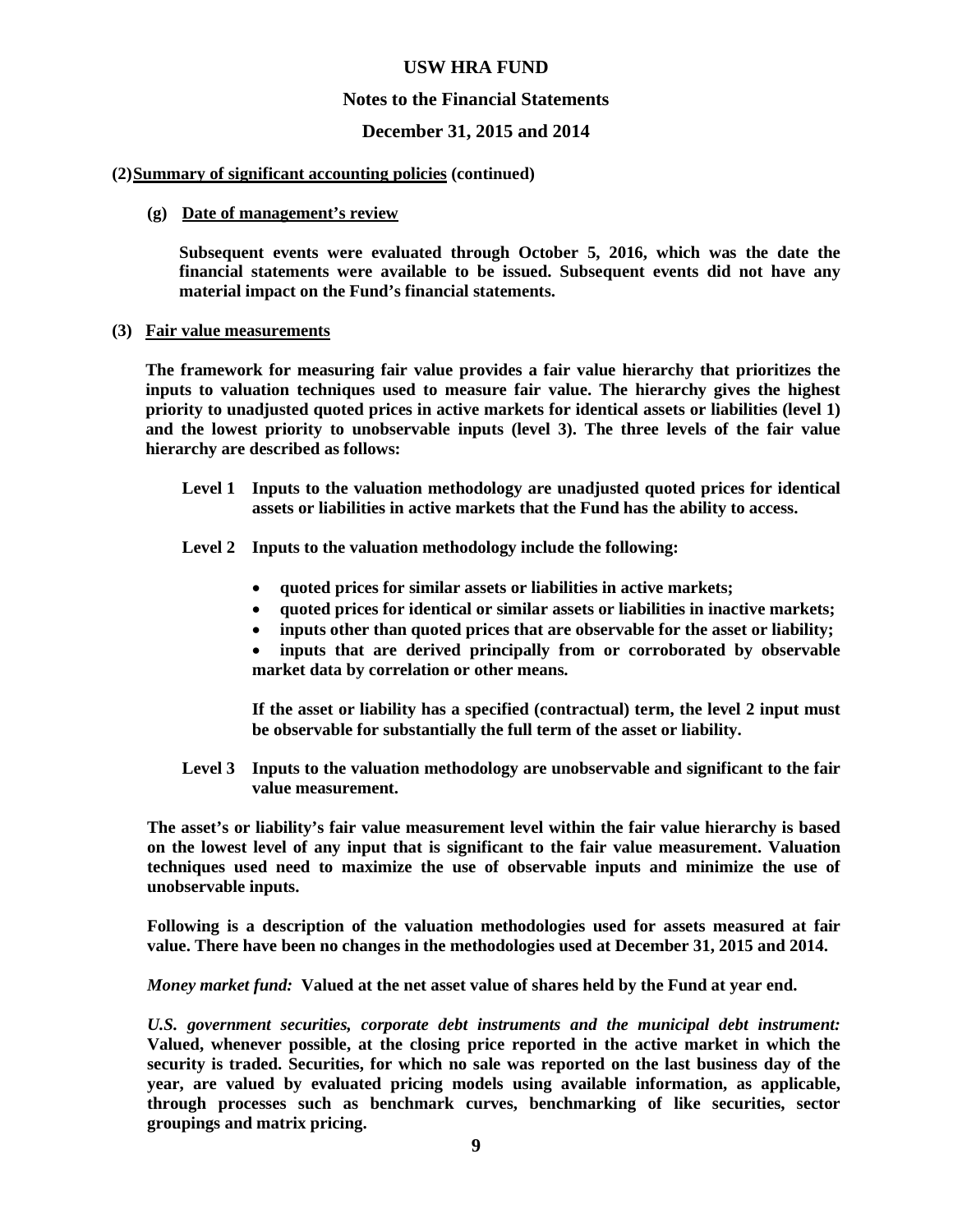#### **Notes to the Financial Statements**

**December 31, 2015 and 2014** 

#### **(3) Fair value measurements (continued)**

*Corporate stocks:* **Valued at the closing price reported on the active market on which the securities are traded.** 

**The methods described above may produce a fair value calculation that may not be indicative of net realizable value or reflective of future fair values. Furthermore, while the Fund believes its valuation methods are appropriate and consistent with other market participants, the use of different methodologies or assumptions to determine the fair value of certain instruments could result in a different fair value measurement at the reporting date.** 

**The following tables set forth by level, within the fair value hierarchy, the Fund's assets at fair value at December 31, 2015 and 2014.** 

|                                   | <b>Level 1</b>    | <b>Level 2</b> | Level 3 | <b>Total</b> |
|-----------------------------------|-------------------|----------------|---------|--------------|
| <b>Money market fund</b>          | 2,774,151         |                |         | 2,774,151    |
| U.S. government securities:       |                   |                |         |              |
| <b>Agencies</b>                   |                   | 1,003,037      |         | 1,003,037    |
| <b>Treasuries</b>                 | 15,991,767        |                |         | 15,991,767   |
| <b>Total U.S. government</b>      |                   |                |         |              |
| securities                        | 15,991,767        | 1,003,037      |         | 16,994,804   |
| <b>Corporate debt instruments</b> |                   | 9,056,893      | ۰       | 9,056,893    |
| <b>Corporate stocks</b>           | 10,355,497        |                |         | 10,355,497   |
| Total assets at fair value        | <u>29,121,415</u> | 10,059,930     |         | 39,181,345   |

#### **Assets at Fair Value at December 31, 2015**

#### **Assets at Fair Value at December 31, 2014**

|                                   | <b>Level 1</b>    | <b>Level 2</b> | Level 3 | <b>Total</b> |
|-----------------------------------|-------------------|----------------|---------|--------------|
| <b>Money market fund</b>          | 363,621           |                |         | 363,621      |
| U.S. government securities:       |                   |                |         |              |
| <b>Agencies</b>                   |                   | 446,384        |         | 446,384      |
| <b>Treasuries</b>                 | 17,258,883        |                |         | 17,258,883   |
| <b>Total U.S. government</b>      |                   |                |         |              |
| securities                        | 17,258,883        | 446,384        |         | 17,705,267   |
| <b>Corporate debt instruments</b> |                   | 9,155,458      |         | 9,155,458    |
| <b>Corporate stocks</b>           | 11,277,476        |                |         | 11,277,476   |
| <b>Municipal debt</b>             |                   |                |         |              |
| instrument                        |                   | 500,000        |         | 500,000      |
| Total assets at fair value        | <u>28,899,980</u> | 10,101,842     |         | 39,001,822   |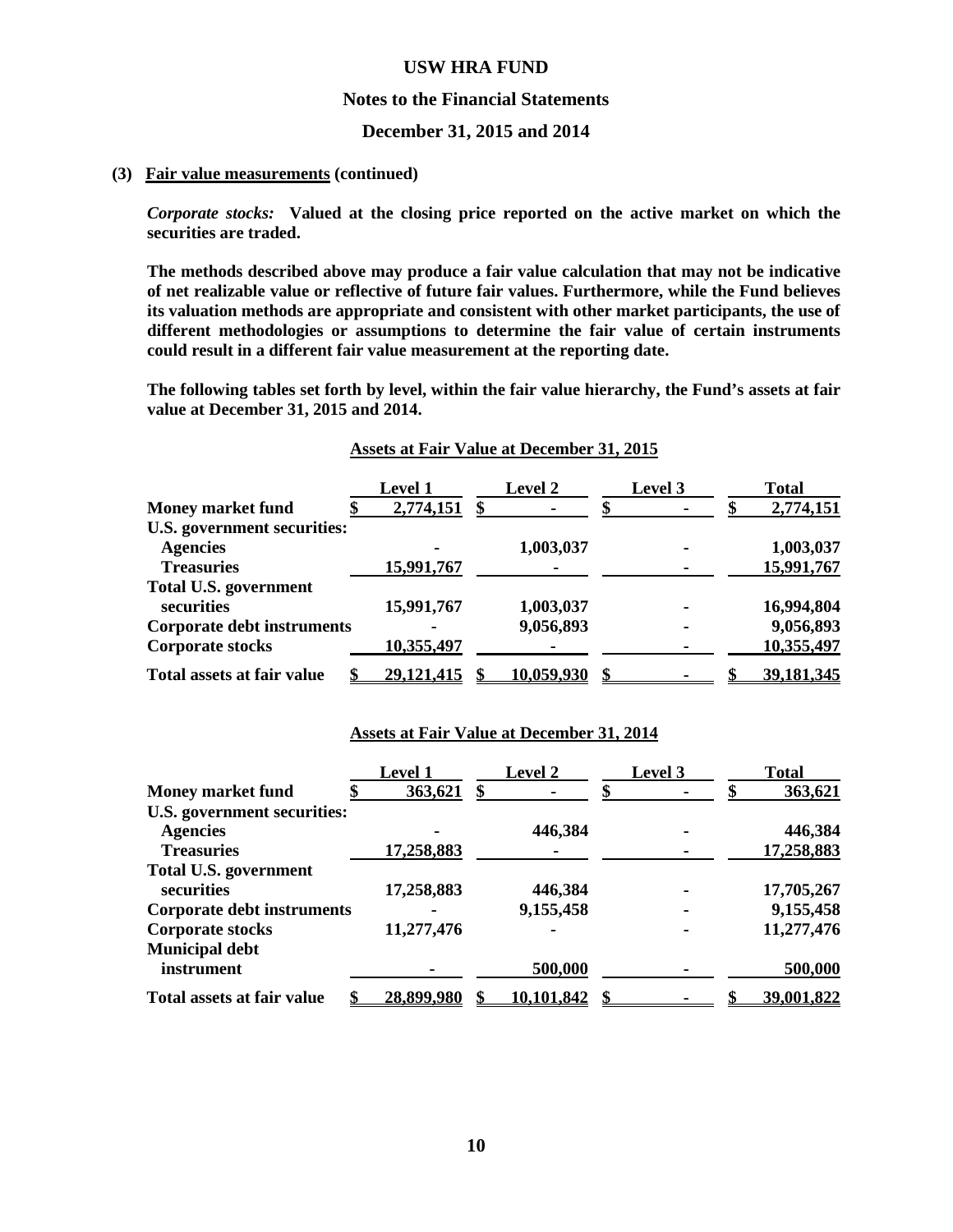#### **Notes to the Financial Statements**

#### **December 31, 2015 and 2014**

#### **(3) Fair value measurements (continued)**

#### **Changes in fair value levels**

**The availability of observable market data is monitored by the Fund's custodian to assess the appropriate classification of financial instruments within the fair value hierarchy. Changes in economic conditions or model-based valuation techniques may require the transfer of financial instruments from one fair value level to another. In such instances, the transfer is reported on the actual date of the event or change in circumstances that caused the transfer.** 

**The Fund has evaluated the transfers between levels based upon the nature of the financial instrument and size of the transfer relative to total net assets available for benefits. There were no significant transfers between levels for the years ended December 31, 2015 and 2014.** 

#### **(4) Concentrations of credit risk**

**At various times during the year, the Fund has cash deposits at a bank in excess of the federally insured limit. The Fund has not experienced any losses in such accounts, and the Trustees believe the Fund is not exposed to any significant credit risk in this regard.** 

**The Fund utilizes various investment instruments. Investment securities, in general, are exposed to various risks, such as interest rate, credit, and overall market volatility. Due to the level of risk associated with certain investment securities, it is reasonably possible that changes in the values of investment securities will occur in the near term and that such changes could materially affect the amounts reported in the statements of net assets available for benefits.** 

#### **(5) Tax status**

**The Fund obtained a favorable determination letter on August 17, 1994, in which the Internal Revenue Service stated that the Fund is tax-exempt under Section 501(a) of the Code as an organization described in 501(c)(9) of the Code. The Fund is required to operate in conformity with the Code to maintain its qualification. The Fund has been amended since receiving the determination letter. However, the Trustees believe that the Fund is designed and is currently being operated in compliance with the applicable provisions of the Code.** 

#### **(6) Party-in-interest transactions**

**The Fund pays all expenses related to operations and investment activities to various service providers. These transactions are party-in-interest transactions under ERISA.**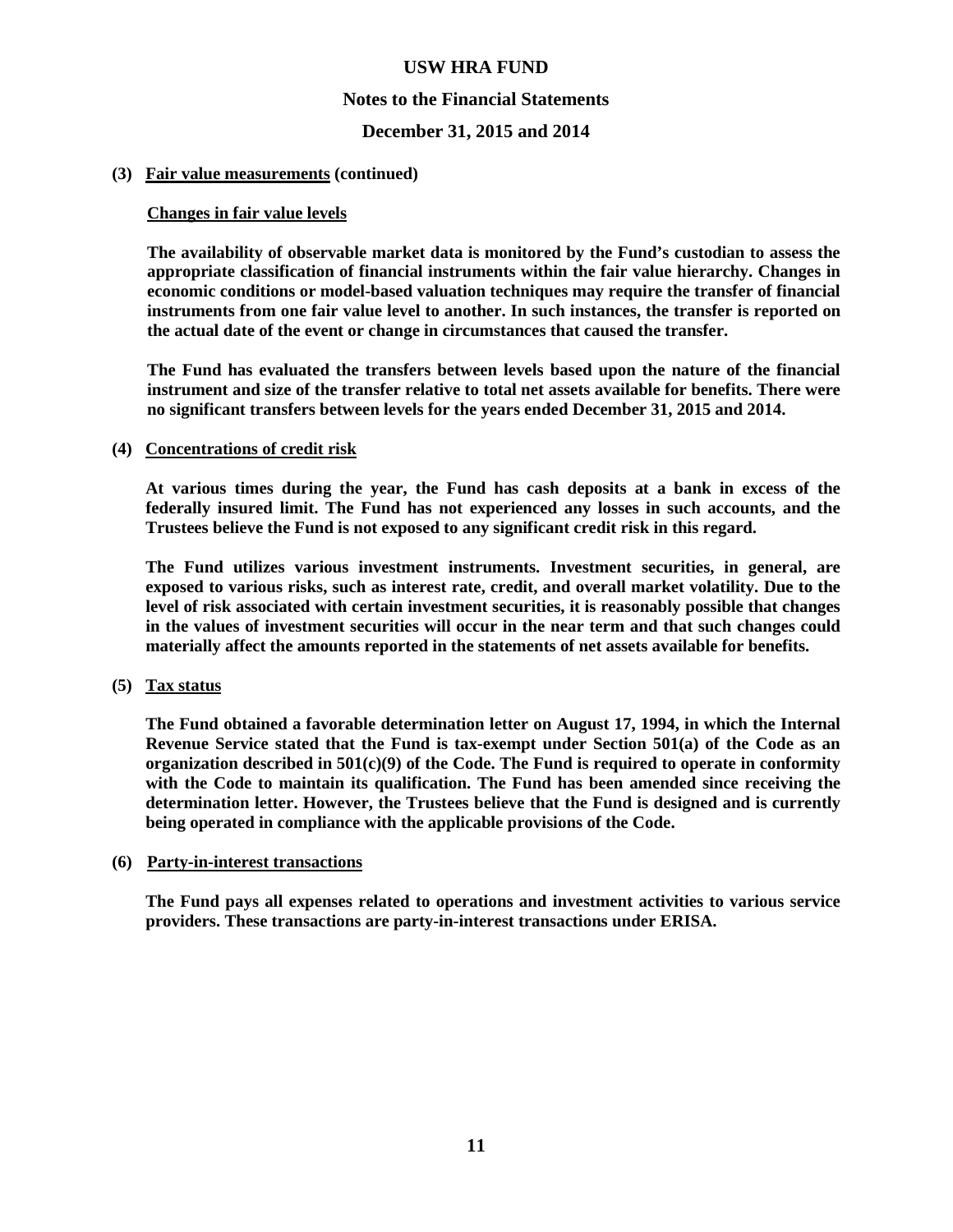### **EIN 62-1548543, PLAN No. 501 Schedule H, Line 4i - Schedule of Assets (Held at End of Year)**

| <b>Description of</b><br>investment, including<br><b>Identity of issue</b><br>maturity date, rate of<br>interest, collateral<br><b>Current</b><br>borrow, lessor,<br>or similar party<br>par or maturity value<br>Cost<br>value<br><b>MONEY MARKET FUND:</b><br>FIDELITY GOVERNMENT PORTFOLIO I<br>\$2,774,151<br>\$2,774,151<br><b>U.S. GOVERNMENT SECURITIES:</b><br><b>Rate of Interest</b><br><b>Maturity</b><br>FHLMC 4268 CMO V-M<br>0.74%<br>6/15/1942<br>692,008<br>696,333<br>FHLMC GD PL #N31323<br>5.50%<br>9/1/1936<br>8,868<br>9,192<br><b>FNMA PL #256890</b><br>6.00%<br>9/1/1937<br>55,128<br>55,719<br>FNMA PL #MA0185<br>5.50%<br>8/1/1939<br>231,856<br>231,040<br><b>GNMA SER 40 CMO</b><br>4.25%<br>8/16/1935<br>11,521<br>10,753<br><b>U.S. TREASURY NOTES</b><br>0.50%<br>9/30/2016<br>4,092,953<br>4,093,440<br><b>U.S. TREASURY NOTES</b><br>0.63%<br>8/31/2017<br>2,032,626<br>2,021,956<br><b>U.S. TREASURY NOTES</b><br>1.38%<br>9/30/2020<br>1,001,680<br>982,730<br><b>U.S. TREASURY NOTES</b><br>1.50%<br>12/31/2018<br>1,483,418<br>1,506,795<br><b>U.S. TREASURY NOTES</b><br>1.63%<br>3/31/2019<br>500,371<br>503,125<br><b>U.S. TREASURY NOTES</b><br>1.63%<br>7/31/2020<br>1,254,316<br>1,244,037<br>1.75%<br><b>U.S. TREASURY NOTES</b><br>3/31/2022<br>238,059<br>236,306<br><b>U.S. TREASURY NOTES</b><br>1.75%<br>5/15/2022<br>203,000<br>196,726<br><b>U.S. TREASURY NOTES</b><br>1.75%<br>5/15/2023<br>480,313<br>487,130<br><b>U.S. TREASURY NOTES</b><br>2.00%<br>11/15/2021<br>757,402<br>752,198<br><b>U.S. TREASURY NOTES</b><br>2.13%<br>5/15/2025<br>251,729<br>246,737<br><b>U.S. TREASURY NOTES</b><br>2.13%<br>8/15/2021<br>1,008,359<br>1,011,840<br><b>U.S. TREASURY NOTES</b><br>2.25%<br>11/15/2024<br>258,574<br>249,873<br><b>U.S. TREASURY NOTES</b><br>2.38%<br>8/15/2024<br>1,074,059<br>1,060,952<br><b>U.S. TREASURY NOTES</b><br>2.75%<br>11/15/2023<br>692,234<br>730,541<br><b>U.S. TREASURY NOTES</b><br>3.38%<br>11/15/2019<br>610,620<br>667,381<br>TOTAL U.S. GOVERNMENT SECURITIES<br>16,939,094<br>16,994,804<br><b>CORPORATE DEBT INSTRUMENTS:</b><br><b>Rate of Interest</b><br><b>Maturity</b><br><b>ADT CORP</b><br>2.25%<br>7/15/2017<br>190,500<br>199,000<br>AES CORP/VA V-Q<br>3.67%<br>6/1/2019<br>198,000<br>183,500<br><b>AGCO CORP</b><br>5.88%<br>12/1/2021<br>150,000<br>161,562<br>1.55%<br>3/15/1943<br>250,000<br>AMERICAN TOWER CMO<br>244,133<br><b>AMPHENOL CORP</b><br>2.55%<br>1/30/2019<br>249,615<br>250,043<br><b>AMPHENOL CORP</b><br>4.00%<br>199,492<br>2/1/2022<br>204,918<br><b>APACHE CORP</b><br>7.95%<br>4/15/2026<br>468,562<br>432,827<br>ATLANTIC CITY ELEC<br>4.35%<br>4/1/2021<br>249,620<br>265,825<br><b>BURLING NORTH ABS</b><br>6.23%<br>7/2/2018<br>22,411<br>21,168<br><b>CAPITAL ONE FINL</b><br>1.50%<br>373,313<br>368,779<br>3/22/2018<br><b>CARPENTER TECH</b><br>4.45%<br>249,617<br>3/1/2023<br>240,190<br><b>CIT GROUP INC</b><br>4.25%<br>203,500<br>204,500<br>8/15/2017<br><b>CITIGROUP INC</b><br>499,755<br>2.05%<br>12/7/2018<br>497,360<br>DELL INC<br>5.88%<br>6/15/2019<br>216,378<br>205,852<br><b>DISCOVER BANK</b><br>3.20%<br>8/9/2021<br>274,263<br>273,119<br><b>ERAC USA FINANCE</b><br>249,630<br>2.80%<br>11/1/2018<br>251,622<br><b>EXPRESS SCRIPTS</b><br>3.13%<br>5/15/2016<br>99,597<br>100,667 | (a) | (b) | (c) | (d) | (e) |
|---------------------------------------------------------------------------------------------------------------------------------------------------------------------------------------------------------------------------------------------------------------------------------------------------------------------------------------------------------------------------------------------------------------------------------------------------------------------------------------------------------------------------------------------------------------------------------------------------------------------------------------------------------------------------------------------------------------------------------------------------------------------------------------------------------------------------------------------------------------------------------------------------------------------------------------------------------------------------------------------------------------------------------------------------------------------------------------------------------------------------------------------------------------------------------------------------------------------------------------------------------------------------------------------------------------------------------------------------------------------------------------------------------------------------------------------------------------------------------------------------------------------------------------------------------------------------------------------------------------------------------------------------------------------------------------------------------------------------------------------------------------------------------------------------------------------------------------------------------------------------------------------------------------------------------------------------------------------------------------------------------------------------------------------------------------------------------------------------------------------------------------------------------------------------------------------------------------------------------------------------------------------------------------------------------------------------------------------------------------------------------------------------------------------------------------------------------------------------------------------------------------------------------------------------------------------------------------------------------------------------------------------------------------------------------------------------------------------------------------------------------------------------------------------------------------------------------------------------------------------------------------------------------------------------------------------------------------------------------------------------------------------------------------------------------------------------------------------------------------------------------------------------------------------------------------------------------------------------------------------------------------------------------------------------------------------------------------------------|-----|-----|-----|-----|-----|
|                                                                                                                                                                                                                                                                                                                                                                                                                                                                                                                                                                                                                                                                                                                                                                                                                                                                                                                                                                                                                                                                                                                                                                                                                                                                                                                                                                                                                                                                                                                                                                                                                                                                                                                                                                                                                                                                                                                                                                                                                                                                                                                                                                                                                                                                                                                                                                                                                                                                                                                                                                                                                                                                                                                                                                                                                                                                                                                                                                                                                                                                                                                                                                                                                                                                                                                                                   |     |     |     |     |     |
|                                                                                                                                                                                                                                                                                                                                                                                                                                                                                                                                                                                                                                                                                                                                                                                                                                                                                                                                                                                                                                                                                                                                                                                                                                                                                                                                                                                                                                                                                                                                                                                                                                                                                                                                                                                                                                                                                                                                                                                                                                                                                                                                                                                                                                                                                                                                                                                                                                                                                                                                                                                                                                                                                                                                                                                                                                                                                                                                                                                                                                                                                                                                                                                                                                                                                                                                                   |     |     |     |     |     |
|                                                                                                                                                                                                                                                                                                                                                                                                                                                                                                                                                                                                                                                                                                                                                                                                                                                                                                                                                                                                                                                                                                                                                                                                                                                                                                                                                                                                                                                                                                                                                                                                                                                                                                                                                                                                                                                                                                                                                                                                                                                                                                                                                                                                                                                                                                                                                                                                                                                                                                                                                                                                                                                                                                                                                                                                                                                                                                                                                                                                                                                                                                                                                                                                                                                                                                                                                   |     |     |     |     |     |
|                                                                                                                                                                                                                                                                                                                                                                                                                                                                                                                                                                                                                                                                                                                                                                                                                                                                                                                                                                                                                                                                                                                                                                                                                                                                                                                                                                                                                                                                                                                                                                                                                                                                                                                                                                                                                                                                                                                                                                                                                                                                                                                                                                                                                                                                                                                                                                                                                                                                                                                                                                                                                                                                                                                                                                                                                                                                                                                                                                                                                                                                                                                                                                                                                                                                                                                                                   |     |     |     |     |     |
|                                                                                                                                                                                                                                                                                                                                                                                                                                                                                                                                                                                                                                                                                                                                                                                                                                                                                                                                                                                                                                                                                                                                                                                                                                                                                                                                                                                                                                                                                                                                                                                                                                                                                                                                                                                                                                                                                                                                                                                                                                                                                                                                                                                                                                                                                                                                                                                                                                                                                                                                                                                                                                                                                                                                                                                                                                                                                                                                                                                                                                                                                                                                                                                                                                                                                                                                                   |     |     |     |     |     |
|                                                                                                                                                                                                                                                                                                                                                                                                                                                                                                                                                                                                                                                                                                                                                                                                                                                                                                                                                                                                                                                                                                                                                                                                                                                                                                                                                                                                                                                                                                                                                                                                                                                                                                                                                                                                                                                                                                                                                                                                                                                                                                                                                                                                                                                                                                                                                                                                                                                                                                                                                                                                                                                                                                                                                                                                                                                                                                                                                                                                                                                                                                                                                                                                                                                                                                                                                   |     |     |     |     |     |
|                                                                                                                                                                                                                                                                                                                                                                                                                                                                                                                                                                                                                                                                                                                                                                                                                                                                                                                                                                                                                                                                                                                                                                                                                                                                                                                                                                                                                                                                                                                                                                                                                                                                                                                                                                                                                                                                                                                                                                                                                                                                                                                                                                                                                                                                                                                                                                                                                                                                                                                                                                                                                                                                                                                                                                                                                                                                                                                                                                                                                                                                                                                                                                                                                                                                                                                                                   |     |     |     |     |     |
|                                                                                                                                                                                                                                                                                                                                                                                                                                                                                                                                                                                                                                                                                                                                                                                                                                                                                                                                                                                                                                                                                                                                                                                                                                                                                                                                                                                                                                                                                                                                                                                                                                                                                                                                                                                                                                                                                                                                                                                                                                                                                                                                                                                                                                                                                                                                                                                                                                                                                                                                                                                                                                                                                                                                                                                                                                                                                                                                                                                                                                                                                                                                                                                                                                                                                                                                                   |     |     |     |     |     |
|                                                                                                                                                                                                                                                                                                                                                                                                                                                                                                                                                                                                                                                                                                                                                                                                                                                                                                                                                                                                                                                                                                                                                                                                                                                                                                                                                                                                                                                                                                                                                                                                                                                                                                                                                                                                                                                                                                                                                                                                                                                                                                                                                                                                                                                                                                                                                                                                                                                                                                                                                                                                                                                                                                                                                                                                                                                                                                                                                                                                                                                                                                                                                                                                                                                                                                                                                   |     |     |     |     |     |
|                                                                                                                                                                                                                                                                                                                                                                                                                                                                                                                                                                                                                                                                                                                                                                                                                                                                                                                                                                                                                                                                                                                                                                                                                                                                                                                                                                                                                                                                                                                                                                                                                                                                                                                                                                                                                                                                                                                                                                                                                                                                                                                                                                                                                                                                                                                                                                                                                                                                                                                                                                                                                                                                                                                                                                                                                                                                                                                                                                                                                                                                                                                                                                                                                                                                                                                                                   |     |     |     |     |     |
|                                                                                                                                                                                                                                                                                                                                                                                                                                                                                                                                                                                                                                                                                                                                                                                                                                                                                                                                                                                                                                                                                                                                                                                                                                                                                                                                                                                                                                                                                                                                                                                                                                                                                                                                                                                                                                                                                                                                                                                                                                                                                                                                                                                                                                                                                                                                                                                                                                                                                                                                                                                                                                                                                                                                                                                                                                                                                                                                                                                                                                                                                                                                                                                                                                                                                                                                                   |     |     |     |     |     |
|                                                                                                                                                                                                                                                                                                                                                                                                                                                                                                                                                                                                                                                                                                                                                                                                                                                                                                                                                                                                                                                                                                                                                                                                                                                                                                                                                                                                                                                                                                                                                                                                                                                                                                                                                                                                                                                                                                                                                                                                                                                                                                                                                                                                                                                                                                                                                                                                                                                                                                                                                                                                                                                                                                                                                                                                                                                                                                                                                                                                                                                                                                                                                                                                                                                                                                                                                   |     |     |     |     |     |
|                                                                                                                                                                                                                                                                                                                                                                                                                                                                                                                                                                                                                                                                                                                                                                                                                                                                                                                                                                                                                                                                                                                                                                                                                                                                                                                                                                                                                                                                                                                                                                                                                                                                                                                                                                                                                                                                                                                                                                                                                                                                                                                                                                                                                                                                                                                                                                                                                                                                                                                                                                                                                                                                                                                                                                                                                                                                                                                                                                                                                                                                                                                                                                                                                                                                                                                                                   |     |     |     |     |     |
|                                                                                                                                                                                                                                                                                                                                                                                                                                                                                                                                                                                                                                                                                                                                                                                                                                                                                                                                                                                                                                                                                                                                                                                                                                                                                                                                                                                                                                                                                                                                                                                                                                                                                                                                                                                                                                                                                                                                                                                                                                                                                                                                                                                                                                                                                                                                                                                                                                                                                                                                                                                                                                                                                                                                                                                                                                                                                                                                                                                                                                                                                                                                                                                                                                                                                                                                                   |     |     |     |     |     |
|                                                                                                                                                                                                                                                                                                                                                                                                                                                                                                                                                                                                                                                                                                                                                                                                                                                                                                                                                                                                                                                                                                                                                                                                                                                                                                                                                                                                                                                                                                                                                                                                                                                                                                                                                                                                                                                                                                                                                                                                                                                                                                                                                                                                                                                                                                                                                                                                                                                                                                                                                                                                                                                                                                                                                                                                                                                                                                                                                                                                                                                                                                                                                                                                                                                                                                                                                   |     |     |     |     |     |
|                                                                                                                                                                                                                                                                                                                                                                                                                                                                                                                                                                                                                                                                                                                                                                                                                                                                                                                                                                                                                                                                                                                                                                                                                                                                                                                                                                                                                                                                                                                                                                                                                                                                                                                                                                                                                                                                                                                                                                                                                                                                                                                                                                                                                                                                                                                                                                                                                                                                                                                                                                                                                                                                                                                                                                                                                                                                                                                                                                                                                                                                                                                                                                                                                                                                                                                                                   |     |     |     |     |     |
|                                                                                                                                                                                                                                                                                                                                                                                                                                                                                                                                                                                                                                                                                                                                                                                                                                                                                                                                                                                                                                                                                                                                                                                                                                                                                                                                                                                                                                                                                                                                                                                                                                                                                                                                                                                                                                                                                                                                                                                                                                                                                                                                                                                                                                                                                                                                                                                                                                                                                                                                                                                                                                                                                                                                                                                                                                                                                                                                                                                                                                                                                                                                                                                                                                                                                                                                                   |     |     |     |     |     |
|                                                                                                                                                                                                                                                                                                                                                                                                                                                                                                                                                                                                                                                                                                                                                                                                                                                                                                                                                                                                                                                                                                                                                                                                                                                                                                                                                                                                                                                                                                                                                                                                                                                                                                                                                                                                                                                                                                                                                                                                                                                                                                                                                                                                                                                                                                                                                                                                                                                                                                                                                                                                                                                                                                                                                                                                                                                                                                                                                                                                                                                                                                                                                                                                                                                                                                                                                   |     |     |     |     |     |
|                                                                                                                                                                                                                                                                                                                                                                                                                                                                                                                                                                                                                                                                                                                                                                                                                                                                                                                                                                                                                                                                                                                                                                                                                                                                                                                                                                                                                                                                                                                                                                                                                                                                                                                                                                                                                                                                                                                                                                                                                                                                                                                                                                                                                                                                                                                                                                                                                                                                                                                                                                                                                                                                                                                                                                                                                                                                                                                                                                                                                                                                                                                                                                                                                                                                                                                                                   |     |     |     |     |     |
|                                                                                                                                                                                                                                                                                                                                                                                                                                                                                                                                                                                                                                                                                                                                                                                                                                                                                                                                                                                                                                                                                                                                                                                                                                                                                                                                                                                                                                                                                                                                                                                                                                                                                                                                                                                                                                                                                                                                                                                                                                                                                                                                                                                                                                                                                                                                                                                                                                                                                                                                                                                                                                                                                                                                                                                                                                                                                                                                                                                                                                                                                                                                                                                                                                                                                                                                                   |     |     |     |     |     |
|                                                                                                                                                                                                                                                                                                                                                                                                                                                                                                                                                                                                                                                                                                                                                                                                                                                                                                                                                                                                                                                                                                                                                                                                                                                                                                                                                                                                                                                                                                                                                                                                                                                                                                                                                                                                                                                                                                                                                                                                                                                                                                                                                                                                                                                                                                                                                                                                                                                                                                                                                                                                                                                                                                                                                                                                                                                                                                                                                                                                                                                                                                                                                                                                                                                                                                                                                   |     |     |     |     |     |
|                                                                                                                                                                                                                                                                                                                                                                                                                                                                                                                                                                                                                                                                                                                                                                                                                                                                                                                                                                                                                                                                                                                                                                                                                                                                                                                                                                                                                                                                                                                                                                                                                                                                                                                                                                                                                                                                                                                                                                                                                                                                                                                                                                                                                                                                                                                                                                                                                                                                                                                                                                                                                                                                                                                                                                                                                                                                                                                                                                                                                                                                                                                                                                                                                                                                                                                                                   |     |     |     |     |     |
|                                                                                                                                                                                                                                                                                                                                                                                                                                                                                                                                                                                                                                                                                                                                                                                                                                                                                                                                                                                                                                                                                                                                                                                                                                                                                                                                                                                                                                                                                                                                                                                                                                                                                                                                                                                                                                                                                                                                                                                                                                                                                                                                                                                                                                                                                                                                                                                                                                                                                                                                                                                                                                                                                                                                                                                                                                                                                                                                                                                                                                                                                                                                                                                                                                                                                                                                                   |     |     |     |     |     |
|                                                                                                                                                                                                                                                                                                                                                                                                                                                                                                                                                                                                                                                                                                                                                                                                                                                                                                                                                                                                                                                                                                                                                                                                                                                                                                                                                                                                                                                                                                                                                                                                                                                                                                                                                                                                                                                                                                                                                                                                                                                                                                                                                                                                                                                                                                                                                                                                                                                                                                                                                                                                                                                                                                                                                                                                                                                                                                                                                                                                                                                                                                                                                                                                                                                                                                                                                   |     |     |     |     |     |
|                                                                                                                                                                                                                                                                                                                                                                                                                                                                                                                                                                                                                                                                                                                                                                                                                                                                                                                                                                                                                                                                                                                                                                                                                                                                                                                                                                                                                                                                                                                                                                                                                                                                                                                                                                                                                                                                                                                                                                                                                                                                                                                                                                                                                                                                                                                                                                                                                                                                                                                                                                                                                                                                                                                                                                                                                                                                                                                                                                                                                                                                                                                                                                                                                                                                                                                                                   |     |     |     |     |     |
|                                                                                                                                                                                                                                                                                                                                                                                                                                                                                                                                                                                                                                                                                                                                                                                                                                                                                                                                                                                                                                                                                                                                                                                                                                                                                                                                                                                                                                                                                                                                                                                                                                                                                                                                                                                                                                                                                                                                                                                                                                                                                                                                                                                                                                                                                                                                                                                                                                                                                                                                                                                                                                                                                                                                                                                                                                                                                                                                                                                                                                                                                                                                                                                                                                                                                                                                                   |     |     |     |     |     |
|                                                                                                                                                                                                                                                                                                                                                                                                                                                                                                                                                                                                                                                                                                                                                                                                                                                                                                                                                                                                                                                                                                                                                                                                                                                                                                                                                                                                                                                                                                                                                                                                                                                                                                                                                                                                                                                                                                                                                                                                                                                                                                                                                                                                                                                                                                                                                                                                                                                                                                                                                                                                                                                                                                                                                                                                                                                                                                                                                                                                                                                                                                                                                                                                                                                                                                                                                   |     |     |     |     |     |
|                                                                                                                                                                                                                                                                                                                                                                                                                                                                                                                                                                                                                                                                                                                                                                                                                                                                                                                                                                                                                                                                                                                                                                                                                                                                                                                                                                                                                                                                                                                                                                                                                                                                                                                                                                                                                                                                                                                                                                                                                                                                                                                                                                                                                                                                                                                                                                                                                                                                                                                                                                                                                                                                                                                                                                                                                                                                                                                                                                                                                                                                                                                                                                                                                                                                                                                                                   |     |     |     |     |     |
|                                                                                                                                                                                                                                                                                                                                                                                                                                                                                                                                                                                                                                                                                                                                                                                                                                                                                                                                                                                                                                                                                                                                                                                                                                                                                                                                                                                                                                                                                                                                                                                                                                                                                                                                                                                                                                                                                                                                                                                                                                                                                                                                                                                                                                                                                                                                                                                                                                                                                                                                                                                                                                                                                                                                                                                                                                                                                                                                                                                                                                                                                                                                                                                                                                                                                                                                                   |     |     |     |     |     |
|                                                                                                                                                                                                                                                                                                                                                                                                                                                                                                                                                                                                                                                                                                                                                                                                                                                                                                                                                                                                                                                                                                                                                                                                                                                                                                                                                                                                                                                                                                                                                                                                                                                                                                                                                                                                                                                                                                                                                                                                                                                                                                                                                                                                                                                                                                                                                                                                                                                                                                                                                                                                                                                                                                                                                                                                                                                                                                                                                                                                                                                                                                                                                                                                                                                                                                                                                   |     |     |     |     |     |
|                                                                                                                                                                                                                                                                                                                                                                                                                                                                                                                                                                                                                                                                                                                                                                                                                                                                                                                                                                                                                                                                                                                                                                                                                                                                                                                                                                                                                                                                                                                                                                                                                                                                                                                                                                                                                                                                                                                                                                                                                                                                                                                                                                                                                                                                                                                                                                                                                                                                                                                                                                                                                                                                                                                                                                                                                                                                                                                                                                                                                                                                                                                                                                                                                                                                                                                                                   |     |     |     |     |     |
|                                                                                                                                                                                                                                                                                                                                                                                                                                                                                                                                                                                                                                                                                                                                                                                                                                                                                                                                                                                                                                                                                                                                                                                                                                                                                                                                                                                                                                                                                                                                                                                                                                                                                                                                                                                                                                                                                                                                                                                                                                                                                                                                                                                                                                                                                                                                                                                                                                                                                                                                                                                                                                                                                                                                                                                                                                                                                                                                                                                                                                                                                                                                                                                                                                                                                                                                                   |     |     |     |     |     |
|                                                                                                                                                                                                                                                                                                                                                                                                                                                                                                                                                                                                                                                                                                                                                                                                                                                                                                                                                                                                                                                                                                                                                                                                                                                                                                                                                                                                                                                                                                                                                                                                                                                                                                                                                                                                                                                                                                                                                                                                                                                                                                                                                                                                                                                                                                                                                                                                                                                                                                                                                                                                                                                                                                                                                                                                                                                                                                                                                                                                                                                                                                                                                                                                                                                                                                                                                   |     |     |     |     |     |
|                                                                                                                                                                                                                                                                                                                                                                                                                                                                                                                                                                                                                                                                                                                                                                                                                                                                                                                                                                                                                                                                                                                                                                                                                                                                                                                                                                                                                                                                                                                                                                                                                                                                                                                                                                                                                                                                                                                                                                                                                                                                                                                                                                                                                                                                                                                                                                                                                                                                                                                                                                                                                                                                                                                                                                                                                                                                                                                                                                                                                                                                                                                                                                                                                                                                                                                                                   |     |     |     |     |     |
|                                                                                                                                                                                                                                                                                                                                                                                                                                                                                                                                                                                                                                                                                                                                                                                                                                                                                                                                                                                                                                                                                                                                                                                                                                                                                                                                                                                                                                                                                                                                                                                                                                                                                                                                                                                                                                                                                                                                                                                                                                                                                                                                                                                                                                                                                                                                                                                                                                                                                                                                                                                                                                                                                                                                                                                                                                                                                                                                                                                                                                                                                                                                                                                                                                                                                                                                                   |     |     |     |     |     |
|                                                                                                                                                                                                                                                                                                                                                                                                                                                                                                                                                                                                                                                                                                                                                                                                                                                                                                                                                                                                                                                                                                                                                                                                                                                                                                                                                                                                                                                                                                                                                                                                                                                                                                                                                                                                                                                                                                                                                                                                                                                                                                                                                                                                                                                                                                                                                                                                                                                                                                                                                                                                                                                                                                                                                                                                                                                                                                                                                                                                                                                                                                                                                                                                                                                                                                                                                   |     |     |     |     |     |
|                                                                                                                                                                                                                                                                                                                                                                                                                                                                                                                                                                                                                                                                                                                                                                                                                                                                                                                                                                                                                                                                                                                                                                                                                                                                                                                                                                                                                                                                                                                                                                                                                                                                                                                                                                                                                                                                                                                                                                                                                                                                                                                                                                                                                                                                                                                                                                                                                                                                                                                                                                                                                                                                                                                                                                                                                                                                                                                                                                                                                                                                                                                                                                                                                                                                                                                                                   |     |     |     |     |     |
|                                                                                                                                                                                                                                                                                                                                                                                                                                                                                                                                                                                                                                                                                                                                                                                                                                                                                                                                                                                                                                                                                                                                                                                                                                                                                                                                                                                                                                                                                                                                                                                                                                                                                                                                                                                                                                                                                                                                                                                                                                                                                                                                                                                                                                                                                                                                                                                                                                                                                                                                                                                                                                                                                                                                                                                                                                                                                                                                                                                                                                                                                                                                                                                                                                                                                                                                                   |     |     |     |     |     |
|                                                                                                                                                                                                                                                                                                                                                                                                                                                                                                                                                                                                                                                                                                                                                                                                                                                                                                                                                                                                                                                                                                                                                                                                                                                                                                                                                                                                                                                                                                                                                                                                                                                                                                                                                                                                                                                                                                                                                                                                                                                                                                                                                                                                                                                                                                                                                                                                                                                                                                                                                                                                                                                                                                                                                                                                                                                                                                                                                                                                                                                                                                                                                                                                                                                                                                                                                   |     |     |     |     |     |
|                                                                                                                                                                                                                                                                                                                                                                                                                                                                                                                                                                                                                                                                                                                                                                                                                                                                                                                                                                                                                                                                                                                                                                                                                                                                                                                                                                                                                                                                                                                                                                                                                                                                                                                                                                                                                                                                                                                                                                                                                                                                                                                                                                                                                                                                                                                                                                                                                                                                                                                                                                                                                                                                                                                                                                                                                                                                                                                                                                                                                                                                                                                                                                                                                                                                                                                                                   |     |     |     |     |     |
|                                                                                                                                                                                                                                                                                                                                                                                                                                                                                                                                                                                                                                                                                                                                                                                                                                                                                                                                                                                                                                                                                                                                                                                                                                                                                                                                                                                                                                                                                                                                                                                                                                                                                                                                                                                                                                                                                                                                                                                                                                                                                                                                                                                                                                                                                                                                                                                                                                                                                                                                                                                                                                                                                                                                                                                                                                                                                                                                                                                                                                                                                                                                                                                                                                                                                                                                                   |     |     |     |     |     |
|                                                                                                                                                                                                                                                                                                                                                                                                                                                                                                                                                                                                                                                                                                                                                                                                                                                                                                                                                                                                                                                                                                                                                                                                                                                                                                                                                                                                                                                                                                                                                                                                                                                                                                                                                                                                                                                                                                                                                                                                                                                                                                                                                                                                                                                                                                                                                                                                                                                                                                                                                                                                                                                                                                                                                                                                                                                                                                                                                                                                                                                                                                                                                                                                                                                                                                                                                   |     |     |     |     |     |
|                                                                                                                                                                                                                                                                                                                                                                                                                                                                                                                                                                                                                                                                                                                                                                                                                                                                                                                                                                                                                                                                                                                                                                                                                                                                                                                                                                                                                                                                                                                                                                                                                                                                                                                                                                                                                                                                                                                                                                                                                                                                                                                                                                                                                                                                                                                                                                                                                                                                                                                                                                                                                                                                                                                                                                                                                                                                                                                                                                                                                                                                                                                                                                                                                                                                                                                                                   |     |     |     |     |     |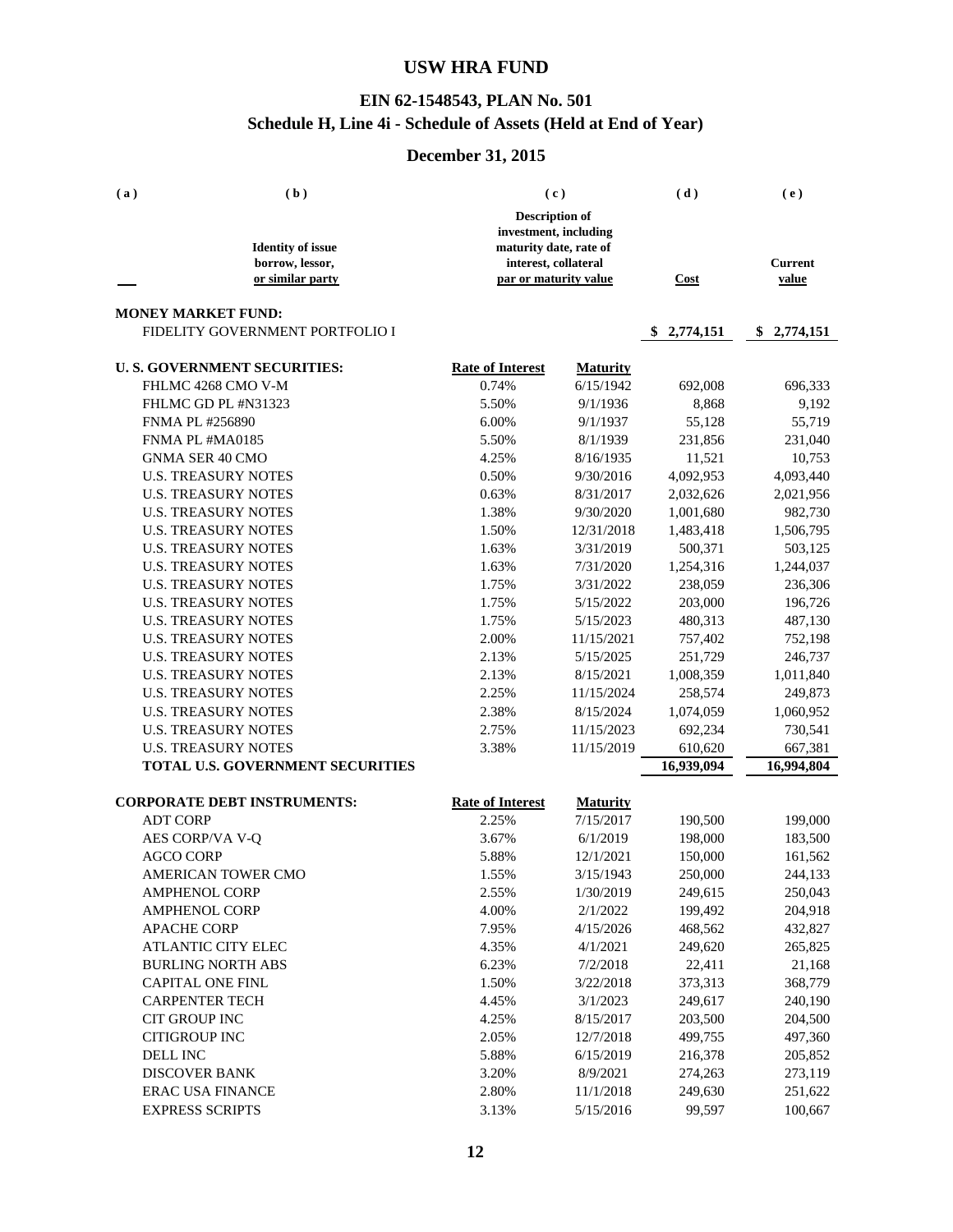### **EIN 62-1548543, PLAN No. 501 Schedule H, Line 4i - Schedule of Assets (Held at End of Year)**

| (a) | (b)                                         |       | (c)                                                                                              | (d)         | (e)            |
|-----|---------------------------------------------|-------|--------------------------------------------------------------------------------------------------|-------------|----------------|
|     | <b>Identity of issue</b><br>borrow, lessor, |       | <b>Description of</b><br>investment, including<br>maturity date, rate of<br>interest, collateral |             | <b>Current</b> |
|     | or similar party                            |       | par or maturity value                                                                            | <b>Cost</b> | value          |
|     | FIRST NATL ABS V-M                          | 0.96% | 10/15/2019                                                                                       | 400,000     | 399,804        |
|     | FORD MOTOR COMPANY                          | 2.50% | 1/15/2016                                                                                        | 249,200     | 250,057        |
|     | <b>FRONTIER COMM</b>                        | 8.13% | 10/1/2018                                                                                        | 168,750     | 154,875        |
|     | <b>GEN MOTORS FINL CO</b>                   | 4.75% | 8/15/2017                                                                                        | 200,000     | 207,288        |
|     | <b>GOLDMAN SACHS GP</b>                     | 2.63% | 1/31/2019                                                                                        | 508,805     | 503,575        |
|     | <b>HCA INC</b>                              | 3.75% | 3/15/2019                                                                                        | 198,500     | 201,500        |
|     | <b>HIL PART LP/CORP</b>                     | 5.50% | 5/15/2022                                                                                        | 136,946     | 127,680        |
|     | <b>INGRAM MICRO INC</b>                     | 5.25% | 9/1/2017                                                                                         | 249,995     | 261,163        |
|     | <b>INTL LEASE FINANCE</b>                   | 3.88% | 4/15/2018                                                                                        | 200,000     | 201,500        |
|     | <b>JPMORGAN CHASE &amp; CO</b>              | 2.25% | 1/23/2020                                                                                        | 498,325     | 491,890        |
|     | <b>KROGER CO/THE</b>                        | 4.00% | 2/1/2024                                                                                         | 249,490     | 259,100        |
|     | NBCUNIVERSAL MEDIA                          | 5.15% | 4/30/2020                                                                                        | 249,613     | 279,145        |
|     | <b>ORACLE CORP</b>                          | 2.95% | 5/15/2025                                                                                        | 497,715     | 487,095        |
|     | PPL ELECTRIC UTILS                          | 3.00% | 9/15/2021                                                                                        | 148,787     | 152,319        |
|     | <b>REYNOLDS AMERICAN</b>                    | 6.88% | 5/1/2020                                                                                         | 499,500     | 576,805        |
|     | <b>WELLS FARGO &amp; CO MTN</b>             | 2.55% | 12/7/2020                                                                                        | 399,572     | 398,032        |
|     | TOTAL CORPORATE DEBT INSTRUMENTS            |       |                                                                                                  | 8,999,451   | 9,056,893      |
|     |                                             |       |                                                                                                  |             |                |
|     | <b>CORPORATE STOCKS:</b>                    |       |                                                                                                  |             |                |
|     | <b>3-D SYSTEMS CORP</b>                     |       |                                                                                                  | 6,739       | 2,572          |
|     | 3M <sub>CO</sub>                            |       |                                                                                                  | 54,246      | 101,983        |
|     | <b>AARONS INC</b>                           |       |                                                                                                  | 14,452      | 12,964         |
|     | <b>ABBVIE INC</b>                           |       |                                                                                                  | 58,034      | 104,322        |
|     | <b>ABERCROMBIE &amp; FITCH CO</b>           |       |                                                                                                  | 17,447      | 16,902         |
|     | <b>ACI WORLDWIDE IN</b>                     |       |                                                                                                  | 3,174       | 4,002          |
|     | ACUITY BRANDS (HOLDING CO) INC              |       |                                                                                                  | 4,472       | 10,755         |
|     | <b>ACXIOM CORP</b>                          |       |                                                                                                  | 3,678       | 3,661          |
|     | ADVANCED MICRO DEVICES INC                  |       |                                                                                                  | 22,496      | 22,125         |
|     | <b>AECOM</b>                                |       |                                                                                                  | 67,295      | 66,727         |
|     | <b>AFLAC INC</b>                            |       |                                                                                                  | 68,636      | 95,540         |
|     | <b>AGCO CORP</b>                            |       |                                                                                                  | 33,057      | 29,367         |
|     | <b>AKORN INC</b>                            |       |                                                                                                  | 2,927       | 2,537          |
|     | ALASKA AIR GROUP INC                        |       |                                                                                                  | 9,519       | 22,060         |
|     | <b>ALBEMARLE CORP</b>                       |       |                                                                                                  | 15,955      | 15,907         |
|     | ALEXANDER & BALDWIN INC                     |       |                                                                                                  | 2,814       | 2,542          |
|     | ALEXANDRIA REAL ESTATE EQUITIES INC         |       |                                                                                                  | 2,765       | 3,434          |
|     | ALIGN TECHNOLOGY INC                        |       |                                                                                                  | 3,125       | 3,358          |
|     | <b>ALLEGHANY CORP</b>                       |       |                                                                                                  | 16,034      | 20,073         |
|     | ALLEGHENY TECHNOLOGIES INC                  |       |                                                                                                  | 24,166      | 15,536         |
|     | ALLIANCE RESOURCE PARTNERS LP               |       |                                                                                                  | 126,642     | 42,035         |
|     | <b>ALLIANT CORP</b>                         |       |                                                                                                  | 11,587      | 14,488         |
|     | ALLSCRIPTS HEALTHCARE SOLUTIONS INC         |       |                                                                                                  | 5,340       | 6,014          |
|     | AMC NETWORKS-A                              |       |                                                                                                  | 8,481       | 10,007         |
|     | AMERICAN CAMPUS COMMUNITIES INC             |       |                                                                                                  | 2,842       | 3,307          |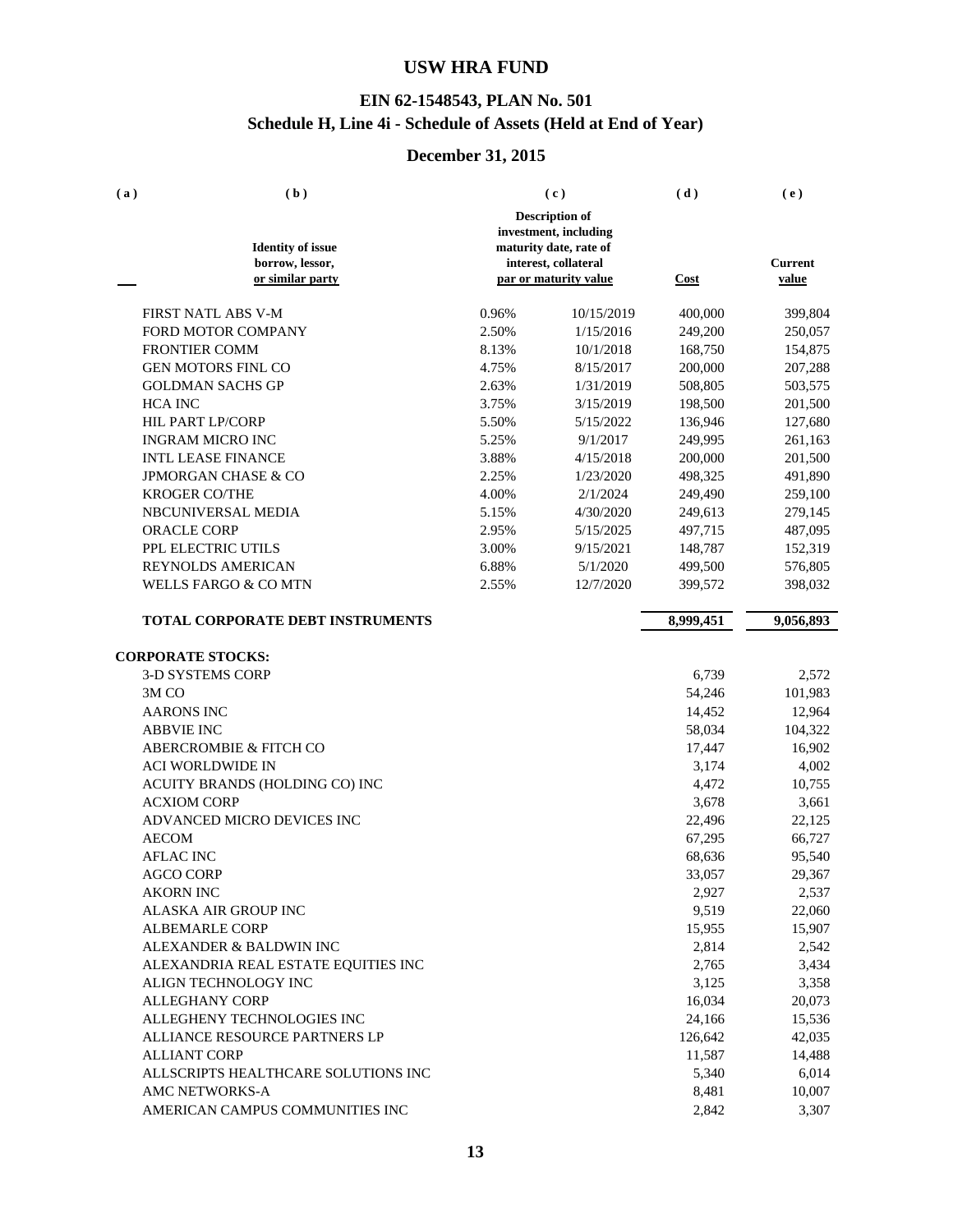### **EIN 62-1548543, PLAN No. 501 Schedule H, Line 4i - Schedule of Assets (Held at End of Year)**

| <b>Description of</b><br>investment, including<br><b>Identity of issue</b><br>maturity date, rate of<br>borrow, lessor,<br>interest, collateral<br>or similar party<br>par or maturity value<br><b>Cost</b><br>AMERICAN EAGLE OUTFITTERS INC NEW<br>12,234<br>AMERICAN FINL GROUP INC OHIO<br>17,469<br><b>AMSURG CORP</b><br>9,379<br><b>ANALOG DEVICES INC</b><br>79,852<br><b>ANSYS INC</b><br>3,234<br><b>APTARGROUP INC</b><br>7,795<br><b>AQUA AMERICA INC</b><br>2,784 | (e)            |
|-------------------------------------------------------------------------------------------------------------------------------------------------------------------------------------------------------------------------------------------------------------------------------------------------------------------------------------------------------------------------------------------------------------------------------------------------------------------------------|----------------|
|                                                                                                                                                                                                                                                                                                                                                                                                                                                                               |                |
|                                                                                                                                                                                                                                                                                                                                                                                                                                                                               |                |
|                                                                                                                                                                                                                                                                                                                                                                                                                                                                               |                |
|                                                                                                                                                                                                                                                                                                                                                                                                                                                                               | <b>Current</b> |
|                                                                                                                                                                                                                                                                                                                                                                                                                                                                               | value          |
|                                                                                                                                                                                                                                                                                                                                                                                                                                                                               | 13,051         |
|                                                                                                                                                                                                                                                                                                                                                                                                                                                                               | 25,228         |
|                                                                                                                                                                                                                                                                                                                                                                                                                                                                               | 9,044          |
|                                                                                                                                                                                                                                                                                                                                                                                                                                                                               | 123,032        |
|                                                                                                                                                                                                                                                                                                                                                                                                                                                                               | 4,070          |
|                                                                                                                                                                                                                                                                                                                                                                                                                                                                               | 9,662          |
|                                                                                                                                                                                                                                                                                                                                                                                                                                                                               | 3,397          |
| ARCHER DANIELS MIDLAND CO<br>60,414                                                                                                                                                                                                                                                                                                                                                                                                                                           | 77,945         |
| <b>ARRIS GROUP INC</b><br>20,694                                                                                                                                                                                                                                                                                                                                                                                                                                              | 20,084         |
| <b>ARROW ELECTRS INC</b><br>71,494                                                                                                                                                                                                                                                                                                                                                                                                                                            | 92,431         |
| <b>ASCENA RETAIL GROUP INC</b><br>28,806                                                                                                                                                                                                                                                                                                                                                                                                                                      | 19,483         |
| <b>ASHLAND INC</b><br>19,259                                                                                                                                                                                                                                                                                                                                                                                                                                                  | 22,902         |
| <b>ASSOCIATED BANC CORP</b><br>3,241                                                                                                                                                                                                                                                                                                                                                                                                                                          | 3,975          |
| 75,509<br>AT & T INC                                                                                                                                                                                                                                                                                                                                                                                                                                                          | 96,726         |
| <b>ATMEL CORP</b><br>4,440                                                                                                                                                                                                                                                                                                                                                                                                                                                    | 5,037          |
| <b>ATMOS ENERGY CORP</b><br>12,998                                                                                                                                                                                                                                                                                                                                                                                                                                            | 18,156         |
| ATWOOD OCEANICS INC COM<br>11,597                                                                                                                                                                                                                                                                                                                                                                                                                                             | 4,419          |
| <b>AUTOMATIC DATA PROCESSING INC</b><br>62,803                                                                                                                                                                                                                                                                                                                                                                                                                                | 128,774        |
| <b>AVNET INC</b><br>93,313                                                                                                                                                                                                                                                                                                                                                                                                                                                    | 112,027        |
| <b>AVON PRODUCTS INC</b><br>48,476                                                                                                                                                                                                                                                                                                                                                                                                                                            | 32,688         |
| <b>B/E AEROSPACE INC</b><br>12,597                                                                                                                                                                                                                                                                                                                                                                                                                                            | 11,525         |
| <b>BANCORPSOUTH INC</b><br>2,195                                                                                                                                                                                                                                                                                                                                                                                                                                              | 2,927          |
| <b>BANK OF HAWAII CORP</b><br>2,011                                                                                                                                                                                                                                                                                                                                                                                                                                           | 2,453          |
| <b>BANK OF THE OZARKS</b><br>1,573                                                                                                                                                                                                                                                                                                                                                                                                                                            | 1,731          |
| <b>BELDEN INC</b><br>13,816                                                                                                                                                                                                                                                                                                                                                                                                                                                   | 9,584          |
| <b>BEMIS INC</b><br>16,378                                                                                                                                                                                                                                                                                                                                                                                                                                                    | 16,669         |
| <b>BIG LOTS INC</b><br>18,781                                                                                                                                                                                                                                                                                                                                                                                                                                                 | 21,120         |
| <b>BIO RAD LABS INC CL A</b><br>7,487                                                                                                                                                                                                                                                                                                                                                                                                                                         | 9,152          |
| <b>BIOMED REALTY TRUST INC REIT</b><br>2,181                                                                                                                                                                                                                                                                                                                                                                                                                                  | 2,653          |
| <b>BIO-TECHNE CORP</b><br>1,735                                                                                                                                                                                                                                                                                                                                                                                                                                               | 2,160          |
| <b>BLACK HILLS CORP</b><br>6,496                                                                                                                                                                                                                                                                                                                                                                                                                                              | 6,268          |
| 94,652<br><b>BLACKROCK INC CLASS A</b>                                                                                                                                                                                                                                                                                                                                                                                                                                        | 102,156        |
| 5,374<br><b>BOSTON BEER INC</b>                                                                                                                                                                                                                                                                                                                                                                                                                                               | 3,836          |
| 12,763<br><b>BRINKER INTL INC</b>                                                                                                                                                                                                                                                                                                                                                                                                                                             | 13,090         |
| 6,074<br><b>BROADRIDGE FINL SOLUTIONS INC</b>                                                                                                                                                                                                                                                                                                                                                                                                                                 | 10,907         |
| 6,622<br><b>BROWN &amp; BROWN INC</b>                                                                                                                                                                                                                                                                                                                                                                                                                                         | 6,741          |
| <b>BRUNSWICK CORP</b><br>15,273                                                                                                                                                                                                                                                                                                                                                                                                                                               | 16,769         |
| 7,915<br><b>BUFFALO WILD WINGS INC</b>                                                                                                                                                                                                                                                                                                                                                                                                                                        | 7,184          |
| CABELA'S INC CL A<br>16,578                                                                                                                                                                                                                                                                                                                                                                                                                                                   | 15,561         |
| <b>CABLE ONE INC</b><br>3,747                                                                                                                                                                                                                                                                                                                                                                                                                                                 | 3,903          |
| <b>CABOT CORP</b><br>12,419                                                                                                                                                                                                                                                                                                                                                                                                                                                   | 12,836         |
| CADENCE DESIGN SYSTEMS INC<br>4,733                                                                                                                                                                                                                                                                                                                                                                                                                                           | 6,722          |
| <b>CALATLANTIC GROUP INC</b><br>10,888                                                                                                                                                                                                                                                                                                                                                                                                                                        | 10,656         |
| CALIFORNIA RESOURCES CORP<br>18,784                                                                                                                                                                                                                                                                                                                                                                                                                                           | 9,833          |
| <b>CAMDEN PPTY TR</b><br>3,369                                                                                                                                                                                                                                                                                                                                                                                                                                                | 4,068          |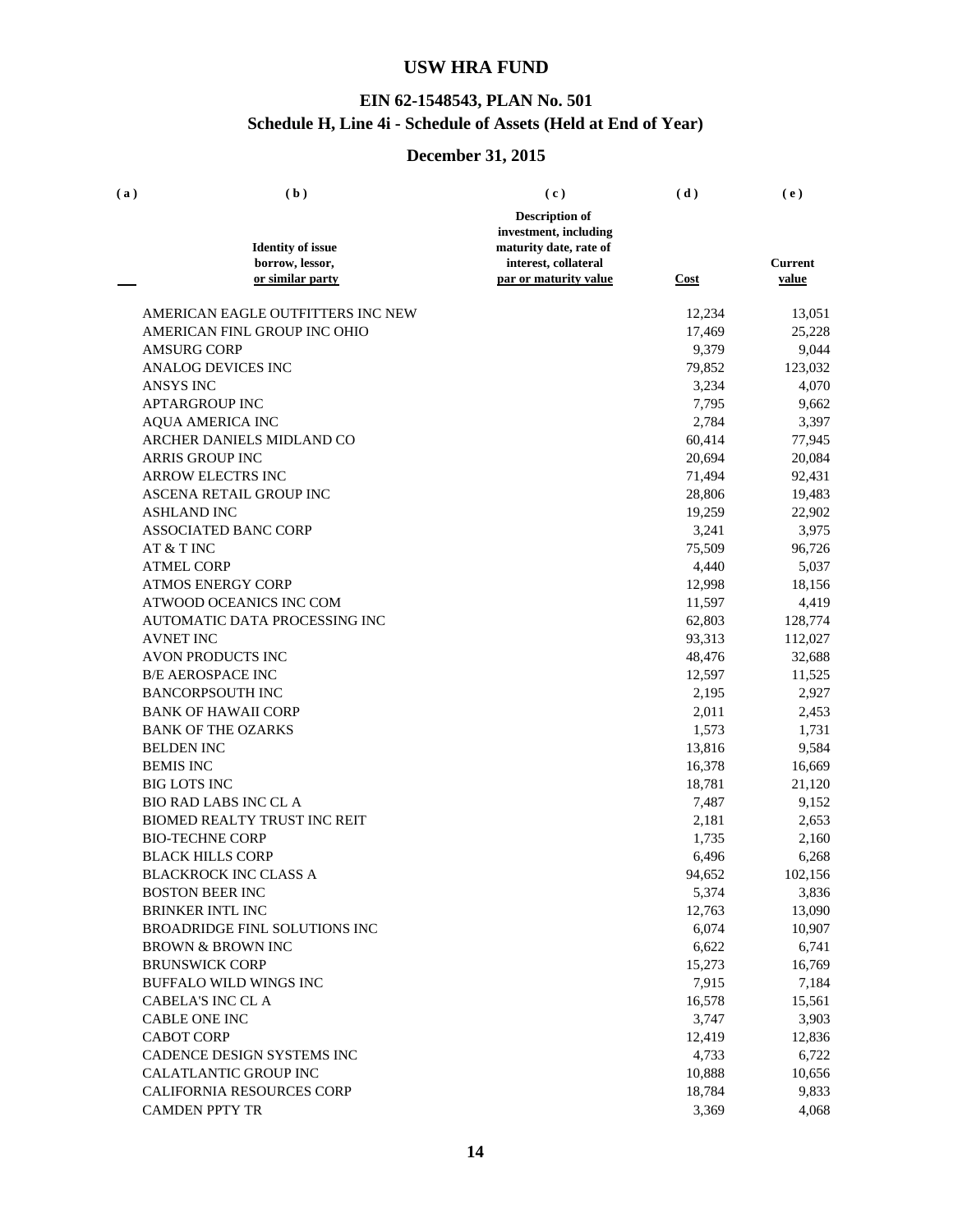### **EIN 62-1548543, PLAN No. 501 Schedule H, Line 4i - Schedule of Assets (Held at End of Year)**

| (a) | (b)                                            | (c)                                           | (d)     | (e)                     |
|-----|------------------------------------------------|-----------------------------------------------|---------|-------------------------|
|     |                                                | <b>Description of</b>                         |         |                         |
|     |                                                | investment, including                         |         |                         |
|     | <b>Identity of issue</b>                       | maturity date, rate of                        |         |                         |
|     | borrow, lessor,<br>or similar party            | interest, collateral<br>par or maturity value | Cost    | <b>Current</b><br>value |
|     |                                                |                                               |         |                         |
|     | CARE CAPITAL PROPERTIES INC REIT               |                                               | 1,465   | 1,314                   |
|     | <b>CARLISLE COS INC</b>                        |                                               | 11,279  | 14,190                  |
|     | CARPENTER TECHNOLOGY CORP                      |                                               | 12,660  | 9,111                   |
|     | <b>CARTERS INC</b>                             |                                               | 9,889   | 12,108                  |
|     | <b>CASEYS GEN STORES INC</b>                   |                                               | 24,899  | 27,944                  |
|     | <b>CATALENT INC</b>                            |                                               | 9,386   | 7,259                   |
|     | <b>CATERPILLAR INC</b>                         |                                               | 100,525 | 80,193                  |
|     | CATHAY GENERAL BANCORP                         |                                               | 1,164   | 1,692                   |
|     | <b>CBOE HOLDINGS INC</b>                       |                                               | 2,194   | 2,596                   |
|     | CDK GLOBAL HOLDINGS LLC                        |                                               | 6,861   | 8,592                   |
|     | <b>CEB INC</b>                                 |                                               | 3,915   | 3,868                   |
|     | <b>CENTENE CORP</b>                            |                                               | 66,754  | 92,595                  |
|     | <b>CHARLES RIV LABORATORIES INTL INC</b>       |                                               | 3,156   | 5,788                   |
|     | CHEESECAKE FACTORY INC                         |                                               | 8,077   | 8,484                   |
|     | <b>CHEVRON CORPORATION</b>                     |                                               | 96,592  | 82,133                  |
|     | <b>CHICOS FAS INC</b>                          |                                               | 13,994  | 10,030                  |
|     | <b>CIENA CORP</b>                              |                                               | 10,096  | 10,200                  |
|     | <b>CINCINNATI FINL CORP</b>                    |                                               | 55,708  | 115,796                 |
|     | <b>CINEMARK HOLDING INC</b>                    |                                               | 10,162  | 11,500                  |
|     | <b>CISCO SYSTEMS INC</b>                       |                                               | 102,172 | 94,825                  |
|     | <b>CLARCOR INC</b>                             |                                               | 7,168   | 6,508                   |
|     | <b>CLEAN HBRS INC</b>                          |                                               | 17,716  | 14,244                  |
|     | <b>CLECO CORP</b>                              |                                               | 4,896   | 5,325                   |
|     | CNO FINANCIAL GROUP, INC                       |                                               | 16,155  | 16,284                  |
|     | <b>COGNEX CORP</b>                             |                                               | 2,330   | 1,891                   |
|     | <b>COMMERCE BANCSHARES INC</b>                 |                                               | 3,943   | 4,509                   |
|     | <b>COMMERCIAL METALS CO</b>                    |                                               | 26,907  | 24,820                  |
|     | <b>COMMUNICATIONS SALES &amp; LEASING REIT</b> |                                               | 1,444   | 1,346                   |
|     | COMMUNITY HEALTH - RIGHTS 12/31/99             |                                               | 111     | 16                      |
|     | <b>COMMUNITY HEALTH SYS INC</b>                |                                               | 112,277 | 83,251                  |
|     | <b>COMMVAULT SYSTEM</b>                        |                                               | 3,223   | 2,558                   |
|     | COMPASS MINERALS INTERNATIONAL INC             |                                               | 5,747   | 5,269                   |
|     | <b>COMPUTER SCIENCES CORP</b>                  |                                               | 50,582  | 52,647                  |
|     | <b>CONOCOPHILLIPS</b>                          |                                               | 63,535  | 55,514                  |
|     | <b>CONVERGYS CORP COM</b>                      |                                               | 8,818   | 11,848                  |
|     | <b>COOPER COS INC</b>                          |                                               | 6,935   | 7,649                   |
|     | <b>COPART INC</b>                              |                                               | 4,050   | 4,637                   |
|     | <b>CORELOGIC INC</b>                           |                                               | 3,992   | 5,722                   |
|     | <b>CORPORATE OFFICE PPTYS TR</b>               |                                               | 2,864   | 2,576                   |
|     | <b>CORRECTIONS CORP AMER NEW</b>               |                                               | 9,140   | 7,656                   |
|     | <b>CRACKER BARREL</b>                          |                                               | 13,348  | 11,415                  |
|     | <b>CRANE CO</b>                                |                                               | 14,022  | 11,673                  |
|     | <b>CREE INC</b>                                |                                               | 11,275  | 7,228                   |
|     | <b>CST BRANDS INC</b>                          |                                               | 35,453  | 42,741                  |
|     | CULLEN FROST BANKERS INC                       |                                               | 4,692   | 4,200                   |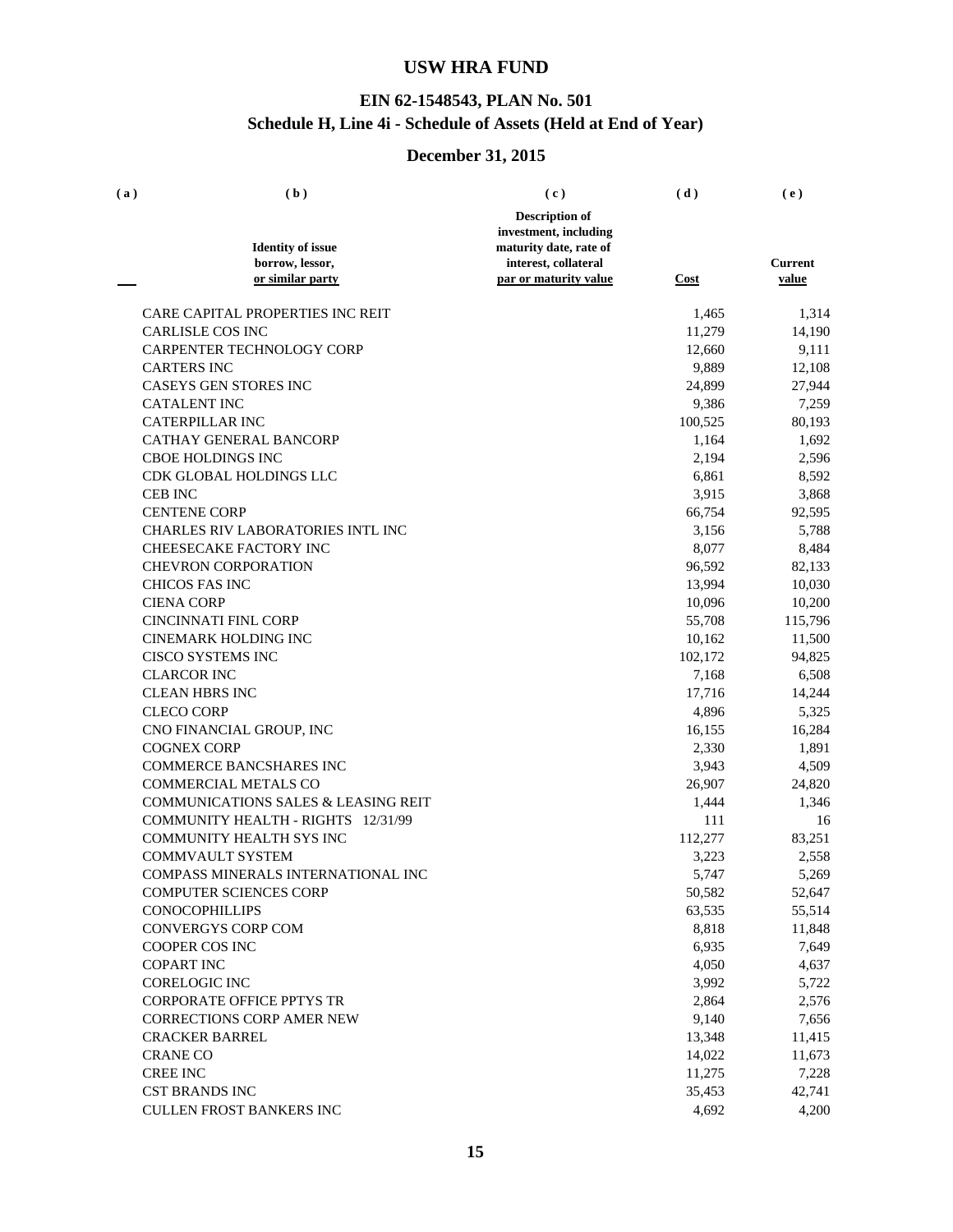### **EIN 62-1548543, PLAN No. 501 Schedule H, Line 4i - Schedule of Assets (Held at End of Year)**

| (a) | (b)                                  | (c)                    | (d)         | (e)            |
|-----|--------------------------------------|------------------------|-------------|----------------|
|     |                                      | <b>Description of</b>  |             |                |
|     |                                      | investment, including  |             |                |
|     | <b>Identity of issue</b>             | maturity date, rate of |             |                |
|     | borrow, lessor,                      | interest, collateral   |             | <b>Current</b> |
|     | or similar party                     | par or maturity value  | <u>Cost</u> | value          |
|     | <b>CYPRESS SEMICONDUCTOR CORP</b>    |                        | 5,645       | 5,543          |
|     | <b>DANA HOLDING</b>                  |                        | 36,293      | 25,571         |
|     | <b>DEAN FOODS CO</b>                 |                        | 34,504      | 34,849         |
|     | <b>DECKERS OUTDOOR CORP</b>          |                        | 9,258       | 6,797          |
|     | <b>DELUXE CORP</b>                   |                        | 5,268       | 7,363          |
|     | <b>DENBURY RES INC</b>               |                        | 12,920      | 5,044          |
|     | DEVRY EDUCATION GROUP INC            |                        | 9,852       | 8,226          |
|     | DICKS SPORTING GOODS INC             |                        | 33,794      | 25,947         |
|     | DIEBOLD INC                          |                        | 12,624      | 11,675         |
|     | <b>DIGITAL REALTY</b>                |                        | 101,593     | 121,446        |
|     | <b>DOMINOS PIZZA INC</b>             |                        | 4,744       | 8,789          |
|     | <b>DONALDSON INC</b>                 |                        | 12,738      | 10,432         |
|     | DONNELLEY R R & SONS CO              |                        | 46,055      | 47,104         |
|     | DOUGLAS EMMETT INC REIT              |                        | 2,659       | 2,681          |
|     | DR PEPPER SNAPPLE GROUP INC          |                        | 69,245      | 124,515        |
|     | DREAMWORKS ANIMATION SKG-A           |                        | 3,025       | 3,556          |
|     | DRIL-QUIP INC                        |                        | 5,075       | 3,791          |
|     | <b>DST SYS INC DEL</b>               |                        | 7,385       | 11,520         |
|     | <b>DUKE REALTY CORP</b>              |                        | 3,298       | 4,393          |
|     | DUNKIN BRANDS GROUP INC              |                        | 4,067       | 3,322          |
|     | DUPONT FABROS TECHNOLOGY INC REIT    |                        | 101,441     | 104,907        |
|     | <b>EAGLE MATERIALS INC</b>           |                        | 4,863       | 4,291          |
|     | EAST WEST BANCORP INC                |                        | 3,087       | 4,322          |
|     | <b>EATON VANCE CORP</b>              |                        | 7,013       | 6,032          |
|     | EDGEWELL PERSONAL CARE CO            |                        | 17,494      | 17,712         |
|     | <b>ENERGEN CORP</b>                  |                        | 4,303       | 2,951          |
|     | ENERGIZER HOLDINGS INC               |                        | 7,039       | 7,016          |
|     | <b>EQUITY ONE REIT</b>               |                        | 1,263       | 1,548          |
|     | <b>ESTERLINE TECHNOLOGIES CORP</b>   |                        | 6,517       | 6,885          |
|     | <b>EXTRA SPACE STORAGE INC</b>       |                        | 1,507       | 3,087          |
|     | <b>EXXON MOBIL CORPORATION</b>       |                        | 66,486      | 77,638         |
|     | FACTSET RESEARCH SYSTEM INC          |                        | 2,751       | 4,552          |
|     | <b>FAIR ISAAC CORP</b>               |                        | 1,775       | 3,579          |
|     | FAIRCHILD SEMICONDUCTOR INTL INC     |                        | 3,879       | 5,819          |
|     | FEDERAL REALTY INVESTMENT TR REIT    |                        | 2,406       | 3,653          |
|     | FEDERATED INVESTORS INC-CL B         |                        | 3,683       | 3,753          |
|     | FEI CO                               |                        | 3,893       | 3,830          |
|     | FIRST AMERICAN FINANCIAL CORPORATION |                        | 13,511      | 20,714         |
|     | FIRST HORIZON NATIONAL CORP          |                        | 3,522       | 4,719          |
|     | FIRST NIAGARA FINANCIAL GRP          |                        | 4,906       | 5,566          |
|     | <b>FIRSTMERIT CORP</b>               |                        | 4,306       | 4,066          |
|     | FLOWERS FOODS INC                    |                        | 14,974      | 15,086         |
|     | FOOT LOCKER INC                      |                        | 16,399      | 28,249         |
|     | FORTINET INC                         |                        | 3,140       | 3,896          |
|     | FORTUNE BRANDS HOME & SECURITY, INC  |                        | 12,894      | 17,427         |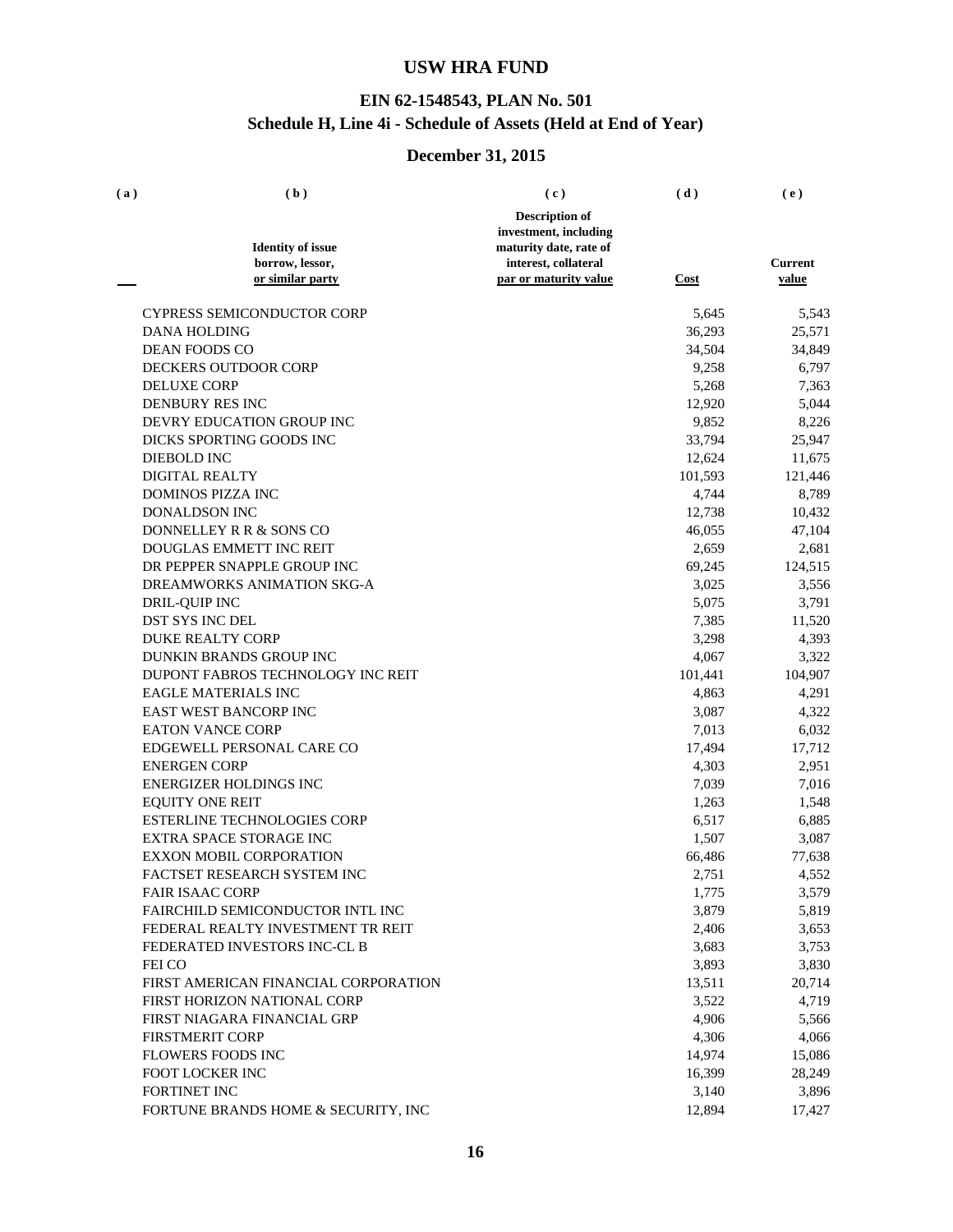### **EIN 62-1548543, PLAN No. 501 Schedule H, Line 4i - Schedule of Assets (Held at End of Year)**

| (a) | (b)                                 | (c)                                           | (d)     | (e)              |
|-----|-------------------------------------|-----------------------------------------------|---------|------------------|
|     |                                     | <b>Description of</b>                         |         |                  |
|     |                                     | investment, including                         |         |                  |
|     | <b>Identity of issue</b>            | maturity date, rate of                        |         |                  |
|     | borrow, lessor,<br>or similar party | interest, collateral<br>par or maturity value | Cost    | Current<br>value |
|     |                                     |                                               |         |                  |
|     | FTI CONSULTING INC                  |                                               | 6,972   | 7,175            |
|     | <b>FULTON FINL CORP PA</b>          |                                               | 2,374   | 2,706            |
|     | <b>GALLAGHER ARTHUR J &amp; CO</b>  |                                               | 21,873  | 20,224           |
|     | <b>GAMESTOP CORP-A</b>              |                                               | 101,250 | 60,314           |
|     | <b>GARTNER INC CL A</b>             |                                               | 6,285   | 8,798            |
|     | <b>GATX CORP</b>                    |                                               | 7,236   | 6,340            |
|     | <b>GENERAL DYNAMICS CORP</b>        |                                               | 47,666  | 102,471          |
|     | <b>GENERAL ELECTRIC CORP</b>        |                                               | 69,511  | 88,777           |
|     | <b>GENERAL MLS INC</b>              |                                               | 92,304  | 103,788          |
|     | <b>GENESEE &amp; WYO INC CL A</b>   |                                               | 11,648  | 8,215            |
|     | <b>GENTEX CORP</b>                  |                                               | 5,267   | 6,276            |
|     | <b>GENUINE PARTS CO</b>             |                                               | 46,169  | 90,528           |
|     | <b>GENWORTH FINANCIAL</b>           |                                               | 35,568  | 35,580           |
|     | <b>GLOBAL PAYMENTS INC</b>          |                                               | 3,997   | 9,999            |
|     | <b>GRACO INC</b>                    |                                               | 5,385   | 5,694            |
|     | <b>GRAHAM HOLDINGS COMPANY</b>      |                                               | 16,247  | 15,034           |
|     | <b>GRANITE CONSTRUCTION INC</b>     |                                               | 7,224   | 9,869            |
|     | <b>GREAT PLAINS ENERGY INC</b>      |                                               | 8,976   | 10,596           |
|     | <b>GREIF INC-CL A</b>               |                                               | 23,316  | 14,974           |
|     | <b>GUESS INC</b>                    |                                               | 13,549  | 9,723            |
|     | <b>GULFPORT ENERGY CORP</b>         |                                               | 5,847   | 3,808            |
|     | HAIN CELESTIAL GROUP INC            |                                               | 12,177  | 10,865           |
|     | HALYARD HEALTH INC                  |                                               | 8,111   | 7,150            |
|     | HANCOCK HLDG CO                     |                                               | 3,902   | 3,398            |
|     | HANOVER INSURANCE GROUP INC         |                                               | 13,320  | 20,986           |
|     | <b>HARRIS CORP DEL</b>              |                                               | 50,348  | 108,886          |
|     | <b>HASBRO INC</b>                   |                                               | 72,249  | 95,921           |
|     | HAWAIIAN ELECTRIC INDS INC          |                                               | 10,168  | 11,754           |
|     | <b>HEALTH NET INC</b>               |                                               | 33,071  | 70,788           |
|     | HIGHWOODS PROPERTIES INC            |                                               | 2,188   | 2,703            |
|     | <b>HILL-ROM HOLDING</b>             |                                               | 5,811   | 7,882            |
|     | <b>HNI CORP</b>                     |                                               | 9,597   | 9,159            |
|     | HOLLYFRONTIER CORPORATION           |                                               | 59,157  | 56,524           |
|     | HOLOGIC INC                         |                                               | 6,137   | 11,065           |
|     | HOSPITALITY PROPERTIES TRUST        |                                               | 7,693   | 7,740            |
|     | <b>HSN INC</b>                      |                                               | 17,010  | 15,201           |
|     | <b>HUBBELL INC</b>                  |                                               | 14,607  | 14,954           |
|     | HUNTINGTON INGALLS INDUSTRIES       |                                               | 16,606  | 28,795           |
|     | <b>IDACORP INC</b>                  |                                               | 4,127   | 5,372            |
|     | <b>IDEX CORP</b>                    |                                               | 5,927   | 8,427            |
|     | <b>IDEXX LABS INC</b>               |                                               | 4,810   | 6,709            |
|     | <b>INGRAM MICRO INC</b>             |                                               | 130,417 | 184,224          |
|     | <b>INGREDION INC</b>                |                                               | 16,208  | 23,002           |
|     | INTEGRATED DEVICE TECHNOLOGY INC    |                                               | 757     | 2,108            |
|     | <b>INTERDIGITAL INC</b>             |                                               | 1,805   | 1,962            |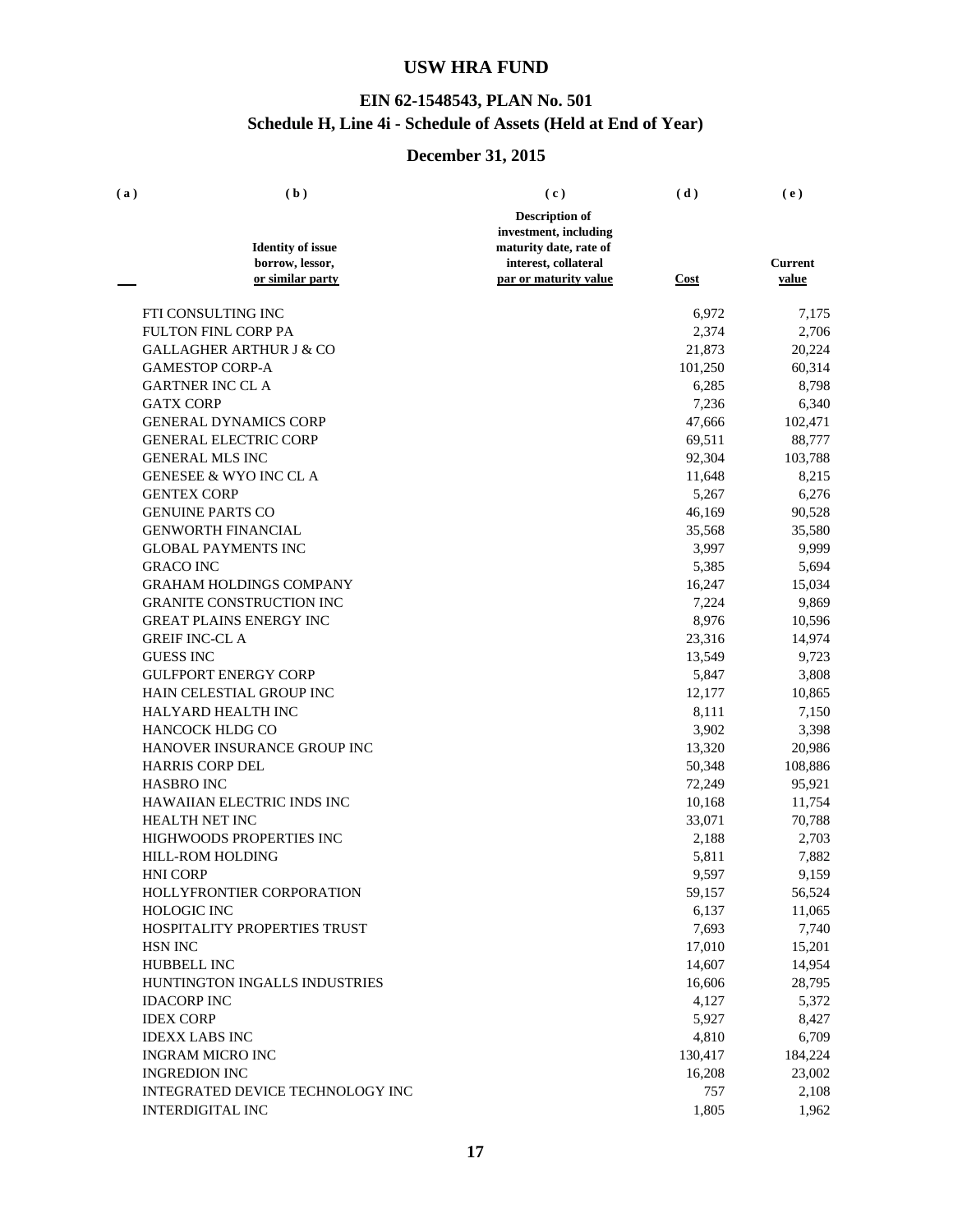### **EIN 62-1548543, PLAN No. 501 Schedule H, Line 4i - Schedule of Assets (Held at End of Year)**

| (a) | (b)                                                       | (c)                    | (d)         | (e)            |
|-----|-----------------------------------------------------------|------------------------|-------------|----------------|
|     |                                                           | <b>Description of</b>  |             |                |
|     |                                                           | investment, including  |             |                |
|     | <b>Identity of issue</b>                                  | maturity date, rate of |             |                |
|     | borrow, lessor,                                           | interest, collateral   |             | <b>Current</b> |
|     | or similar party                                          | par or maturity value  | <b>Cost</b> | value          |
|     | <b>INTERNATIONAL BANCSHARES CORP</b>                      |                        | 1,899       | 2,133          |
|     | <b>INTERNATIONAL BUSINESS MACHINES CORP</b>               |                        | 87,463      | 83,535         |
|     | <b>INTERNATIONAL SPEEDWAY CL A</b>                        |                        | 2,371       | 2,495          |
|     | <b>INTERSIL CORPORATION</b>                               |                        | 1,524       | 2,144          |
|     | <b>IPG PHOTONICS</b>                                      |                        | 3,154       | 3,656          |
|     | <b>ITT CORP</b>                                           |                        | 9,209       | 10,170         |
|     | <b>J2 GLOBAL INC</b>                                      |                        | 2,791       | 2,964          |
|     | <b>JABIL CIRCUIT INC</b>                                  |                        | 58,312      | 67,890         |
|     | <b>JACK HENRY &amp; ASSOC INC</b>                         |                        | 3,346       | 5,074          |
|     | JACK IN THE BOX INC                                       |                        | 7,402       | 6,444          |
|     | JANUS CAPITAL GROUP INC                                   |                        | 3,171       | 4,495          |
|     | <b>JARDEN CORP</b>                                        |                        | 19,833      | 36,271         |
|     | <b>JETBLUE AIRWAYS CORP</b>                               |                        | 9,779       | 24,983         |
|     | <b>JOHNSON &amp; JOHNSON</b>                              |                        | 69,549      | 110,321        |
|     | JONES LANG LASALLE INC                                    |                        | 14,639      | 24,139         |
|     | <b>JOY GLOBAL INC</b>                                     |                        | 14,485      | 14,678         |
|     | KATE SPADE & COMPANY                                      |                        | 8,460       | 4,940          |
|     | <b>KB HOME</b>                                            |                        | 15,527      | 11,467         |
|     | <b>KBR INC</b>                                            |                        | 28,857      | 21,996         |
|     | <b>KEMPER CORPORATION</b>                                 |                        | 6,218       | 6,817          |
|     | <b>KENNAMETAL INC</b>                                     |                        | 15,990      | 8,448          |
|     | KEYSIGHT TECHNOLOGIES INC                                 |                        |             |                |
|     | <b>KILROY RLTY CORP</b>                                   |                        | 13,250      | 11,842         |
|     |                                                           |                        | 2,271       | 2,594          |
|     | KIMBERLY CLARK CORP                                       |                        | 65,028      | 131,883        |
|     | <b>KIRBY CORP</b>                                         |                        | 13,360      | 9,208          |
|     | <b>KLX INC</b>                                            |                        | 7,291       | 5,665          |
|     | KNOWLES CORPORATION<br><b>LAMAR ADVERTISING CO-A REIT</b> |                        | 7,380       | 3,999          |
|     |                                                           |                        | 4,294       | 5,698          |
|     | <b>LANCASTER COLONY CORP</b>                              |                        | 3,198       | 4,618          |
|     | <b>LANDSTAR SYS INC</b>                                   |                        | 13,713      | 14,311         |
|     | <b>LASALLE HOTEL PPTYS COM</b>                            |                        | 6,571       | 4,730          |
|     | LEGGETT & PLATT INC                                       |                        | 77,402      | 109,252        |
|     | LEIDOS HOLDINGS INC                                       |                        | 16,509      | 21,266         |
|     | LENNOX INTERNATIONAL INC                                  |                        | 7,265       | 13,489         |
|     | LEXMARK INTERNATIONAL INC                                 |                        | 14,191      | 14,830         |
|     | LIBERTY PROPERTY TRUST REIT                               |                        | 3,806       | 3,260          |
|     | LIFEPOINT HEALTH INC                                      |                        | 16,946      | 22,387         |
|     | LILLY ELI & CO                                            |                        | 61,872      | 97,320         |
|     | LINCOLN ELEC HLDGS INC                                    |                        | 11,784      | 10,482         |
|     | LIVE NATION ENTERTAINMENT, INC.                           |                        | 27,649      | 28,550         |
|     | <b>LKQ CORP</b>                                           |                        | 23,541      | 30,163         |
|     | <b>LOCKHEED MARTIN CORP</b>                               |                        | 46,374      | 125,730        |
|     | <b>LOUISIANA PAC CORP</b>                                 |                        | 7,418       | 8,375          |
|     | MACK CALI RLTY CORP REIT                                  |                        | 2,505       | 2,592          |
|     | MANHATTAN ASSOCS INC COM                                  |                        | 1,841       | 2,117          |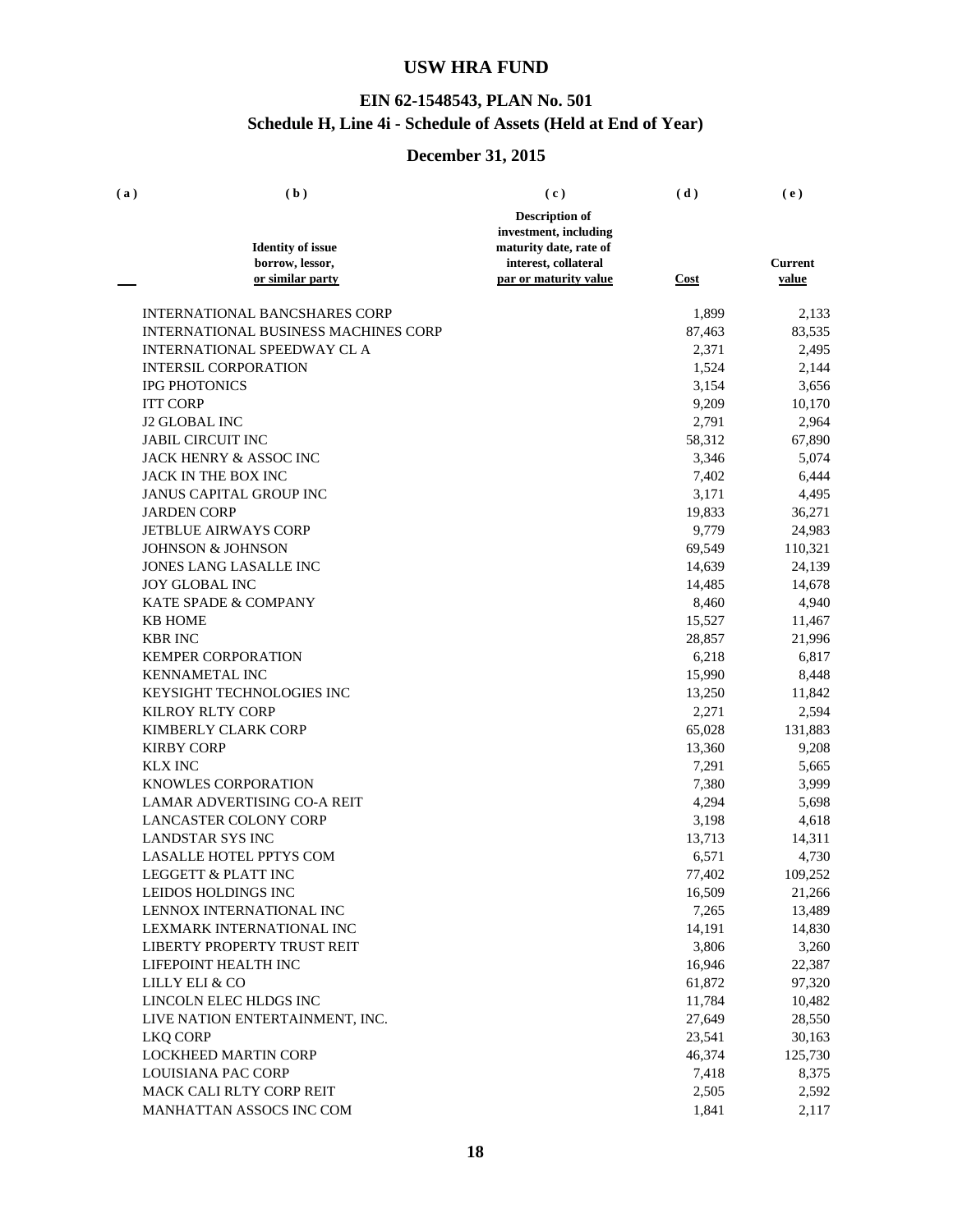### **EIN 62-1548543, PLAN No. 501 Schedule H, Line 4i - Schedule of Assets (Held at End of Year)**

| (a) | (b)                                         | (c)                                            | (d)     | (e)                     |
|-----|---------------------------------------------|------------------------------------------------|---------|-------------------------|
|     |                                             | <b>Description of</b>                          |         |                         |
|     |                                             | investment, including                          |         |                         |
|     | <b>Identity of issue</b><br>borrow, lessor, | maturity date, rate of<br>interest, collateral |         |                         |
|     | or similar party                            | par or maturity value                          | Cost    | Current<br><u>value</u> |
|     |                                             |                                                |         |                         |
|     | <b>MANPOWERGROUP INC</b>                    |                                                | 59,984  | 81,256                  |
|     | <b>MARKETAXESS</b>                          |                                                | 1,216   | 1,339                   |
|     | <b>MAXIMUS INC COM</b>                      |                                                | 8,870   | 8,044                   |
|     | MDC HOLDINGS INC                            |                                                | 9,215   | 7,736                   |
|     | MDU RESOURCES GROUP INC                     |                                                | 25,127  | 19,492                  |
|     | <b>MEDNAX INC</b>                           |                                                | 8,302   | 11,179                  |
|     | <b>MENTOR GRAPHICS CORP</b>                 |                                                | 5,409   | 5,121                   |
|     | MERCK & CO INC                              |                                                | 93,338  | 96,132                  |
|     | MERCURY GENERAL CORP                        |                                                | 12,631  | 11,782                  |
|     | <b>MEREDITH CORP</b>                        |                                                | 108,710 | 91,387                  |
|     | METTLER-TOLEDO INTERNATIONAL INC            |                                                | 6,118   | 10,174                  |
|     | <b>MICROSOFT CORP</b>                       |                                                | 92,190  | 131,710                 |
|     | MID-AMER APT CMNTYS INC                     |                                                | 3,173   | 4,268                   |
|     | MILLER HERMAN INC                           |                                                | 8,158   | 8,266                   |
|     | MINERALS TECHNOLOGIES INC                   |                                                | 7,393   | 6,650                   |
|     | <b>MOLINA HEALTHCARE INC</b>                |                                                | 61,932  | 53,997                  |
|     | <b>MSA SAFETY INC</b>                       |                                                | 5,233   | 4,825                   |
|     | MSC INDL DIRECT INC CL A                    |                                                | 15,380  | 11,423                  |
|     | <b>MSCI INC</b>                             |                                                | 2,190   | 4,472                   |
|     | MURPHY USA INC                              |                                                | 35,454  | 49,625                  |
|     | NATIONAL FUEL GAS CO                        |                                                | 11,197  | 8,294                   |
|     | <b>NATIONAL INSTRS CORP</b>                 |                                                | 4,732   | 4,906                   |
|     | NATIONAL RETAIL PROPERTIES                  |                                                | 1,737   | 2,043                   |
|     | <b>NCR CORP</b>                             |                                                | 30,283  | 24,044                  |
|     | NETSCOUT SYSTEMS INC                        |                                                | 2,196   | 1,842                   |
|     | NEUSTAR INC-CL A                            |                                                | 4,985   | 4,051                   |
|     | NEW YORK CMNTY BANCORP INC                  |                                                | 4,748   | 5,565                   |
|     | NEW YORK TIMES CO                           |                                                | 5,495   | 6,589                   |
|     | NEWMARKET CORP                              |                                                | 8,210   | 9,899                   |
|     | <b>NORDSON CORP</b>                         |                                                | 7,840   | 7,121                   |
|     | <b>NOW INC/DE</b>                           |                                                | 21,600  | 13,305                  |
|     | <b>NVR INC COM</b>                          |                                                | 12,195  | 21,359                  |
|     | OCCIDENTAL PETE CORP                        |                                                | 113,246 | 80,726                  |
|     | OCEANEERING INTL INC                        |                                                | 21,052  | 13,245                  |
|     | OFFICE DEPOT INC                            |                                                | 53,936  | 60,410                  |
|     | <b>OGE ENERGY CORP</b>                      |                                                | 12,081  | 9,832                   |
|     | OIL STS INTL INC                            |                                                | 10,016  | 5,123                   |
|     | OLD DOMINION FREIGHT LINE INC               |                                                | 12,029  | 12,168                  |
|     | OLD REPUBLIC INTERNATIONAL CORP             |                                                | 16,585  | 23,343                  |
|     | <b>OLIN CORP</b>                            |                                                | 10,136  | 7,991                   |
|     | OMEGA HEALTHCARE INVS INC                   |                                                | 101,042 | 103,716                 |
|     | ONE GAS INC                                 |                                                | 5,393   | 7,375                   |
|     | ORBITAL ATK INC                             |                                                | 11,810  | 17,153                  |
|     | <b>OSHKOSH CORP</b>                         |                                                | 25,232  | 25,025                  |
|     | <b>OWENS &amp; MINOR INC (NEW)</b>          |                                                | 37,565  | 39,902                  |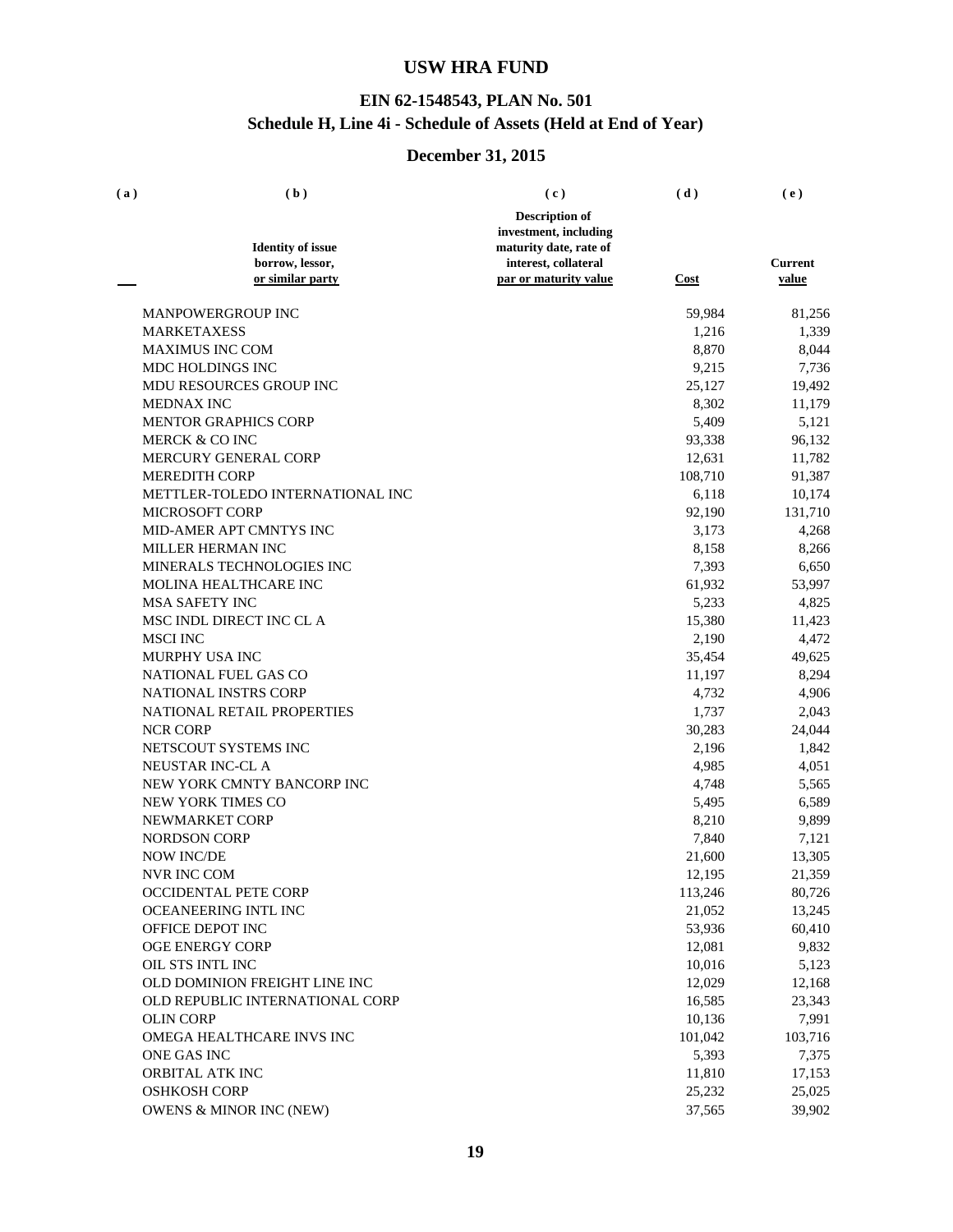### **EIN 62-1548543, PLAN No. 501 Schedule H, Line 4i - Schedule of Assets (Held at End of Year)**

| (a) | (b)                                   | (c)                    | (d)         | (e)     |
|-----|---------------------------------------|------------------------|-------------|---------|
|     |                                       | <b>Description of</b>  |             |         |
|     |                                       | investment, including  |             |         |
|     | <b>Identity of issue</b>              | maturity date, rate of |             |         |
|     | borrow, lessor,                       | interest, collateral   |             | Current |
|     | or similar party                      | par or maturity value  | <b>Cost</b> | value   |
|     | PACKAGING CORP OF AMERICA             |                        | 22,606      | 23,265  |
|     | PACWEST BANCORP                       |                        | 3,710       | 3,491   |
|     | PANERA BREAD COMPANY                  |                        | 9,463       | 11,102  |
|     | PAREXEL INTL CORP                     |                        | 8,741       | 8,719   |
|     | PATTERSON-UTI ENERGY INC              |                        | 10,962      | 10,269  |
|     | PAYCHEX INC                           |                        | 83,882      | 136,721 |
|     | PENNEY J C CO                         |                        | 50,508      | 47,386  |
|     | PEOPLES UNITED FINANCIAL, INC         |                        | 95,389      | 101,745 |
|     | PFIZER INC                            |                        | 96,859      | 96,291  |
|     | PLANTRONICS INC                       |                        | 3,551       | 3,557   |
|     | PNM RES INC                           |                        | 4,840       | 6,359   |
|     | POLARIS INDUSTRIES INC                |                        | 23,252      | 18,995  |
|     | POLYCOM INC                           |                        | 4,591       | 5,275   |
|     | POLYONE CORP                          |                        | 17,202      | 14,260  |
|     | POST HOLDINGS INC                     |                        | 13,650      | 17,585  |
|     | POST PROPERTIES INC REIT              |                        | 1,779       | 1,716   |
|     | POTLATCH HOLDINGS INC REIT            |                        | 3,171       | 2,480   |
|     | PRIMERICA INC                         |                        | 5,017       | 5,668   |
|     | PROCTER & GAMBLE CO                   |                        | 94,631      | 90,527  |
|     | PROSPERITY BANCSHARES INC             |                        | 3,700       | 3,302   |
|     | PTC INC                               |                        | 4,492       | 5,402   |
|     | QEP RESOURCES INC                     |                        | 12,040      | 10,921  |
|     | <b>QUALCOMM INC</b>                   |                        | 101,566     | 75,527  |
|     | <b>QUESTAR CORP</b>                   |                        | 5,717       | 4,889   |
|     | RACKSPACE HOSTING INC                 |                        | 10,717      | 8,102   |
|     | RAYMOND JAMES FINANCIAL INC           |                        | 16,704      | 21,507  |
|     | <b>RAYONIER INC</b>                   |                        | 3,556       | 2,287   |
|     | <b>REALTY INCOME CORP REIT</b>        |                        | 97,449      | 103,053 |
|     | <b>REGAL BELOIT CORP</b>              |                        | 16,240      | 14,513  |
|     | REGENCY CENTERS CORPORATION           |                        | 1,899       | 2,520   |
|     | REINSURANCE GROUP OF AMERICA INC      |                        | 33,026      | 42,091  |
|     | RELIANCE STEEL & ALUMINUM CO          |                        | 45,584      | 41,174  |
|     | RENT A CTR INC NEW                    |                        | 21,123      | 12,934  |
|     | <b>RESMED INC</b>                     |                        | 5,983       | 6,443   |
|     | <b>RMR GROUP INC CL A</b>             |                        | 87          | 101     |
|     | <b>ROLLINS INC</b>                    |                        | 4,060       | 5,957   |
|     | <b>ROYAL GOLD INC</b>                 |                        | 1,410       | 1,167   |
|     | RPM INTERNATIONAL INC                 |                        | 14,100      | 18,153  |
|     | <b>SCIENCE APPLICATIONS INTL CORP</b> |                        | 12,427      | 15,611  |
|     | SCOTTS MIRACLE-GRO COMPANY CL A COM   |                        | 11,856      | 14,515  |
|     | SEI INVESTMENTS COMPANY               |                        | 3,059       | 5,554   |
|     | SENIOR HOUSING PROPERTIES TRUST REIT  |                        | 5,787       | 4,170   |
|     | <b>SENSIENT TECHNOLOGIES CORP</b>     |                        | 3,862       | 5,717   |
|     | SERVICE CORP INTERNATIONAL            |                        | 8,722       | 12,490  |
|     | SIGNATURE BANK                        |                        | 2,417       | 3,834   |
|     |                                       |                        |             |         |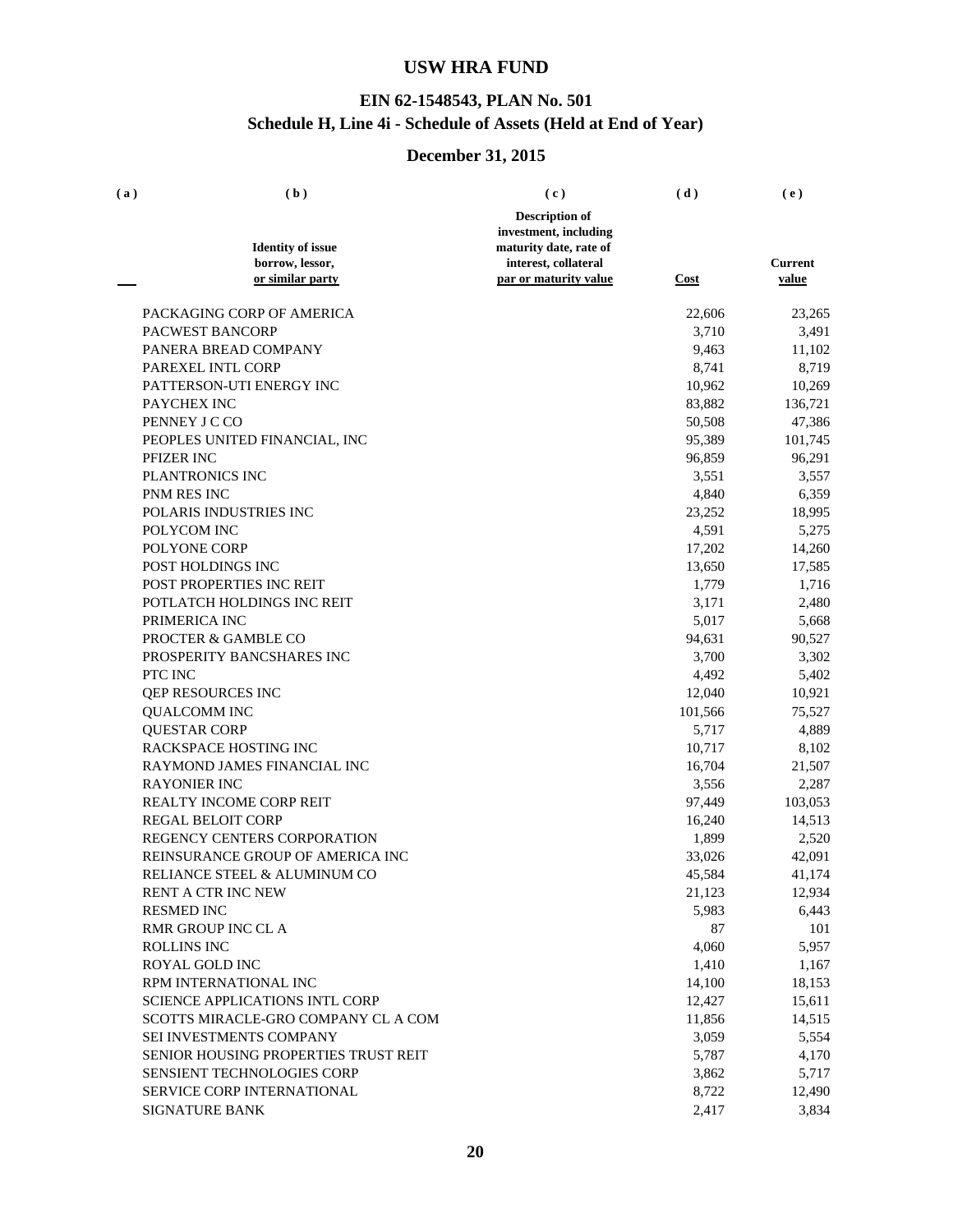### **EIN 62-1548543, PLAN No. 501 Schedule H, Line 4i - Schedule of Assets (Held at End of Year)**

| (a) | (b)                             | (c)                    | (d)         | (e)            |
|-----|---------------------------------|------------------------|-------------|----------------|
|     |                                 | <b>Description of</b>  |             |                |
|     |                                 | investment, including  |             |                |
|     | <b>Identity of issue</b>        | maturity date, rate of |             |                |
|     | borrow, lessor,                 | interest, collateral   |             | <b>Current</b> |
|     | or similar party                | par or maturity value  | <b>Cost</b> | value          |
|     | SILGAN HLDGS INC                |                        | 13,943      | 15,794         |
|     | <b>SILICON LABORATORIES INC</b> |                        | 2,208       | 2,476          |
|     | SIRONA DENTAL SYSTEMS           |                        | 3,652       | 4,821          |
|     | <b>SKECHERS USA INC -CL A</b>   |                        | 13,921      | 12,416         |
|     | <b>SLM CORP</b>                 |                        | 3,615       | 2,901          |
|     | <b>SM ENERGY COMPANY</b>        |                        | 10,444      | 6,743          |
|     | <b>SMITH A O CORP</b>           |                        | 6,789       | 10,189         |
|     | <b>SOLARWINDS INC</b>           |                        | 1,662       | 2,062          |
|     | <b>SOLERA HOLDINGS</b>          |                        | 4,608       | 4,825          |
|     | SONOCO PRODS CO                 |                        | 117,162     | 122,406        |
|     | SOTHEBY S (DELAWARE)            |                        | 5,348       | 3,864          |
|     | <b>SOUTHERN COMPANY</b>         |                        | 93,648      | 98,259         |
|     | SOVRAN SELF STORAGE INC REIT    |                        | 1,653       | 1,824          |
|     | STANCORP FINANCIAL GROUP INC    |                        | 5,842       | 12,071         |
|     | STEEL DYNAMICS INC              |                        | 33,815      | 35,722         |
|     | <b>STIFEL FINL CORP</b>         |                        | 11,541      | 9,658          |
|     | <b>SUNEDISON INC</b>            |                        | 13,856      | 7,503          |
|     | <b>SUPERIOR ENERGY SVCS INC</b> |                        | 19,242      | 13,672         |
|     | SUPERVALU INC                   |                        | 74,082      | 74,065         |
|     | <b>SVB FINANCIAL GROUP</b>      |                        | 5,119       | 6,064          |
|     | <b>SYNAPTICS INC</b>            |                        | 6,449       | 6,588          |
|     | SYNCHRONY FINANCIAL             |                        | 31,645      | 41,449         |
|     | <b>SYNNEX CORP</b>              |                        | 13,447      | 13,310         |
|     | SYNOPSYS INC                    |                        | 7,114       | 8,985          |
|     | SYNOVUS FINANCIAL CORP          |                        | 2,710       | 4,501          |
|     | <b>TALEN ENERGY CORP</b>        |                        | 37,417      | 22,478         |
|     | TANGER FACTORY OUTLET CTRS INC  |                        | 1,998       | 1,929          |
|     | <b>TARGET CORP</b>              |                        | 79,227      | 95,845         |
|     | <b>TAUBMAN CTRS INC</b>         |                        | 2,242       | 2,378          |
|     | <b>TCF FINANCIAL CORP</b>       |                        | 4,786       | 4,787          |
|     | <b>TECH DATA CORP</b>           |                        | 86,732      | 115,767        |
|     | TELEDYNE TECHNOLOGIES INC       |                        | 11,124      | 9,934          |
|     | <b>TELEFLEX INC</b>             |                        | 4,609       | 7,493          |
|     | TELEPHONE AND DATA SYSTEMS INC  |                        | 18,786      | 20,893         |
|     | TEMPUR SEALY INTERNATIONAL INC  |                        | 8,729       | 12,401         |
|     | <b>TERADYNE INC</b>             |                        | 5,839       | 6,945          |
|     | <b>TEREX CORP</b>               |                        | 41,096      | 27,240         |
|     | THE CHEMOURS COMPANY            |                        | 34,660      | 25,240         |
|     | THOR INDUSTRIES INC             |                        | 14,040      | 16,171         |
|     | TIME INC                        |                        | 17,876      | 12,959         |
|     | <b>TIMKEN CO</b>                |                        | 16,769      | 11,893         |
|     | <b>TOLL BROS INC</b>            |                        | 16,710      | 16,650         |
|     | TOOTSIE ROLL INDS INC           |                        | 2,051       | 2,243          |
|     | <b>TORO CO</b>                  |                        | 8,987       | 9,207          |
|     | TOWERS WATSON & COMPANY         |                        | 9,491       | 14,644         |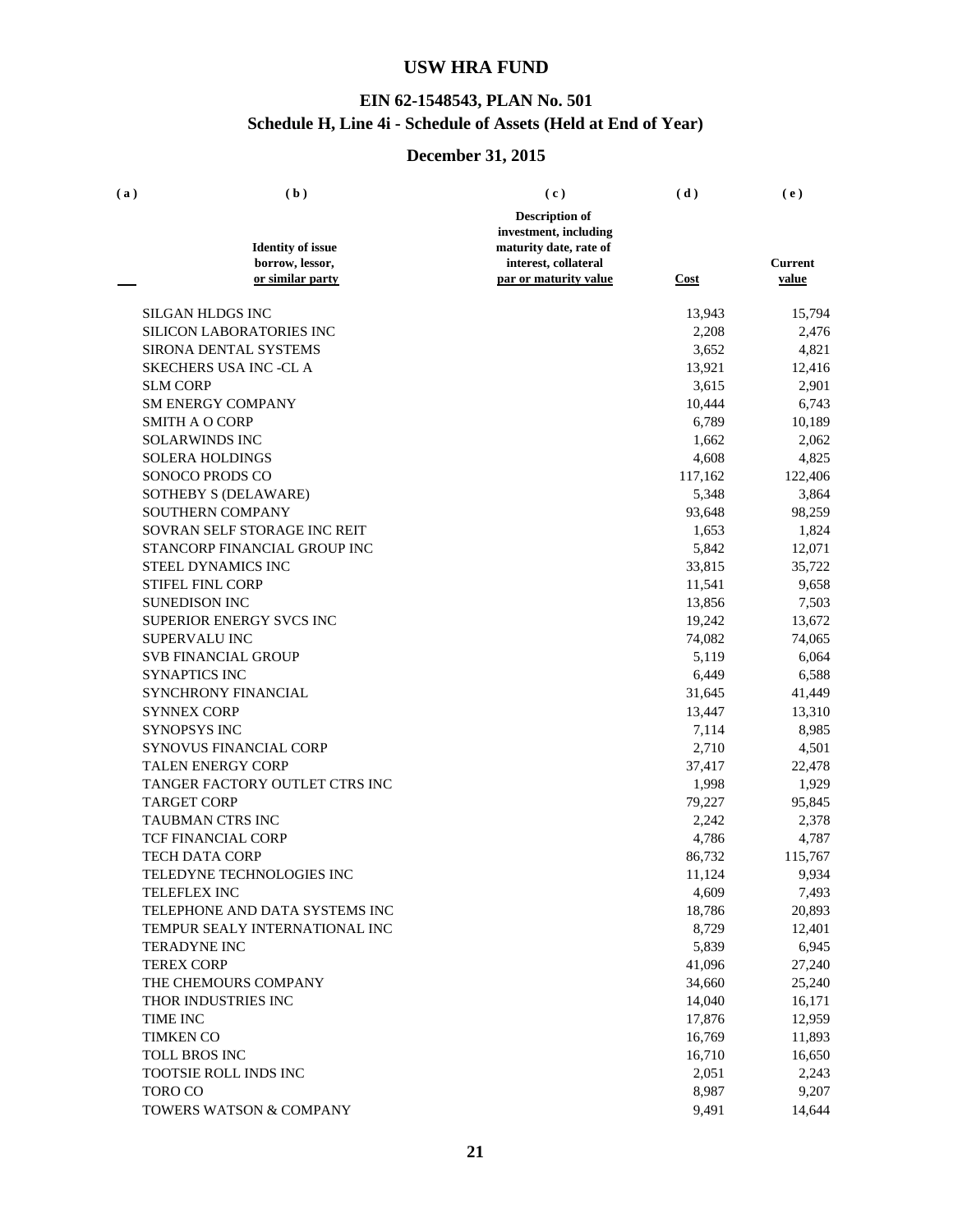### **EIN 62-1548543, PLAN No. 501 Schedule H, Line 4i - Schedule of Assets (Held at End of Year)**

| (a) | (b)                                 | (c)                                           | (d)     | (e)                     |
|-----|-------------------------------------|-----------------------------------------------|---------|-------------------------|
|     |                                     | <b>Description of</b>                         |         |                         |
|     |                                     | investment, including                         |         |                         |
|     | <b>Identity of issue</b>            | maturity date, rate of                        |         |                         |
|     | borrow, lessor,<br>or similar party | interest, collateral<br>par or maturity value | Cost    | <b>Current</b><br>value |
|     |                                     |                                               |         |                         |
|     | <b>TREEHOUSE FOODS</b>              |                                               | 13,439  | 12,946                  |
|     | TRI POINTE GROUP INC                |                                               | 9,965   | 8,793                   |
|     | <b>TRIMBLE NAV LTD</b>              |                                               | 10,573  | 9,202                   |
|     | TRINITY INDUSTRIES INC              |                                               | 26,663  | 26,662                  |
|     | TRIUMPH GROUP INC NEW               |                                               | 25,478  | 17,609                  |
|     | <b>TRUSTMARK CORP</b>               |                                               | 2,410   | 2,258                   |
|     | TUPPERWARE BRANDS CORPORATION       |                                               | 12,703  | 9,906                   |
|     | TYLER TECHNOLOGIES INC              |                                               | 1,950   | 2,789                   |
|     | <b>UDR INC REIT</b>                 |                                               | 2,361   | 3,644                   |
|     | <b>UGI CORP NEW</b>                 |                                               | 24,149  | 30,013                  |
|     | ULTIMATE SOFTWARE GROUP INC         |                                               | 2,103   | 2,542                   |
|     | <b>UMPQUA HLDGS CORP</b>            |                                               | 5,026   | 4,468                   |
|     | UNITED NAT FOODS INC                |                                               | 44,011  | 31,960                  |
|     | UNITED PARCEL SERVICE-CLASS B       |                                               | 72,417  | 108,740                 |
|     | UNITED STATES STEEL CORP            |                                               | 144,164 | 54,751                  |
|     | UNITED THERAPEUTICS CORP DEL        |                                               | 2,825   | 6,578                   |
|     | URBAN EDGE PROPERTIES REIT          |                                               | 1,390   | 1,384                   |
|     | VALLEY NATL BANCORP                 |                                               | 2,171   | 2,354                   |
|     | VALMONT INDS INC COM                |                                               | 14,036  | 11,238                  |
|     | <b>VALSPAR CORP</b>                 |                                               | 15,390  | 18,498                  |
|     | <b>VCA INC</b>                      |                                               | 4,431   | 8,745                   |
|     | <b>VECTREN CORP</b>                 |                                               | 8,665   | 10,732                  |
|     | VERIFONE SYSTEMS, INC               |                                               | 6,472   | 8,518                   |
|     | <b>VERIZON COMMUNICATIONS</b>       |                                               | 60,030  | 92,163                  |
|     | VISHAY INTERTECHNOLOGY INC          |                                               | 10,921  | 10,074                  |
|     | VISTA OUTDOOR INC                   |                                               | 8,207   | 9,392                   |
|     | <b>WABTEC CORP</b>                  |                                               | 11,512  | 13,726                  |
|     | WADDELL & REED FINL INC             |                                               | 9,519   | 6,248                   |
|     | <b>WASHINGTON FEDERAL INC</b>       |                                               | 1,584   | 1,930                   |
|     | <b>WASTE CONNECTIONS INC</b>        |                                               | 6,710   | 9,124                   |
|     | <b>WATSCO INC CL-A</b>              |                                               | 12,048  | 16,515                  |
|     | WEBSTER FINL CORP WATERBURY CONN    |                                               | 2,422   | 3,421                   |
|     | WEINGARTEN REALTY INVESTORS         |                                               | 1,901   | 2,213                   |
|     | WELLCARE HEALTH PLANS, INC.         |                                               | 47,642  | 55,842                  |
|     | WELLS FARGO & CO                    |                                               | 103,020 | 99,098                  |
|     | <b>WENDY S CO/THE</b>               |                                               | 4,943   | 7,927                   |
|     | WERNER ENTERPRISES INC              |                                               | 8,731   | 8,186                   |
|     | WEST PHARMACEUTICAL SVCS INC        |                                               | 5,295   | 5,540                   |
|     | WESTAR ENERGY INC                   |                                               | 8,227   | 10,730                  |
|     | WESTERN REFINING INC                |                                               | 44,448  | 42,281                  |
|     | <b>WESTERN UNION-WI</b>             |                                               | 99,523  | 91,305                  |
|     | <b>WEX INC</b>                      |                                               | 3,479   | 3,890                   |
|     | WGL HLDGS INC                       |                                               | 7,961   | 11,527                  |
|     | WHITEWAVE FOODS CO - A              |                                               | 9,363   | 16,070                  |
|     | WILEY JOHN & SONS INC CL A          |                                               | 9,926   | 7,565                   |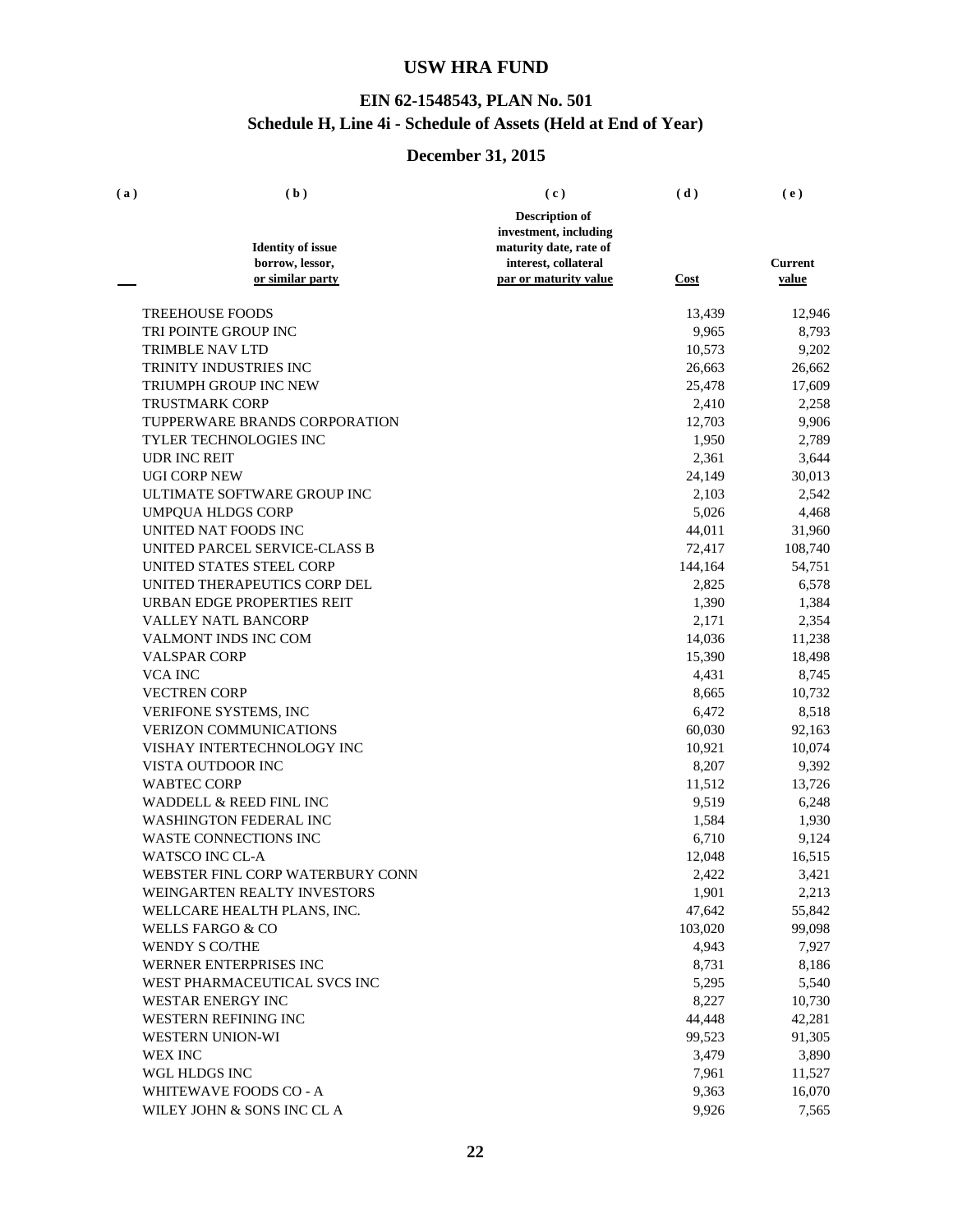### **EIN 62-1548543, PLAN No. 501 Schedule H, Line 4i - Schedule of Assets (Held at End of Year)**

### **December 31, 2015**

| (a) | (b)                                                             | (c)                                                                                                                       | (d)        | (e)                     |
|-----|-----------------------------------------------------------------|---------------------------------------------------------------------------------------------------------------------------|------------|-------------------------|
|     | <b>Identity of issue</b><br>borrow, lessor,<br>or similar party | <b>Description of</b><br>investment, including<br>maturity date, rate of<br>interest, collateral<br>par or maturity value | Cost       | <b>Current</b><br>value |
|     | WILLIAMS-SONOMA INC                                             |                                                                                                                           | 18,164     | 18,516                  |
|     | WISDOMTREE INVESTMENTS INC.                                     |                                                                                                                           | 1,343      | 1,004                   |
|     | WOODWARD, INC                                                   |                                                                                                                           | 7,059      | 8,542                   |
|     | <b>WORLD FUEL SVCS CORP</b>                                     |                                                                                                                           | 136,503    | 132,149                 |
|     | <b>WORTHINGTON INDS INC</b>                                     |                                                                                                                           | 15,378     | 15,221                  |
|     | WP GLIMCHER INC REIT                                            |                                                                                                                           | 5,196      | 3,703                   |
|     | <b>WPX ENERGY</b>                                               |                                                                                                                           | 13,123     | 6,641                   |
|     | WR BERKLEY CORP                                                 |                                                                                                                           | 22,465     | 29,346                  |
|     | <b>ZEBRA TECHNOLOGIES CORP</b>                                  |                                                                                                                           | 13,924     | 14,418                  |
|     | <b>TOTAL CORPORATE STOCKS</b>                                   |                                                                                                                           | 9,341,919  | 10,355,497              |
|     | <b>TOTAL FUND INVESTMENTS</b>                                   |                                                                                                                           | 38,054,615 | 39, 181, 345            |

\*Represents a party-in-interest.